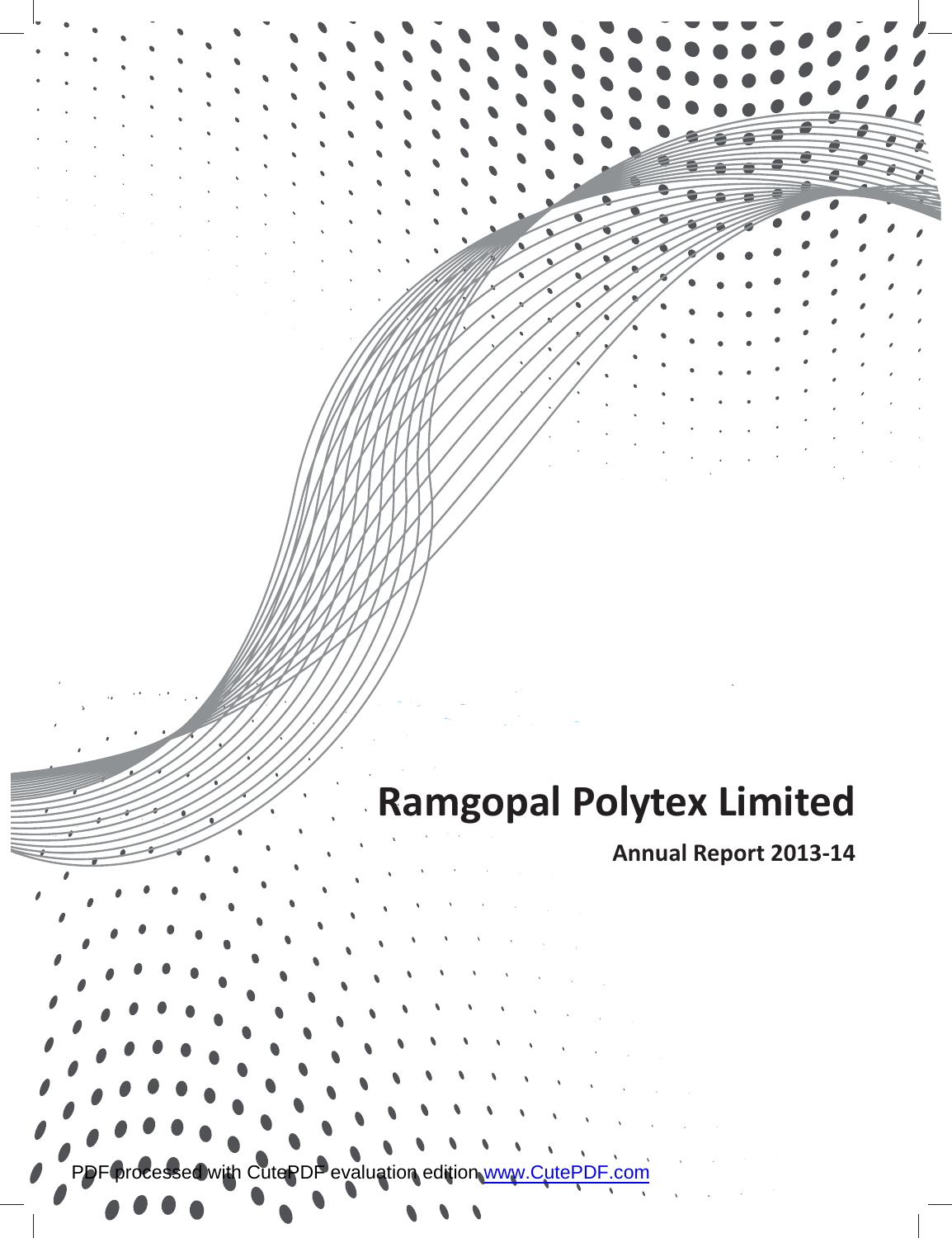# **Board of Directors**

| Mr. Mohanlal Jatia      | Chairman (Non Executive Director)             |
|-------------------------|-----------------------------------------------|
| Mr. Sanjay Jatia        | Managing Director (w.e.f. August 11, 2014)    |
| Mr. Sarwan Kumar Lihala | Director (Non Executive Independent Director) |
| Mr. Abhay Mutha         | Director (Non Executive Independent Director) |

# **Chief Financial Officer**

Mr. Navalkishor Gadia (w.e.f. August 11, 2014)

# **Company Secretary**

Ms. Riya Sawant (w.e.f. August 11, 2014)

# **Registered Office:**

Greentex Clearing House, B-1, 2 & 3, Gosrani Compound, Rehnal Village, Bhiwandi, Thane – 421302. Maharashtra, India E mail id: ramgopal@vsnl.com Website: www.ramgopalpolytex.com

# **Auditors:**

Rungta & Associates Chartered Accountants, Mumbai

# **Registrar and Share Transfer Agent**

Big Share Services Pvt. Ltd. E-2/3, Ansa Industrial Estate, Sakivihar Road, Saki Naka, Andheri (East), Mumbai – 400 072 E mail: investor@bigshareonline.com

## **Contents**

| 14 |
|----|
|    |
| フ3 |
| 24 |
| 25 |
| 26 |

33<sup>rd</sup> Annual General Meeting on Tuesday, September 30, 2014 at 11.00 A. M. at House No. 1249, **Bhandari Chowk, Bhandari Compound, Narpoli Village, Bhiwandi, Dist: Thane**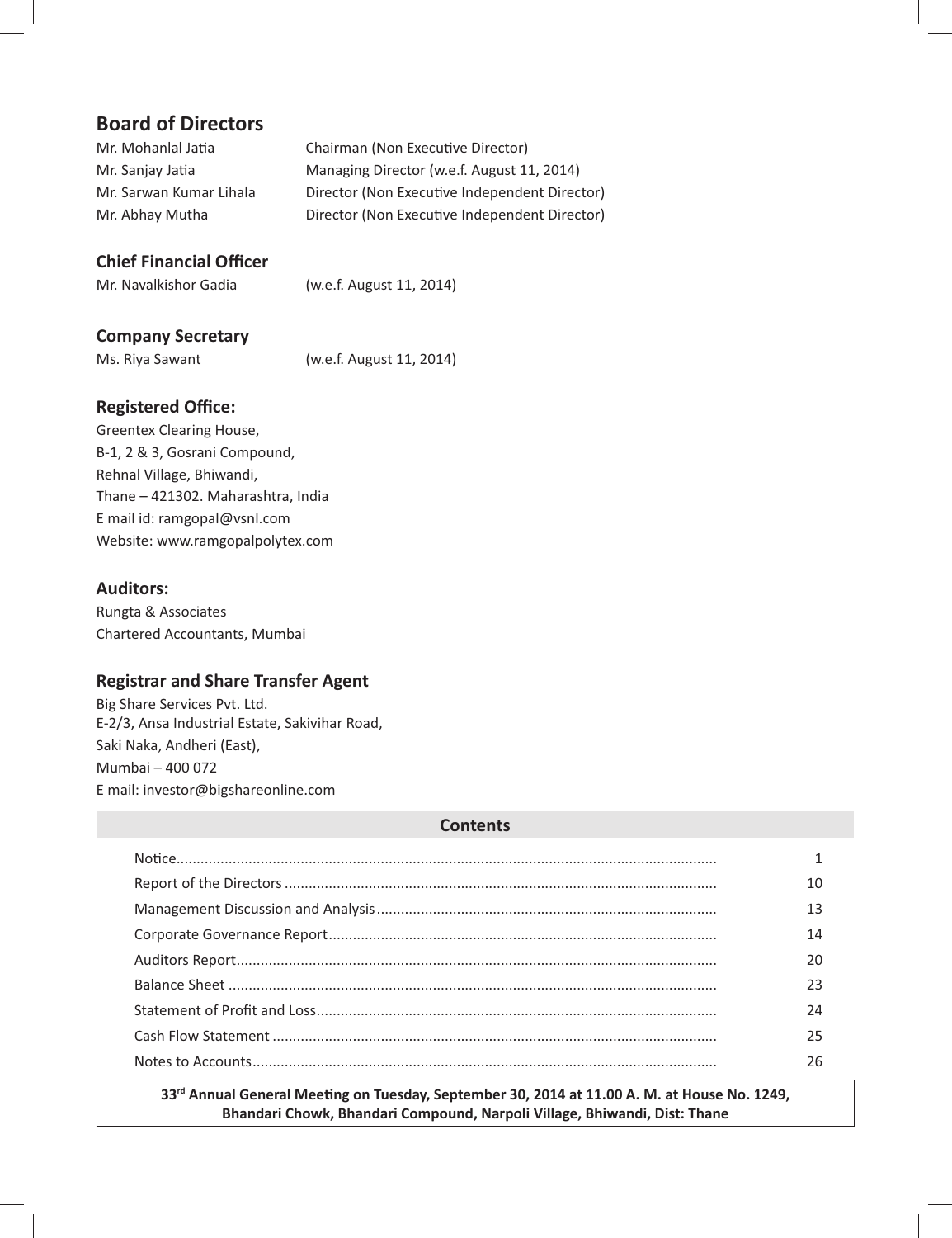# **NOTICE**

NOTICE is hereby given that the 33<sup>rd</sup> Annual General Meeting of the Company will be held on Tuesday, September 30, 2014 at 11.00 A. M. at House No. 1249, Bhandari Chowk, Bhandari Compound, Narpoli Village, Bhiwandi, Dist: Thane, to transact the following business :-

### **ORDINARY BUSINESS:-**

- 1) To receive, consider and adopt the Audited Statement of Profit and Loss for the year ended March 31, 2014 and the Balance Sheet as at that date and the Reports of the Directors and Auditors thereon.
- 2) To appoint Director in place of Mr. Mohanlal Jatia (DIN No. 01598982) who retires by rotation and being eligible, offers himself for re-appointment.
- 3) To appoint Statutory Auditors of the Company to hold office from the conclusion of this Meeting until the conclusion of the next Annual General Meeting and to fix their remuneration and for this purpose, to consider and, if thought fit, to pass with or without modification(s), the following resolution as an Ordinary Resolution:

"RESOLVED THAT pursuant to the provisions of section 139 and other applicable provisions, if any, of the Companies Act, 2013 and the Rules framed thereunder, as amended from time to time, M/s Rungta & Associates, Chartered Accountants (Firm Registration No.108888W), be and is hereby re-appointed as Statutory Auditors of the Company to hold office from the conclusion of this Annual General Meeting (AGM) till the conclusion of next Annual General Meeting of the Company, at such remuneration as may be mutually agreed between the Board of Directors of the Company and the Auditors."

### **SPECIAL BUSINESS:-**

4) To consider and, if thought fit, to pass with or without modification(s), the following resolution as an Ordinary Resolution:

"RESOLVED THAT pursuant to the provisions of Section 196, 197, 203 and other applicable provisions of the Companies Act, 2013 and the rules made there under (including any statutory modification(s) or re-enactment thereof for the time being in force), read with Schedule V of the Companies Act, 2013, and subject to such consent(s), approval(s), permission(s) and /or sanction(s) as may be necessary in this regards and as are agreed by the Board of Directors, the consent of the Members be and is hereby accorded to the appointment of Mr. Sanjay Jatia (DIN No. 00913405) as the Managing Director of the Company for a period of 5 (five) years with effect from August 11, 2014 on the remuneration as set out in the explanatory statement.

 **FURTHER RESOLVED THAT** the Board of Directors be and is hereby authorized to revise, amend, alter, vary or modify the terms and conditions of appointment including remuneration/remuneration structure of Mr. Sanjay Jatia as the Managing Director in such manner as may be permitted in accordance with the provisions of the Companies Act, 2013 read with Schedule V thereto or any modifications thereto and as may be agreed by and between the Board and Mr. Sanjay Jatia.

 **FURTHER RESOLVED THAT** the Board be and is hereby authorized to do all such acts, deeds and things in its absolute discretion as it may think necessary to give effect to above resolution."

5) To consider and if thought fit, to pass with or without modification(s) the following resolution as an Ordinary Resolution:

"RESOLVED THAT pursuant to the provisions of Section 149, 150, 152 & 160 read with Schedule IV and all other applicable provision, if any, of the Companies Act, 2013 and the Companies (Appointment and Qualification of Directors) Rules, 2014 (including any statutory modification(s) or re-enactment thereof, for the time being in force), Mr. Sarwan Kumar Lihala (DIN No. 02803520), Director of the Company, who retires by rotation at this Annual General Meeting and in respect of whom a notice is received, in writing under Section 160 of the Companies Act, 2013 from a member proposing his candidature for office of Director, be and is hereby appointed as an Independent Director of the Company to hold office for a term of five consecutive years commencing from September 30, 2014."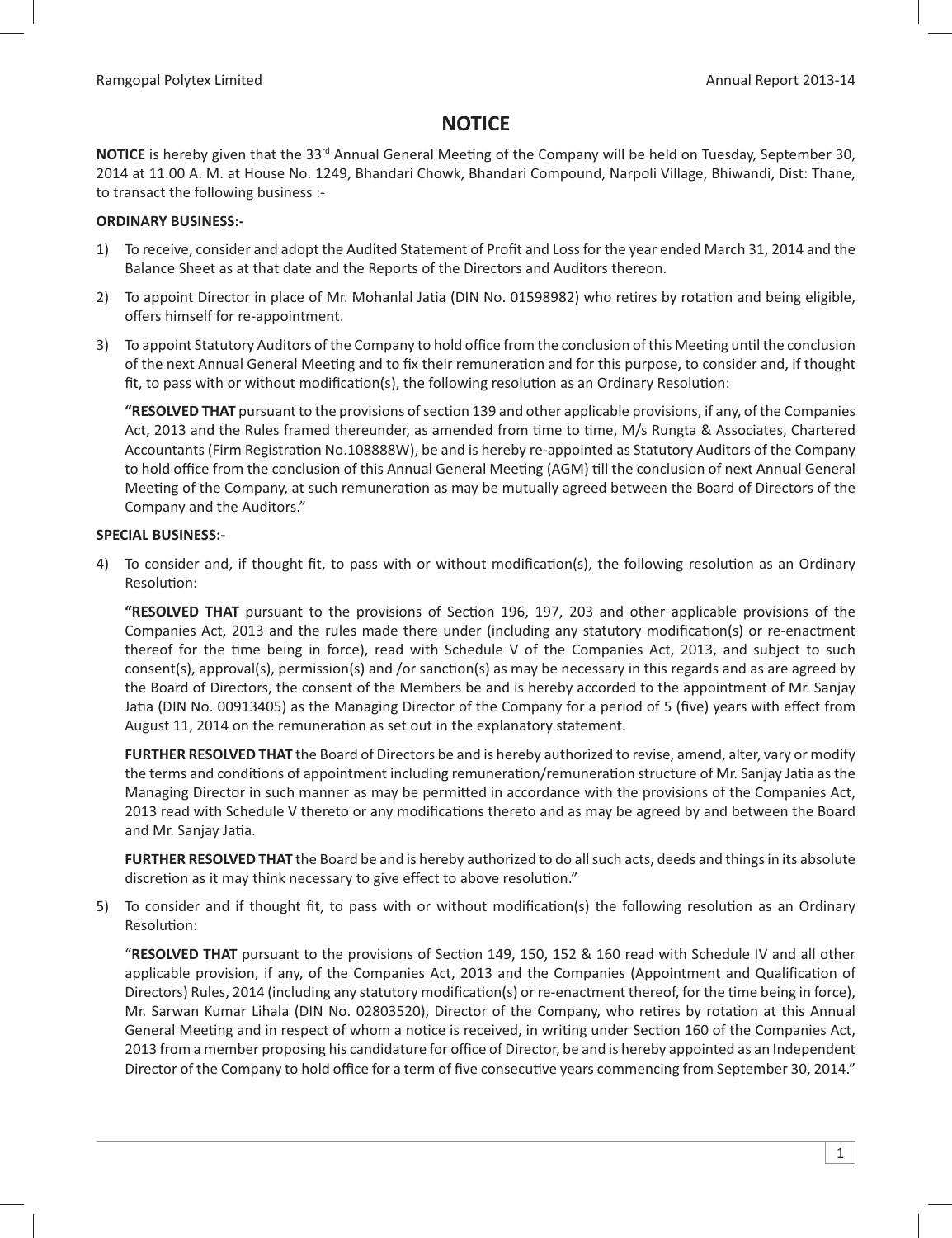6) To consider and if thought fit, to pass with or without modification(s) the following resolution as an Ordinary Resolution:

"RESOLVED THAT pursuant to the provisions of Section 149, 150, 152, 160 read with Schedule IV and all other applicable provision, if any, of the Companies Act, 2013 and the Companies (Appointment and Qualification of Directors) Rules, 2014 (including any statutory modification(s) or re-enactment thereof, for the time being in force), Mr. Abhay Mutha (DIN No. 01719220) who was appointed as an Additional Director of the Company and who holds office up to the date of this Annual General Meeting and in respect of whom a notice is received, in writing under Section 160 of the Companies Act, 2013 from a member proposing his candidature for office of Director, be and is hereby appointed as an Independent Director of the Company to hold office for a term of five consecutive years commencing from September 30, 2014."

7) To consider and if thought fit, to pass with or without modification(s) the following resolution as a Special Resolution:

"RESOLVED THAT pursuant to the provisions of Section 180(1) (c) of the Companies Act, 2013 and other applicable provisions, if any, (including any statutory modification or re-enactment thereof), the Company hereby accords its consent to the Board of Directors to borrow, from time to time, any sum or sums of money as may be required for the purpose of the business of the Company, from one or more Banks, Financial Institutions and other persons, firms, bodies corporates, whether in India or abroad, notwithstanding that the monies so borrowed together with the monies already borrowed (apart from temporary loans obtained from the Company's Bankers in the ordinary course of business) may at any time exceed the aggregate of the Paid up Capital of the Company and its Free Reserves (reserves not set apart for any specific purpose) provided that the total amount that may be borrowed by the Board and outstanding at any point of time, shall not exceed the sum of Rs. 25,00,00,000/- (Rupees Twenty Five Crores only)."

8) To consider and if thought fit, to pass with or without modification(s) the following resolution as a Special Resolution:

"RESOLVED THAT pursuant to Section 186 and all other applicable provisions, if any, of the Companies Act, 2013, read with the relevant Rules thereof (including any statutory modification(s) or re-enactment(s) thereof for the time being in force), the consent of the Company be and is hereby accorded to the Board of Directors of the Company to invest/acquire by way of subscription, purchase or otherwise, the securities of any other body corporate exceeding sixty percent of company's paid up capital and its free reserves and securities premium account or one hundred percent of its free reserves and securities premium account whichever is more as the Board of Directors may think fit, provided that the total investments made shall not any time exceed Rs. 25,00,00,000/- (Rupees Twenty Five Crores only) over and above the limits given above.

**FURTHER RESOLVED THAT** the Board be and is hereby authorized to take from time to time all decisions and steps necessary, expedient or proper, in respect of the above mentioned investment(s) including the timing, the amount and other terms and conditions of such transactions and also to take all other decisions including varying any of them, through transfer or sale, divestment or otherwise, either in part or in full, as it may, in its absolute discretion, deem appropriate, subject to the specified limits for effecting the aforesaid transaction."

> **By Order of the Board of Directors For Ramgopal Polytex Limited**

 **Sd/- Mohanlal Jatia Chairman Chairman Chairman Chairman** 

**Place:** Mumbai **Date:** August 11, 2014

**Regd. Office:** Greentex Clearing House, B-1, 2 & 3, Gosrani Compound, Rehnal Village, Bhiwandi, Thane – 421302. Maharashtra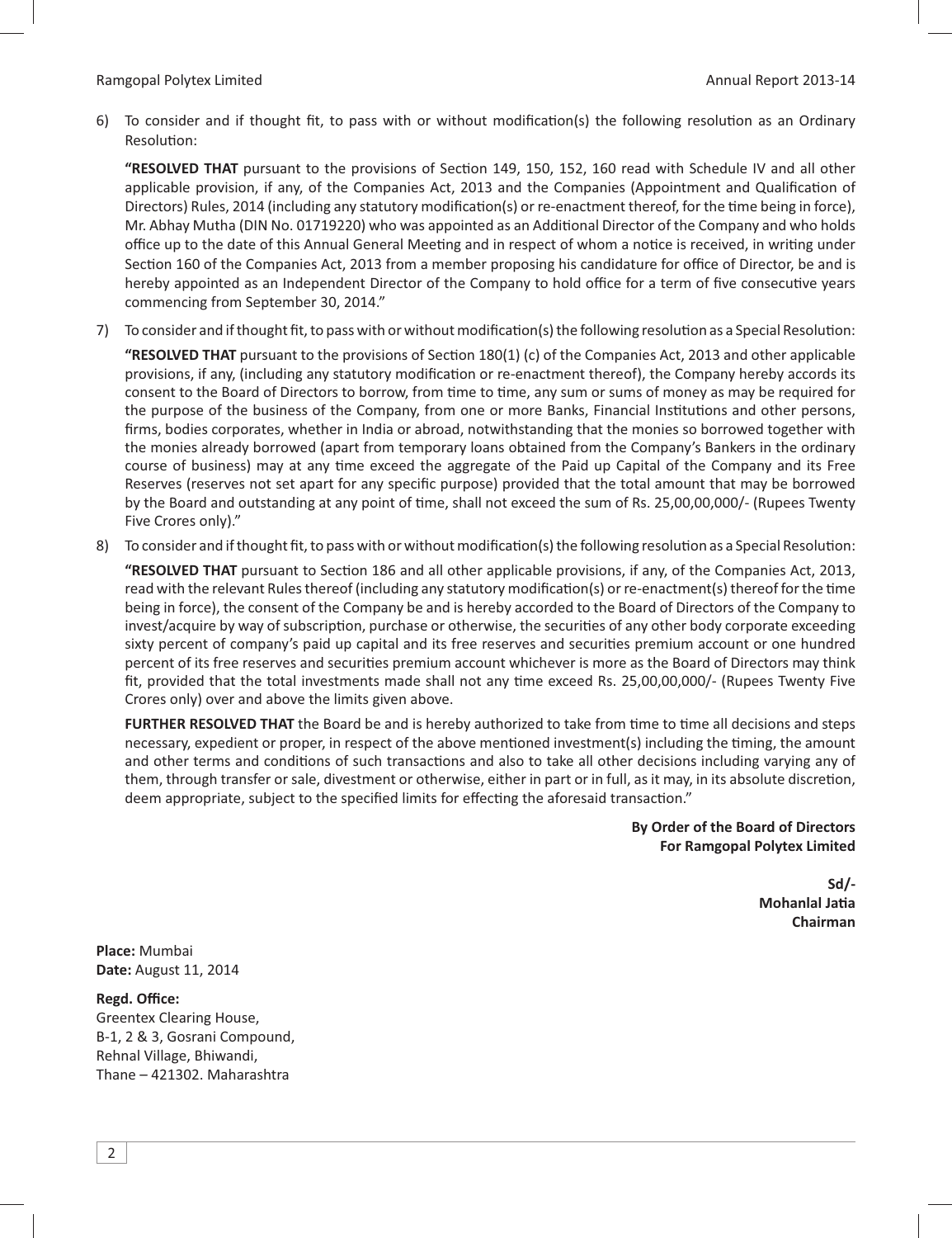# **STATEMENT PURSUANT TO SECTION 102 OF THE COMPANIES ACT, 2013 IN RESPECT OF THE SPECIAL BUSINESS TO BE TRANSACTED AT THE MEETING**

### **Item No. 4**

Mr. Sanjay Jatia holds a Bachelor of Commerce degree and has 25 years of experience in trading of yarn, chemicals etc. His expertise lies in operations, strategy planning and execution.

The Board of Directors of the Company (the Board), at their meeting held on August 11, 2014, appointed Mr. Sanjay Jatia as the Managing Director of the Company for a period of 5 (Five) years w.e.f. August 11, 2014, subject to the approval of Members and such other approvals as may be required.

The Board (based on approval and recommendation of the Nomination and Remuneration Committee) also approved remuneration, allowance and perquisites payable to Mr. Sanjay Jatia, the aggregate monetary value of which being limited to Rs.75,000/- (Rupees Seventy Five Thousand only) per month.

The perquisites and allowances payable to Mr. Sanjay Jatia, will include house rent allowance together with reimbursement of expenses or allowances for education, professional magazines, telephone allowance, entertainment allowance and flexible allowance besides medical reimbursement, leave travel concession for self and his dependant family member(s) and such other perquisites and / or allowances, within the amount specified above.

The terms and conditions set out for appointment and payment of remuneration herein and / or in the agreement may be altered and varied from time to time by the board as it may, at its discretion, deem fit within the overall ceiling fixed herein. The board or any committee thereof is entitled to revise the salary, allowances and perquisites payable to the Managing Director of the Company at any time, such that the overall remuneration payable shall not exceed the limits specified in Schedule V to the Companies Act, 2013.

The agreement between the Company and Mr. Sanjay Jatia is available for inspection at the registered office of the company between 11.00 a.m. to 1.00 p.m. on any working day (except Saturday, Sunday and Public Holidays) upto and including the date of this Annual general Meeting.

Since the appointment and payment of remuneration to Mr. Sanjay Jatia as the Managing Director of the Company is subject to approval by Members pursuant to Section 196, 197 and 203 of the Companies Act, 2013 read with Schedule V thereto, the approval of Members is sought by way of an Ordinary Resolution.

The above may also be treated as an abstract of the terms of the contract/agreement between the Company and Mr. Sanjay Jatia pursuant to Section 196 and Schedule V of the Companies Act, 2013.

Mr. Sanjay Jatia may be deemed to be concerned or interested, financially or otherwise in respect of his appointment as the Managing Director. Mr. Mohanlal Jatia who is his relative and Director, to the extent of his shareholding, may be deemed to be concerned or interested in the appointment of Mr. Sanjay Jatia.

Save and except the above, none of the Directors of the Company are, in any way, concerned or interested in this resolution.

The Board recommends the resolution set out in Item No.4 of the Notice for your approval.

### **INFORMATION REQUIRED UNDER SECTION II OF PART II OF SCHEDULE V OF THE COMPANIES ACT, 2013.**

The information given below is in relation to the proposal contained in Item No. 5 of the Notice relating to appointment of Mr. Sanjay Jatia as the Managing Director of the Company.

### **I.** General Information

- (1) Nature of Industry: The Company is engaged in the business of trading of Textiles and Steel etc.
- (2) Date or expected date of commencement of commercial production: Not applicable as the Company was incorporated on March 28, 1981.
- (3) In case of new companies, expected date of commencement of activities as per project approved by financial institutions appearing in the prospectus: Not applicable, as the company is an existing company.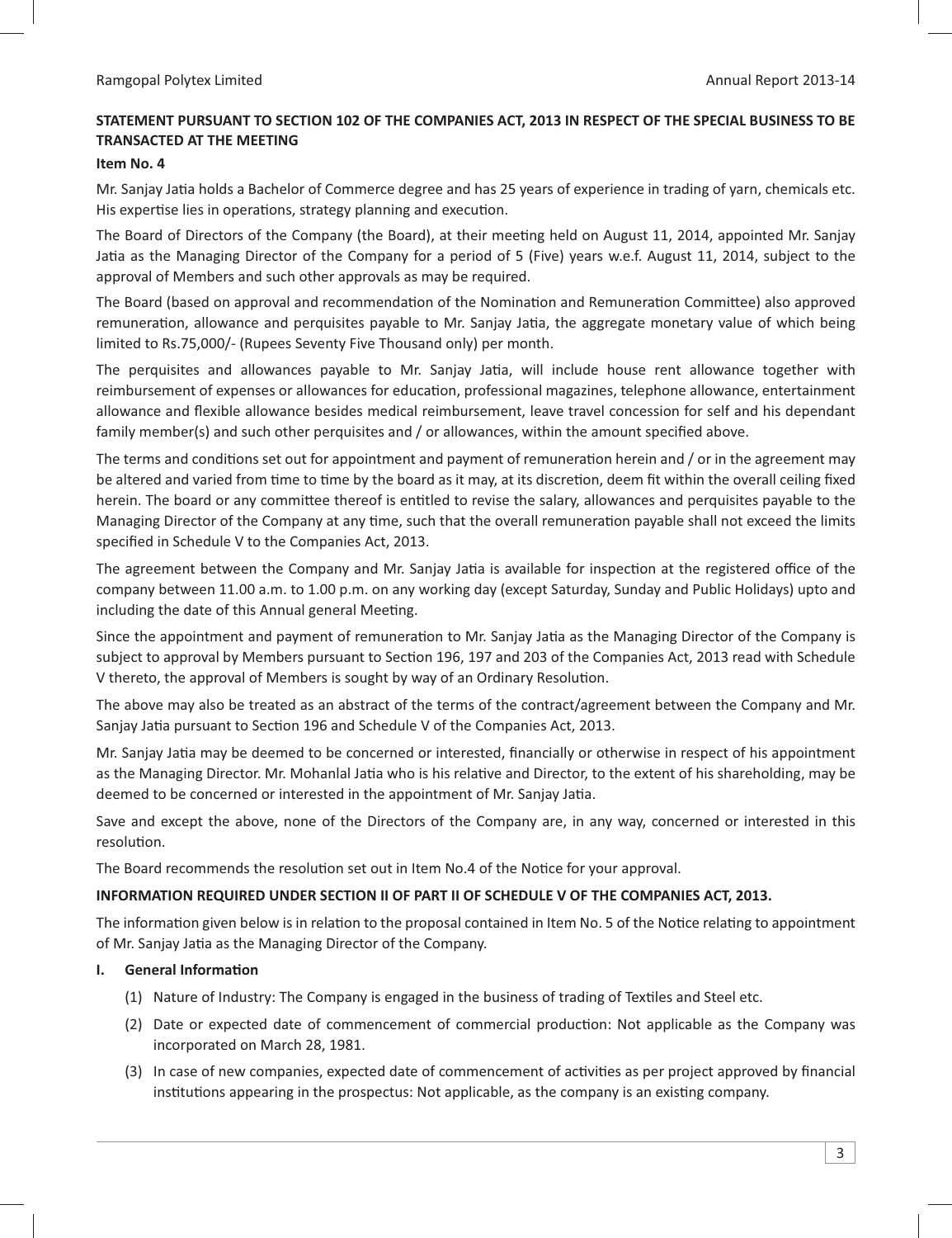#### Ramgopal Polytex Limited **Annual Report 2013-14** Annual Report 2013-14

(4) Financial performance based on given indicators:

As per Audited Accounts for the year ended March 31, 2014

| <b>Particulars</b>                    | Amount (Rs)  |
|---------------------------------------|--------------|
| Net Sales and Other Income            | 19,37,93,304 |
| Profit /(Loss) after tax for the year | 49,13,983    |
| Paid up Share Capital                 | 14,50,00,000 |
| Net Worth                             | 20,78,76,701 |

(5) Export performance and net foreign exchange collaborations (for the year ended March 31, 2014)

| <b>Particulars</b>            | Amount (Rs) |
|-------------------------------|-------------|
| Total Foreign Exchange used   | 1,86,42,716 |
| Total Foreign Exchange earned | NIL.        |

#### **II.** Information about the appointee:

- (1) Background Details: Mr. Sanjay Jatia holds a Bachelor of Commerce degree and has 25 years of experience in trading of yarn, chemicals, Steel etc. His expertise lies in operations, strategy planning and execution.
- (2) Past Remuneration: Mr. Sanjay Jatia was associated with the Group Company J M Commodities Limited as Managing Director till July 2014. He was appointed there on monthly remuneration of Rs. 50,000/- (Rupees Fifty Thousand only) per month.
- (3) Recognition or awards: None
- (4) Job profile and his suitability: Mr. Sanjay Jatia will be in charge of overall affairs of the Company under the superintendence and guidance of the Board of Directors of the Company. His expertise lies in operations, strategy planning and execution. Taking into consideration his experience, Mr. Sanjay Jatia is best suited for the responsibilities assigned to him by the Board of Directors.
- (5) Remuneration proposed: Mr. Sanjay Jatia is entitled to remuneration not exceeding Rs. 75,000/- (Rupees Seventy Five Thousand only) per month comprised of Salary, Allowances and Perquisites.
- (6) Comparative remuneration profile with respect to industry, size of the Company, profile of the position and person: Taking into consideration the size of the Company, the profile of the appointee, the responsibility shouldered and the nature of work, the proposed remuneration of Mr. Sanjay Jatia, is not out of tune with the remuneration in similar sized industries in same segment of business.
- (7) Pecuniary relationship directly or indirectly with the Company, or relationship with the managerial personnel, if any: Mr. Sanjay Jatia may be deemed to be concerned or interested, financially or otherwise in respect of his appointment as the Managing Director. Mr. Mohanlal Jatia who is his relative and Director, to the extent of his shareholding, may be deemed to be concerned or interested in the appointment of Mr. Sanjay Jatia.

### **III.** Other Information

- (1) Reasons of loss or inadequate profits: During the Financial year 2013-14, the Economic conditions were not favorable due to which the business of the Company was not upto the mark.
- (2) Steps taken or proposed to be taken for improvement: The Management has strong optimism about future growth prospects and has already initiated necessary steps towards improving the performance. The appointment of Managing Director of the company is to enable the company to face the challenges in the coming years.
- **(3) Expected increase in productivity and profits in measurable terms:** The Company has decided to vigorously focus on trading in textiles and steel related products and is hopeful to obtain satisfactory results in the coming year.

#### **Item no.5**

Mr. Sarwan Kumar Lihala holds a Bachelor of Commerce degree. He has wide experience in trading of yarn, chemicals, etc. He was appointed as a Director by the Board of Directors of the Company on September 1, 2009.

4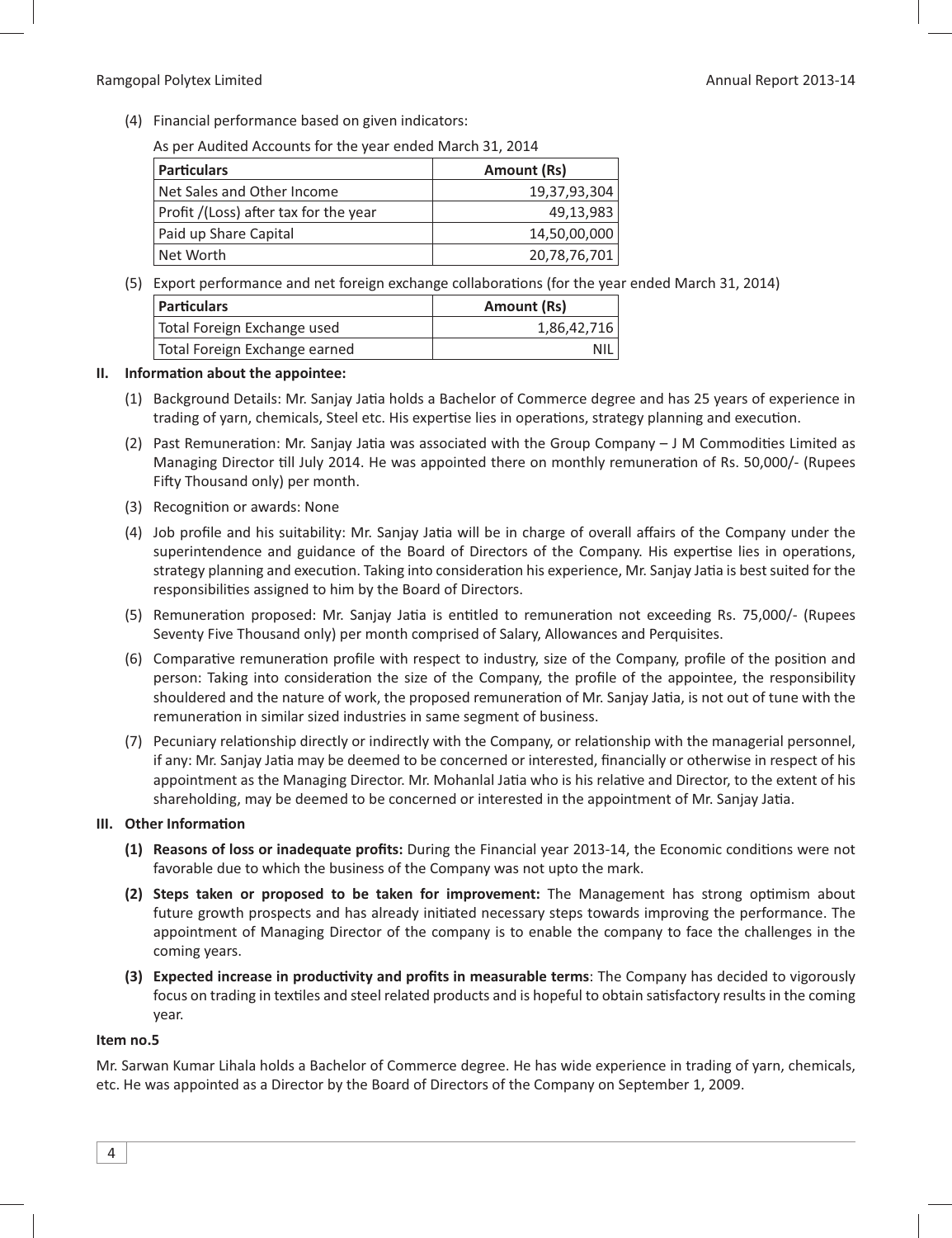In terms of Section 149, 150, 152 & 160 of the Companies Act 2013 and rules made thereunder, it is proposed to appoint him as an independent Director of the Company for a term of 5 (five) years commencing from September 30, 2014 to September 29, 2019. A notice has been received from a Member proposing Mr. Sarwan Kumar Lihala as a candidate for the office of Director of the Company.

The Board considers that Mr. Sarwan Kumar Lihala fulfills the conditions specified in the Companies Act, 2013 and rules made thereunder and that he is independent of the management of the Company. His continued association would be of immense benefit to the Company and it is desirable to continue to avail services of Mr. Sarwan Kumar Lihala as an Independent Director of the Company.

The Board accordingly recommends the Ordinary Resolution set out in Item No. 5 of the accompanying Notice for the approval of the Members.

None of the Directors of the Company, except Mr. Sarwan Kumar Lihala, are concerned or interested, financially or otherwise in the said resolution.

### **Item No. 6**

Mr. Abhay Mutha holds a Bachelor of Commerce degree. He has wide experience in the field of construction, real estate, trading of fabrics & Textiles etc. He was appointed as an Additional Director by the Board of Directors of the Company on February 1, 2014.

In terms of Section 149, 150, 152 & 160 of the Companies Act 2013 and rules made thereunder, it is proposed to appoint him as an independent Director of the Company for a term of 5 (five) years commencing from September 30, 2014 to September 29, 2019. A notice has been received from a Member proposing Mr. Abhay Mutha as a candidate for the office of Director of the Company.

The Board considers that Mr. Abhay Mutha fulfills the conditions specified in the Companies Act, 2013 and rules made thereunder and that he is independent of the management of the Company. His continued association would be of immense benefit to the Company and it is desirable to continue to avail services of Mr. Abhay Mutha as an Independent Director of the Company.

The Board accordingly recommends the Ordinary Resolution set out in Item No. 6 of the accompanying Notice for the approval of the Members.

None of the Directors of the Company, except Mr. Abhay Mutha, are concerned or interested, financially or otherwise in the said resolution.

### **Item No. 7**

In terms of provision of section 180 (1) (c) of the Companies Act, 2013, the Board of Directors of the Company can not except with the consent of the Company in General Meeting by way of Special Resolution, borrow money, apart from temporary loans obtained from the Company's bankers in the ordinary course of business, in excess of aggregate of paid up capital and its free reserves not set apart for any specific purpose. Keeping in view the Company's business requirement, it is considered desirable to enhance the borrowing limits upto an overall limit of Rs. 25,00,00,000/- (Rupees Twenty Five Crore only).

It is, therefore, necessary for the members to pass a Special Resolution under Section 180(1)(c) and other applicable provisions of the Companies Act, 2013, as set out at Item No. 7 of the Notice.

The Board recommends this resolution for approval by the members of the Company.

None of the Directors of the Company are concerned or interested, financially or otherwise, in the said resolution.

### **Item No. 8**

In terms of provision of Section 186 of the Companies Act, 2013, the Company is required to obtain the prior approval of the Members by way of a Special Resolution for acquisition by way of subscription, purchase or otherwise, the securities of any other body corporate exceeding Sixty percent of its paid-up share capital, free reserves and securities premium account or One Hundred percent of its free reserves and securities premium account, whichever is more.

The approval of the Members is being sought by way of a Special Resolution under Section 186 of the Companies Act, 2013 read with the Rules made thereunder, to enable the Company to acquire by way of subscription, purchase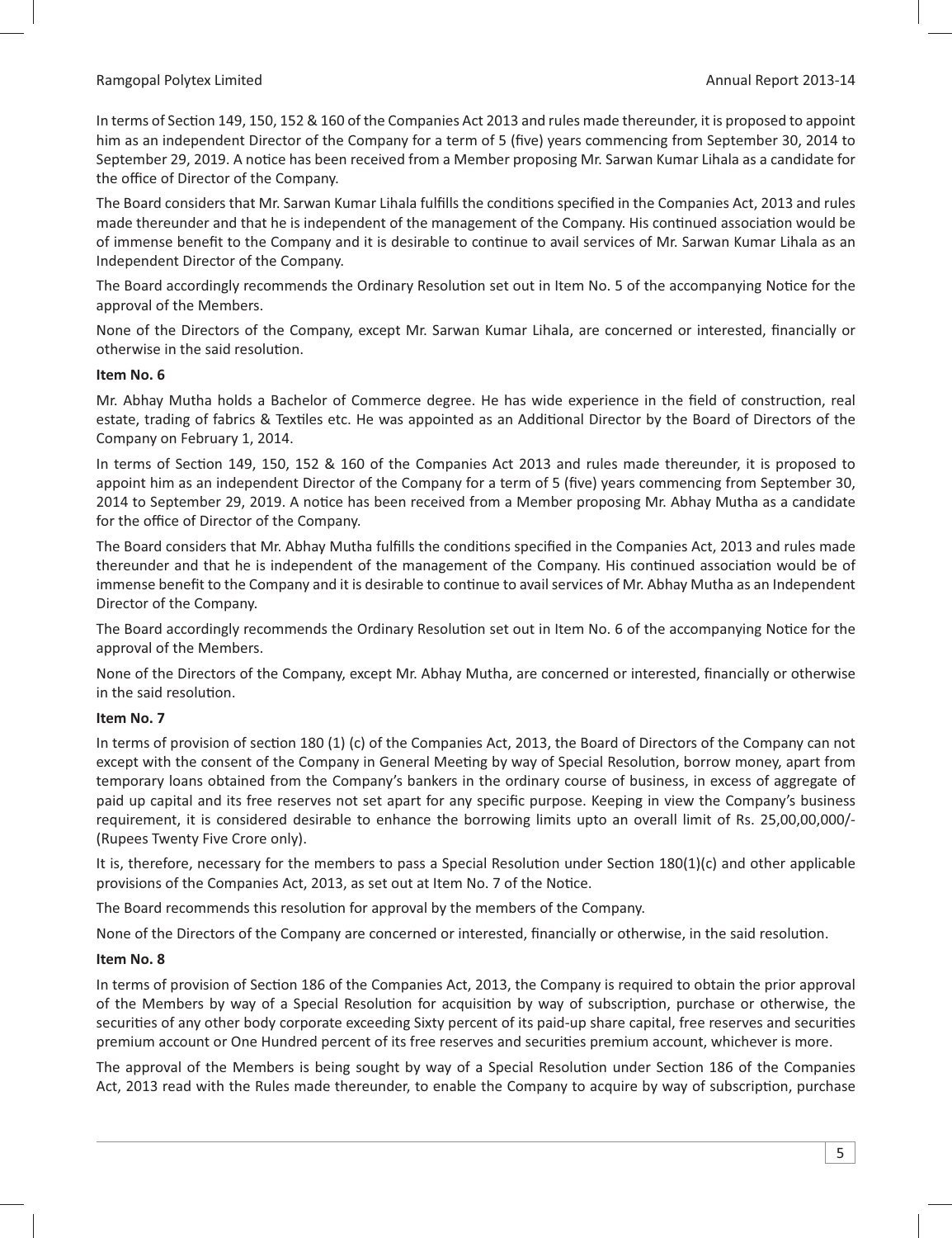or otherwise, the securities of any other body corporate, exceeding Sixty percent of its paid-up share capital, free reserves and securities premium account or One Hundred percent of its free reserves and securities premium account, whichever is more and the total investments made shall not at any time exceed Rs. 25,00,00,000/- (Rupees Twenty Five Crores only) over and above the limits given above.

The Board recommends this resolution for approval of the members of the Company.

None of the Directors of the Company are concerned or interested, financially or otherwise, in the said resolution.

### **NOTES:-**

a. A member entitled to attend and vote at the Annual General Meeting is entitled to appoint a proxy to attend and vote on a poll instead of himself/ herself and such proxy need not be a member of the Company. A person can act as a proxy on behalf of members not exceeding 50 (fifty) and holding in the aggregate not more than ten percent of the total share capital of the Company carrying voting rights. A member holding more than ten percent of the total share capital of the Company carrying voting rights may appoint a single person as proxy and such person shall not act as a proxy for any other person or shareholder.

Proxies in order to be effective should be duly completed, stamped and signed and must be deposited at the Registered Office of the Company not less than 48 hours before the Meeting. A proxy form for the Annual General Meeting is enclosed herewith.

- b. Corporate Members intending to send their authorized representatives to attend the Meeting are requested to send to the Company a certified copy of the Board Resolution authorizing their representative to attend and vote on their behalf at the Meeting.
- c. Members who hold shares in dematerialized form are requested to bring their client ID and DP ID number for easy identification for attendance at the Meeting.
- d. Members seeking any information as regard to Accounts are requested to write to the Company at least ten days in advance so as to enable the Company to make available the required information at the Meeting.
- e. Appointment/Re-appointment of Director:

As required in terms of paragraphs VI (A) of Clause 49 of the Listing Agreement, the details of the directors seeking appointment / reappointment are furnished herewith.

- f. A Statement pursuant to Section 102(1) of the Companies Act, 2013, relating to the Special Business to be transacted at the Meeting is annexed hereto.
- g. Pursuant to Section 91 of the Companies Act, 2013, the Register of Members and Share Transfer Books of the Company will remain closed from September 22, 2014 to September 30, 2014 (both days inclusive).
- **h.** Electronic copy of the Annual Report for the financial year 2013 -14 is being sent to all the Members whose email IDs are registered with the Company/Depository Participant for communication purpose. For Members who have not registered their e mail address, the Annual Report is being sent in the permitted mode. Members **who have not registered their e mail addresses so far requested to register their e mail address with Depository**  Participant, Registrar & Transfer Agent of the Company for receiving all communication including Annual Report, **Notices, Circulars etc from the Company electronically.**

### **Voting through electronic means**

In accordance with the provisions of Section 108 and Rule 20 of the Companies (Management & Administration) Rules, 2014, the Company is pleased to provide its Members facility to exercise their right to vote at the 33<sup>rd</sup> Annual General Meeting of the Company by electronic means.

### The instructions for members for voting electronically are as under:-

### **In case of members receiving e-mail:**

- (i) Log on to the e-voting website www.evotingindia.com
- (ii) Click on "Shareholders" tab.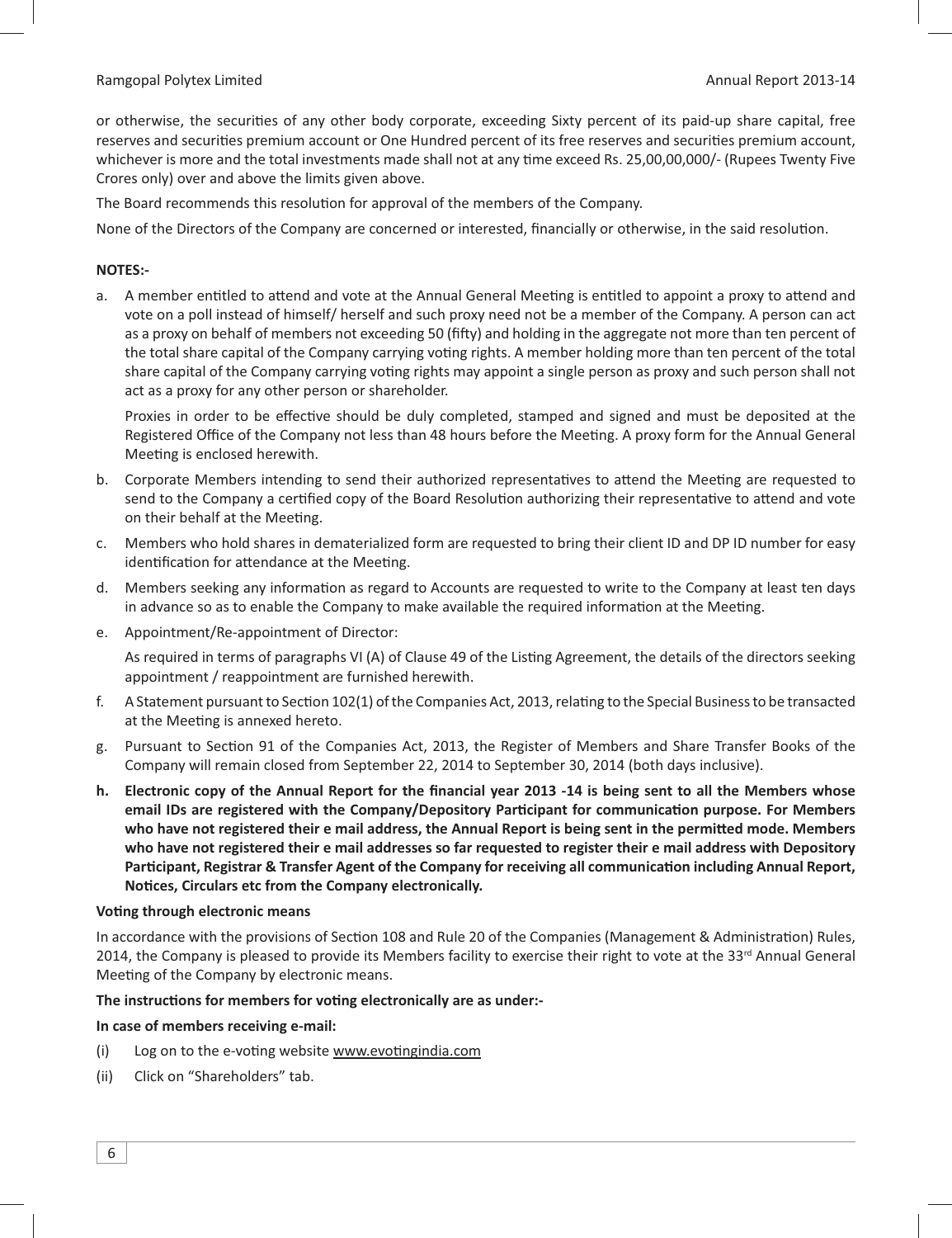- (iii) Now Enter your User ID
	- a. For CDSL: 16 digits beneficiary ID,
	- b. For NSDL: 8 Character DP ID followed by 8 Digits Client ID,
	- c. Members holding shares in Physical Form should enter Folio Number registered with the Company.
- (iv) Next enter the Image Verification as displayed and Click on Login.
- (v) If you are holding shares in demat form and had logged on to www.evotingindia.com and voted on an earlier voting of any company, then your existing password is to be used.
- (vi) If you are a first time user follow the steps given below:

|                             | For Members holding shares in Demat Form and Physical Form                                                                                                                                                                                                                                                                                                                                                                                                                                                                                                                                                                                                      |
|-----------------------------|-----------------------------------------------------------------------------------------------------------------------------------------------------------------------------------------------------------------------------------------------------------------------------------------------------------------------------------------------------------------------------------------------------------------------------------------------------------------------------------------------------------------------------------------------------------------------------------------------------------------------------------------------------------------|
| PAN <sup>*</sup>            | Enter your 10 digit alpha-numeric *PAN issued by Income Tax Department (Applicable for both<br>demat shareholders as well as physical shareholders)<br>Members who have not updated their PAN with the Company/Depository Participant are<br>requested to use the first two letters of their name and the last 8 digits of the demat account/<br>folio number in the PAN field.<br>In case the folio number is less than 8 digits enter the applicable number of 0's before the<br>٠<br>number after the first two characters of the name in CAPITAL letters. Eg. If your name is<br>Ramesh Kumar with folio number 100 then enter RA00000100 in the PAN field. |
| <b>DOB</b>                  | Enter the Date of Birth as recorded in your demat account or in the company records for the said<br>demat account or folio in dd/mm/yyyy format.                                                                                                                                                                                                                                                                                                                                                                                                                                                                                                                |
| Dividend<br>Bank<br>Details | Enter the Dividend Bank Details as recorded in your demat account or in the company records for<br>the said demat account or folio.<br>Please enter the DOB or Dividend Bank Details in order to login. If the details are not recorded<br>with the depository or company please enter the number of shares held by you as on the cut<br>off date in the Dividend Bank details field.                                                                                                                                                                                                                                                                           |

- (vii) After entering these details appropriately, click on "SUBMIT" tab.
- (viii) Members holding shares in physical form will then reach directly the Company selection screen. However, members holding shares in demat form will now reach 'Password Creation' menu wherein they are required to mandatorily enter their login password in the new password field. Kindly note that this password is to be also used by the demat holders for voting for resolutions of any other company on which they are eligible to vote, provided that company opts for e-voting through CDSL platform. It is strongly recommended not to share your password with any other person and take utmost care to keep your password confidential.
- (ix) For Members holding shares in physical form, the details can be used only for e-voting on the resolutions contained in this Notice.
- (x) Select EVSN of 'RAMGOPAL POLYTEX LIMITED'.
- (xi) On the voting page, you will see "RESOLUTION DESCRIPTION" and against the same the option "YES/NO" for voting. Select the option YES or NO as desired. The option YES implies that you assent to the Resolution and option NO implies that you dissent to the Resolution.
- (xii) Click on the "RESOLUTIONS FILE LINK" if you wish to view the entire Resolution details.
- (xiii) After selecting the resolution you have decided to vote on, click on "SUBMIT". A confirmation box will be displayed. If you wish to confirm your vote, click on "OK", else to change your vote, click on "CANCEL" and accordingly modify your vote.
- (xiv) Once you "CONFIRM" your vote on the resolution, you will not be allowed to modify your vote.
- (xv) You can also take out print of the voting done by you by clicking on "Click here to print" option on the Voting page.
- (xvi) If Demat account holder has forgotten the changed password then Enter the User ID and the image verification code and click on Forgot Password & enter the details as prompted by the system.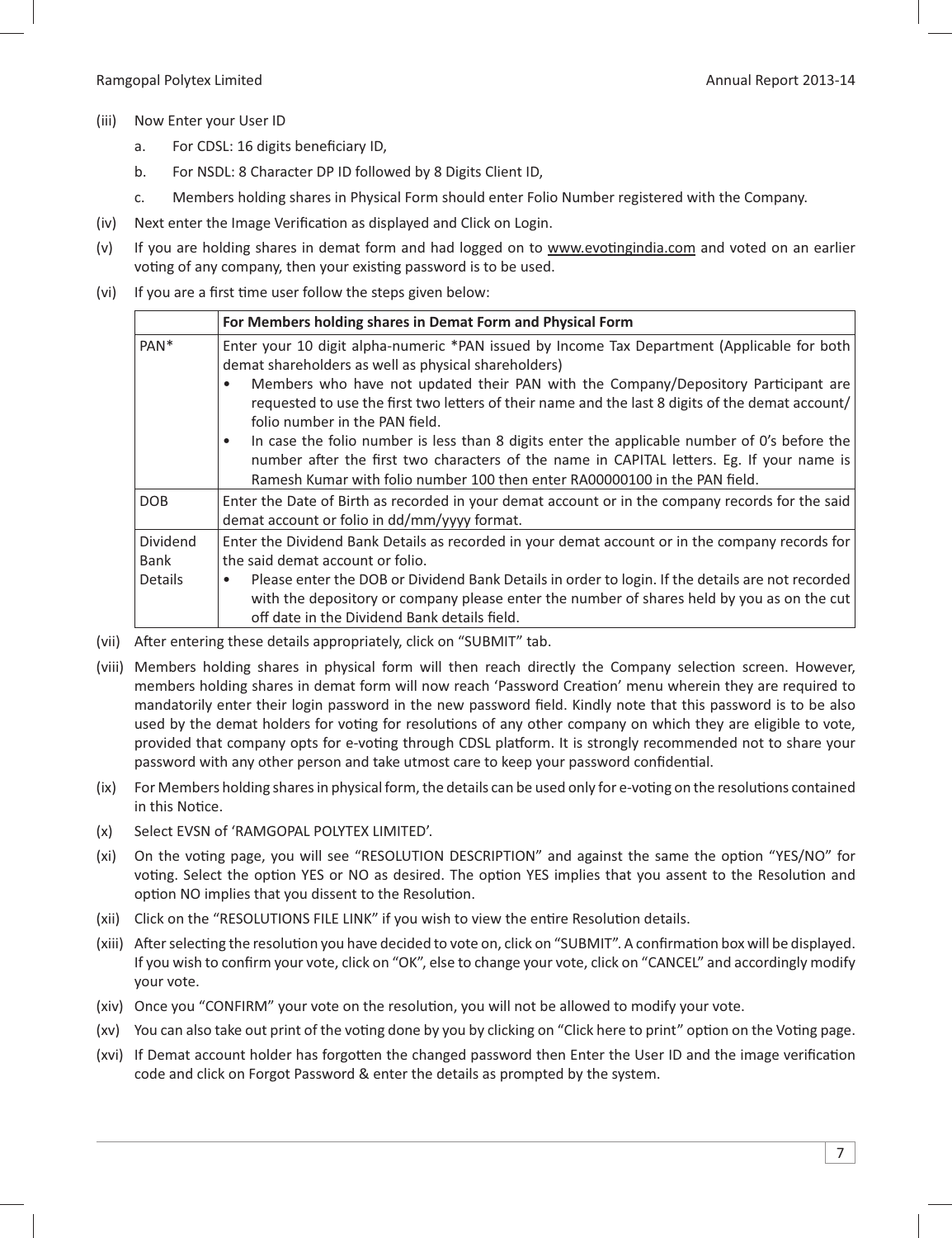- Non-Individual shareholders (i.e. other than Individuals, HUF, NRI etc.) are required to log on to https://www. evotingindia.com and register themselves as Corporates. They should submit a scanned copy of the Registration Form bearing the stamp and sign of the entity to helpdesk.evoting@cdslindia.com.
- After receiving the login details they have to create a user who would be able to link the account(s) which they wish to vote on.
- The list of accounts should be mailed to helpdesk.evoting@cdslindia.com and on approval of the accounts they would be able to cast their vote.
- They should upload a scanned copy of the Board Resolution and Power of Attorney (POA) which they have issued in favour of the Custodian, if any, in PDF format in the system for the scrutinizer to verify the same.

### **In case of members receiving the physical copy:**

- (A) Please follow all steps from sr. no. (i) to sl. no. (xvi) above to cast vote.
- (B) In case you have any queries or issues regarding e-voting, you may refer the Frequently Asked Questions ("FAQs") and e-voting manual available at www.evotingindia.com under help section or write an email to helpdesk.evoting@ cdslindia.com.
- The e- voting period commences on September 23, 2014 (9.00 a.m.) and ends on September 25, 2014 (6.00 p.m.). During this period shareholders' of the Company, holding shares either in physical form or in dematerialized form, as on the cut-off (Record) date of August 22, 2014, may cast their vote electronically. The e-voting module shall be disabled by CDSL for voting thereafter.
- Once the vote on a particular resolution is cast by the shareholder, the shareholder will not be able to change the same.
- M/s Uma Lodha & Company, Practicing Company Secretary has been appointed as the Scrutinizer to scrutinize the evoting process in a fair & transparent manner.
- The results of the evoting process will be declared after the AGM of the Company. The results declared alongwith the Scrutinizer's Report shall be placed on the Company's website www.ramgopalpolytex.com.

### **By Order of the Board of Directors For Ramgopal Polytex Limited**

**Sd/-** 

**Mohanlal Jatia Chairman**

**Place:** Mumbai **Date:** August 11, 2014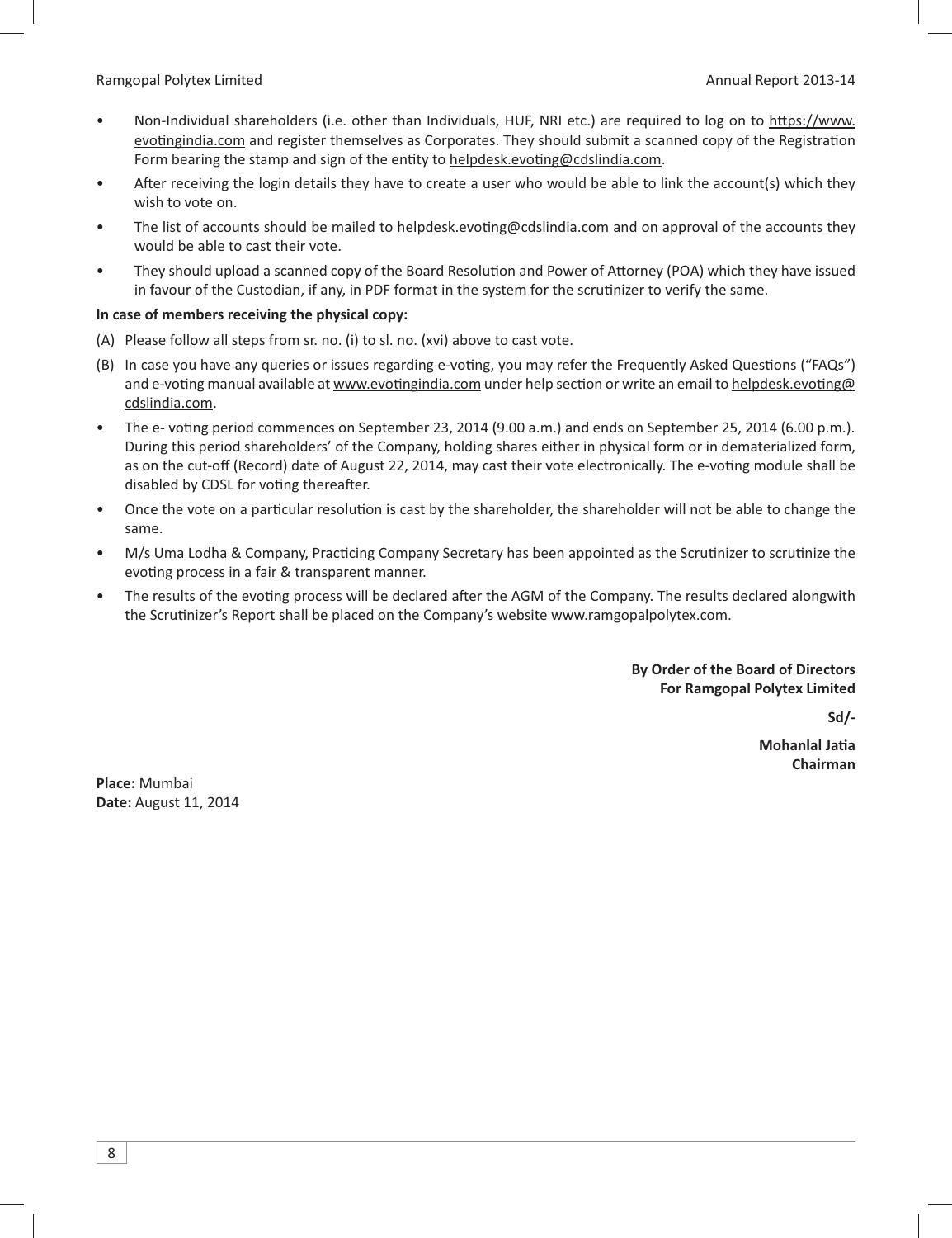# **Annexure to Notice**

### Particulars of Directors seeking appointment/re-appointment

| Name of the Director                                       | Mohanlal Jatia                                                                          | Sanjay Jatia                                                                                                        |
|------------------------------------------------------------|-----------------------------------------------------------------------------------------|---------------------------------------------------------------------------------------------------------------------|
| Date of Appointment as Director                            | March 28, 1981                                                                          | March 31, 1986                                                                                                      |
| Appointment / Reappointment                                | Re-appointment on retirement by<br>rotation                                             | Appointment as Managing Director                                                                                    |
| Qualification                                              | B.Com                                                                                   | <b>B.Com</b>                                                                                                        |
| Brief Resume and Expertise in specific<br>functional areas | More than 50 years experience in<br>Trading & Manufacturing of yarn,<br>chemicals, etc. | 25 years of experience in Trading of<br>yarn, chemicals, steel etc                                                  |
| *Directorships in other<br><b>Public Limited Companies</b> | J M Commodities Limited<br>Ramgopal Synthetics Limited                                  | J M Commodities Limited<br>Ramgopal Synthetics Limited<br>Ramgopal Textiles Limited<br>Aristocrat Merketing Limited |
| *Committee Positions held<br>in other Companies            | Chairman - Audit committee (J M<br>Commodities Limited)                                 | Chairman - Audit committee<br>(Ramgopal Textiles Limited<br>Member – Audit committee (J M<br>Commodities Limited)   |
| No. of shares held in the<br>Company                       | 77,100                                                                                  | 16,800                                                                                                              |

| Name of the Director                                                                            | Sarwankumar Lihala                                  | Abhay Mutha                                                                                         |  |
|-------------------------------------------------------------------------------------------------|-----------------------------------------------------|-----------------------------------------------------------------------------------------------------|--|
| Date of Appointment as Director                                                                 | September 1, 2009                                   | February 1, 2014                                                                                    |  |
| Appointment / Reappointment                                                                     | Appointment<br>Independent<br>as<br>Director        | Appointment<br>Independent<br>as<br>Director                                                        |  |
| Qualification                                                                                   | B.Com                                               | B.Com                                                                                               |  |
| Brief Resume and Expertise in specific 27 years of experience in Trading of<br>functional areas | Yarn, Chemicals, etc                                | Wide experience in the field of<br>construction, real estate, trading of<br>fabrics & Textiles etc. |  |
| *Directorships in other<br><b>Public Limited Companies</b>                                      | J M Commodities Limited                             | <b>NIL</b>                                                                                          |  |
| *Committee Positions held<br>in other Companies                                                 | Member-Audit committee (J M<br>Commodities Limited) | <b>NIL</b>                                                                                          |  |
| No. of shares held in the<br>Company                                                            | <b>NIL</b>                                          | <b>NIL</b>                                                                                          |  |

\*Notes:

- 1. Alternate Directorships and Directorships in private companies, foreign companies and section 25 companies are not considered.
- 2. Only two committees namely, Audit Committee and Shareholders'/Investors' Grievance Committees have been considered.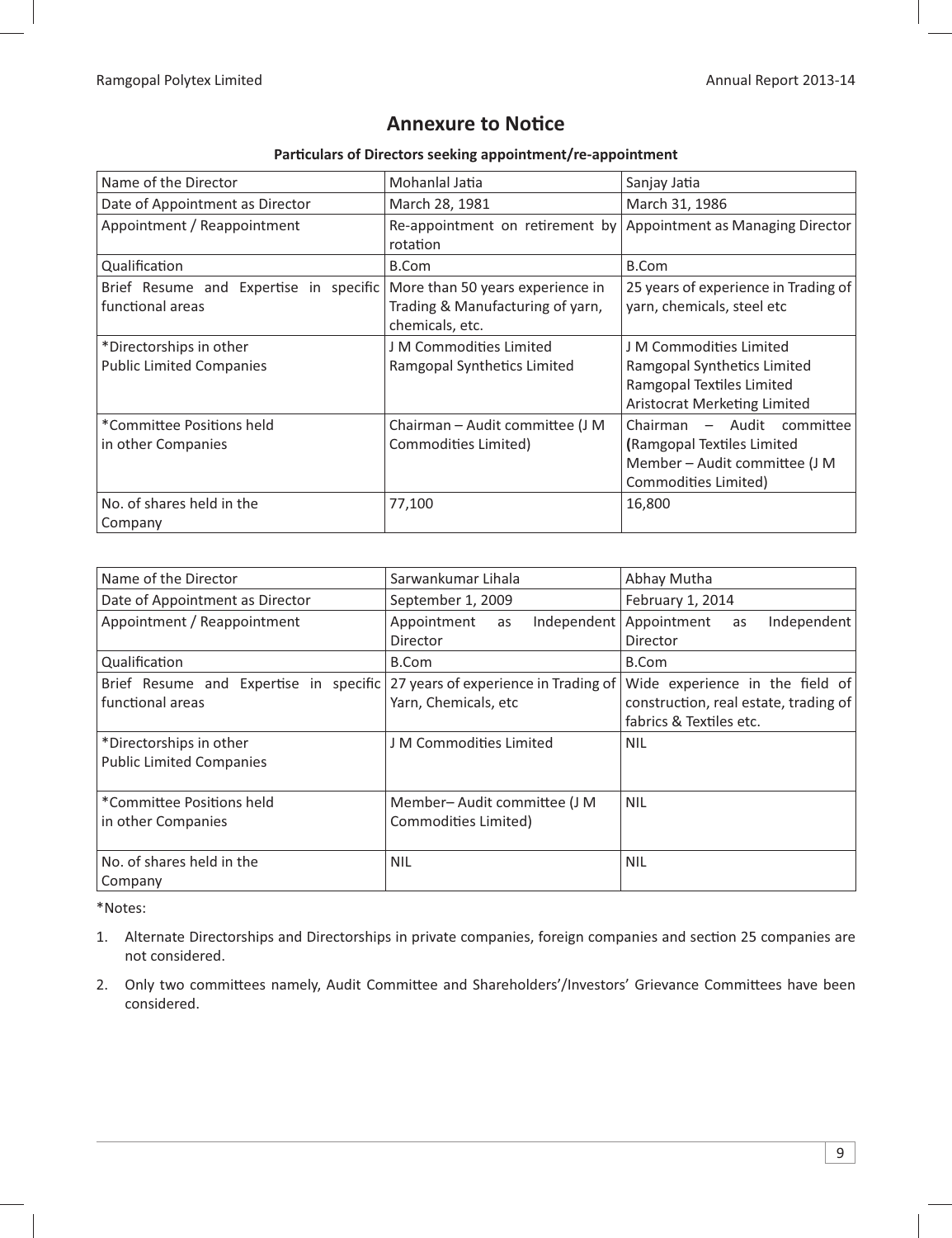(**Rs. in Lakhs)**

# **DIRECTORS' REPORT**

The Members of **Ramgopal Polytex Limited**,

Your Directors are pleased to present the 33<sup>rd</sup> Annual Report and the Company's Audited Accounts for the year ended March 31, 2014.

### **Financial Results:**

The Company's financial performance, for the year ended March 31, 2014 is summarized below:

|                                                |                   | (RS. In Lakns)    |
|------------------------------------------------|-------------------|-------------------|
| <b>FINANCIAL RESULTS:</b>                      | <b>Year Ended</b> | <b>Year Ended</b> |
|                                                | March 31, 2014    | March 31, 2013    |
| Sales & Other Income                           | 1937.93           | 2,355.86          |
| <b>Gross Profit</b>                            | 149.23            | 284.77            |
| Less: Interest                                 | 74.41             | 14.58             |
| Profit before Depreciation & Tax               | 74.82             | 270.19            |
| Less: Depreciation                             | 2.84              | 3.39              |
| Profit before Taxation                         | 71.98             | 266.80            |
| Taxation (including Deferred Tax) for the Year | 14.95             | 107.62            |
| Profit for the Year                            | 57.03             | 159.18            |
| Profit Brought Forward from Earlier Years      | (474.91)          | (634.09)          |
| Balance Carried Forward to the Balance Sheet   | (417.88)          | (474.91)          |

#### **DIVIDEND:**

In view of carried forward losses, your Directors have not recommended any dividend for the year under review.

### **OPERATIONS AND FUTURE OUTLOOK:**

The turnover of the Company has decreased from Rs. **2088.88** Lakhs in the previous year to Rs. **1648.49** Lakhs in the current year. The Company has made a profit of Rs. 57.03 Lakhs during the year as compared to profit of Rs. 159.18 Lakhs in the previous year. The Company's turnover decreased due to adverse market conditions. Your Company has concentrated on trading activities and is trying to improve the margins. Your Company foresee a better year ahead.

### **FIXED DEPOSITS**:

The Company has not accepted any fixed deposits from the public during the year under review.

### **DIRECTORS:**

In terms of the provisions of Section 152 of the Companies Act, 2013, Mr. Mohanlal Jatia and Mr. Sarwan Kumar Jatia, Directors of the Company, retire by rotation at the ensuing Annual General Meeting and are eligible for re-appointment.

Mr. Abhay Mutha was appointed as an Additional Director of the Company with effect from February 1, 2014. He holds office up to the date of the ensuing Annual General Meeting. The Company has received notice in writing u/s 160 of the Companies Act, 2013 from a Member proposing his appointment as Director of the Company. Your Directors recommend his appointment.

Pursuant to the provisions of Section 196, 197, 203 of the Companies Act, 2013 read with Rules made thereunder, the Board has appointed Mr. Sanjay Jatia as the Managing Director w.e.f. August 11, 2014 subject to approval of Members in Annual General Meeting.

### **DIRECTORS' RESPONSIBILITY STATEMENT:**

Pursuant to the requirements under Section 217(2AA) of the Companies Act, 1956 with respect to Directors' Responsibility Statement, it is hereby confirmed that:

1. in the preparation of the annual accounts for the financial year ended  $31<sup>st</sup>$  March, 2014, the applicable accounting standards have been followed;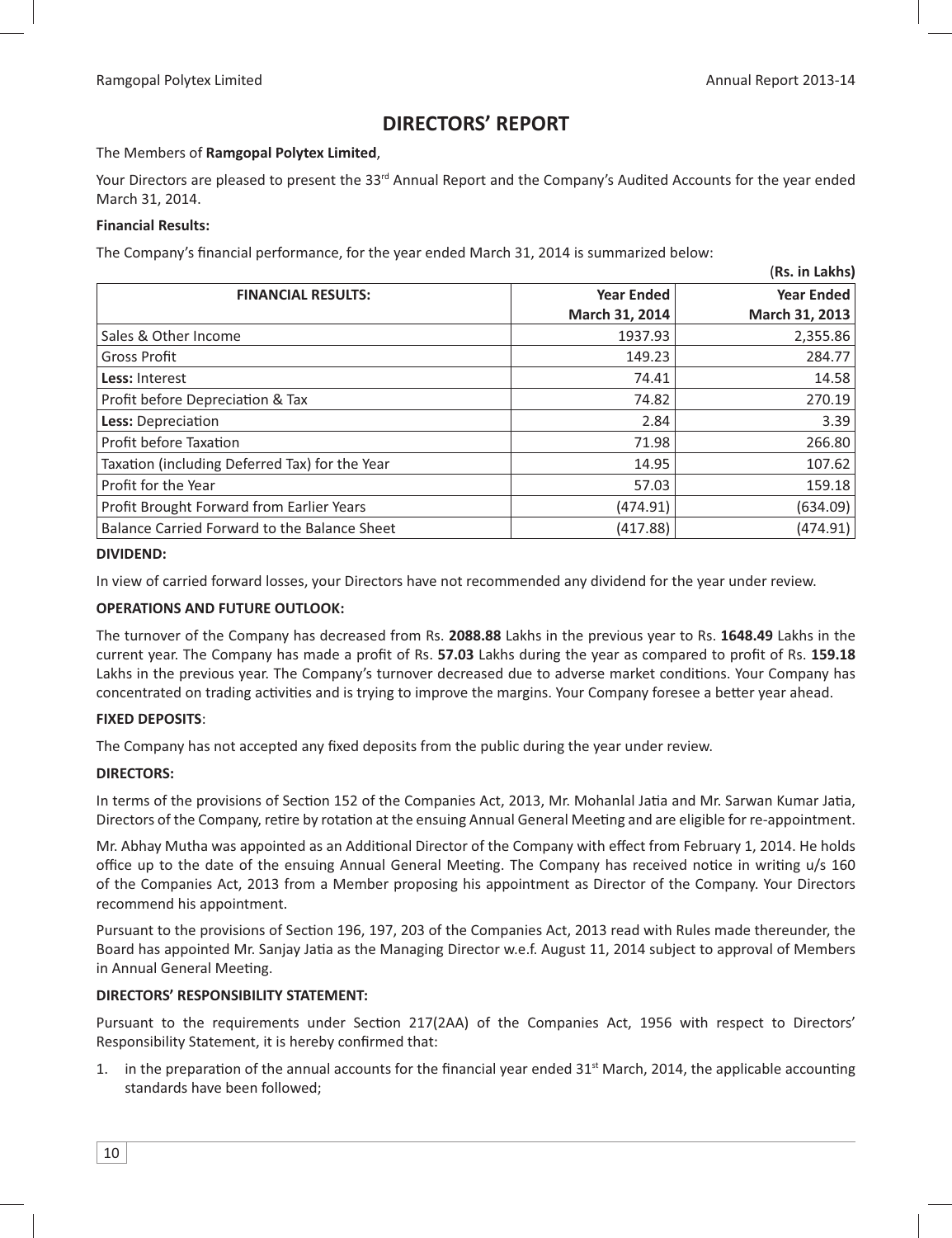- 2. the Directors have selected such accounting policies and applied them consistently and made judgments and estimates that are reasonable and prudent so as to give a true and fair view of the state of affairs of the Company at the end of the financial year and of the Profit of the Company for that year;
- 3. the Directors have taken proper and sufficient care for the maintenance of adequate accounting records in accordance with the provisions of the Companies Act, 1956 for safeguarding the assets of the Company and for preventing and detecting fraud and other irregularities;
- 4. the Directors have prepared the annual accounts of the Company on a 'going concern' basis.

#### **CORPORATE GOVERNANCE:**

Pursuant to Clause 49 of the Listing Agreement with Stock Exchanges, a Management Discussion and Analysis Report, Corporate Governance Report and Auditors Certificate regarding compliance of the conditions of Corporate Governance are annexed to the Directors' Report.

#### **AUDITORS AND AUDITORS REPORT:**

M/s Rungta & Associates, Chartered Accountants, Mumbai (Regn. No. 108888W), the Statutory Auditors of the Company, retire at the ensuing Annual General Meeting. They have submitted a certificate in accordance with the applicable provisions of the Companies Act, 2013, confirming their eligibility and willingness for re-appointment.

The Directors recommend their re-appointment by the Members at the forthcoming Annual General Meeting.

Observations made by the Auditors in their report are self explanatory and need no explanations and may be treated as adequate compliance of Section 217 (3) of the Companies Act, 1956.

#### **VIGIL MECHANISM**

Your Company has established a Vigil Mechanism Policy for its Directors and employees to safeguard against victimization of persons who use vigil mechanism and report genuine concerns. The Audit Committee of your Company shall oversee the vigil Mechanism.

#### **PARTICULARS OF EMPLOYEES:**

During the year under review, there was no employee covered under the provisions of Section 217 (2A) of the Companies Act, 1956 read with the Companies (Particulars of Employees) Rules, 1975. Hence, the same is not attached with this report.

### **CONSERVATION OF ENERGY, TECHNOLOGY ABSORPTION, FOREIGN EXCHANGE EARNINGS AND OUTGO:**

As required by the Companies (Disclosure of Particulars in the Report of Board of Directors) Rules, 1988, the report on Conservation of Energy, Technology Absorption and Foreign Exchange Earnings and Outgo etc. is given in the annexure forming part of this Report.

#### **ACKNOWLEDGEMENT:**

Your Directors wish to place on record their sincere thanks to all the employees of the Company for their continuing commitment and dedication. Further, the Directors would also like to express their gratitude for the continued support of all the stakeholders such as Banks, various State and Central Government authorities, customers, vendors and last but not the least our valued shareholders, for all their support and trust reposed in the Company.

#### **ON BEHALF OF THE BOARD OF DIRECTORS**

**Sd/-**

 **Mohanlal Ja-Mohanlal Jatia (Chairman)**

**Place:** Mumbai **Date:** 11th August, 2014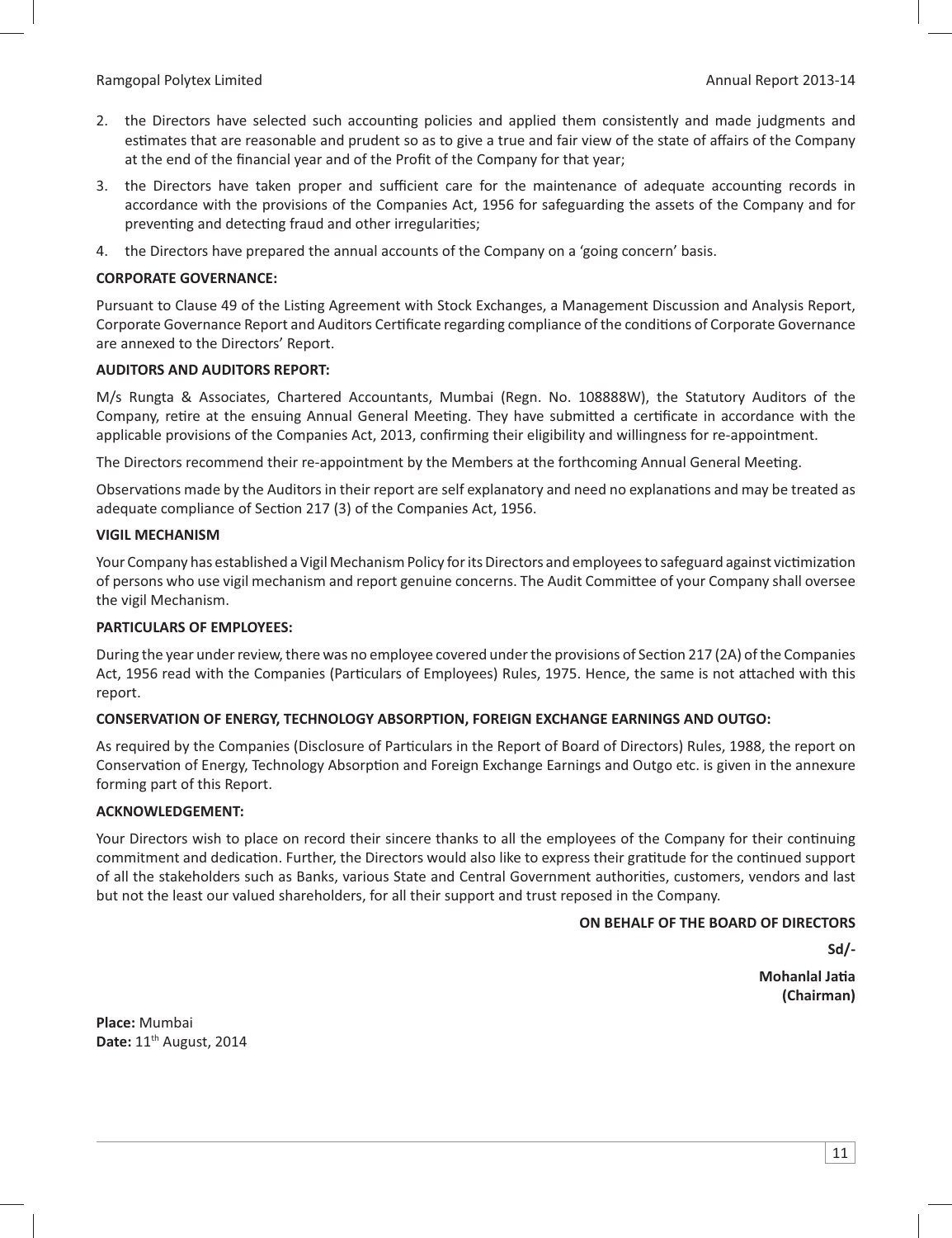# **ANNEXURE TO DIRECTORS' REPORT**

Disclosure of particulars with respect to conservation of energy, technology absorption and foreign exchange earnings and outgo as required under the Companies (Disclosure of Particulars in the Report of Board of Directors) Rules, 1988.

#### **A) CONSERVATION OF ENERGY:**

During the year under review, your company has not carried out any manufacturing activities. Therefore, no substantial conservation of energy is possible.

#### **B) TECHNOLOGY ABSORPTION:**

Since, there is no manufacturing activity; the clause is not applicable to your Company.

### **C) FOREIGN EXCHANGE EARNINGS AND OUTGO:**

| <b>Foreign Exchange Earnings</b>                 | Rs. NII          |
|--------------------------------------------------|------------------|
| <b>Foreign Exchange Outgo</b>                    |                  |
| CIF Value of Imports and Other Expenses incurred | Rs. 186.43 Lakhs |

#### **ON BEHALF OF THE BOARD OF DIRECTORS**

**Sd/-**

 **Mohanlal Ja-Mohanlal Jatia (Chairman)**

**Place:** Mumbai **Date:** 11th August, 2014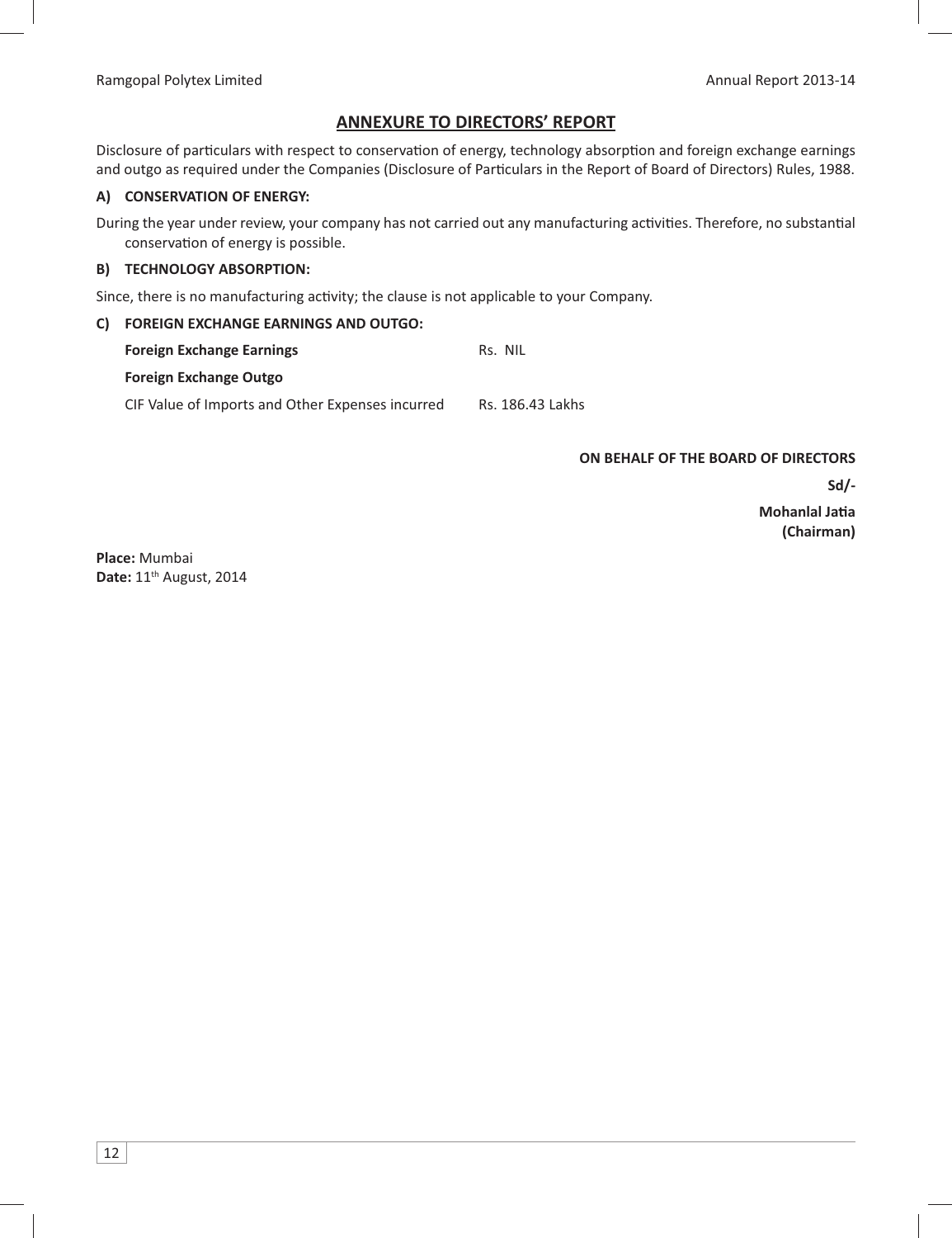# **MANAGEMENT DISCUSSION AND ANALYSIS REPORT**

Management Discussion and Analysis Report on the business of the Company as applicable and to the extent relevant is given below:

### **INDUSTRY STRUCTURE AND DEVELOPMENT:**

In view of the changed economic scenario and change in the Government Policy, the Company has to re-align its strategy and focus in the new area of operations for successful performance.

#### **STRENGTH, WEAKNESS, OPPORTUNITIES AND THREATS:**

Presently, the trading market is buoyant and also, the Textile and Steel Industries are coming with lots of expansion programme which would result in substantial requirement of materials in which your Company is dealing.

The major threat would be slow down in the Indian Economy and globally or change in Economic Policies of the Indian Government.

#### **RISK AND CONCERNS:**

It is difficult to assess the risk involved in the business. It is always the intention of the management to minimize the risk involvement with proper analysis and market study, internal control and system.

#### **INTERNAL CONTROL SYSTEMS AND THEIR ADEQUACY:**

The Company maintains an ideal internal control system in every area of its operation.

#### **OPERATIONAL PERFORMANCE:**

The Company has mainly focused on trading in textile and steel etc related products and hopeful to obtain satisfactory results in the coming year.

#### **HUMAN RESOURCES AND INDUSTRIAL RELATION:**

The Company has considered its human resources as the most valuable ingredient of the functioning of the Company and utmost endeavor is made to maintain good relation with the employees at all levels.

#### **CAUTIONARY STATEMENT:**

Some of the statement contained within this Report may be "forward looking" in nature and may involve risks and uncertainties. The statements are based on certain assumptions and expectations of future events. The Company cannot guarantee that these assumptions and expectations are accurate or will be realized. The Company's actual results, performance or achievements could thus differ materially from those projected in any such forward-looking statements. The Company assumes no responsibility to publicly amend, modify or revise any forward-looking statements, on the basis of any subsequent developments, information or events.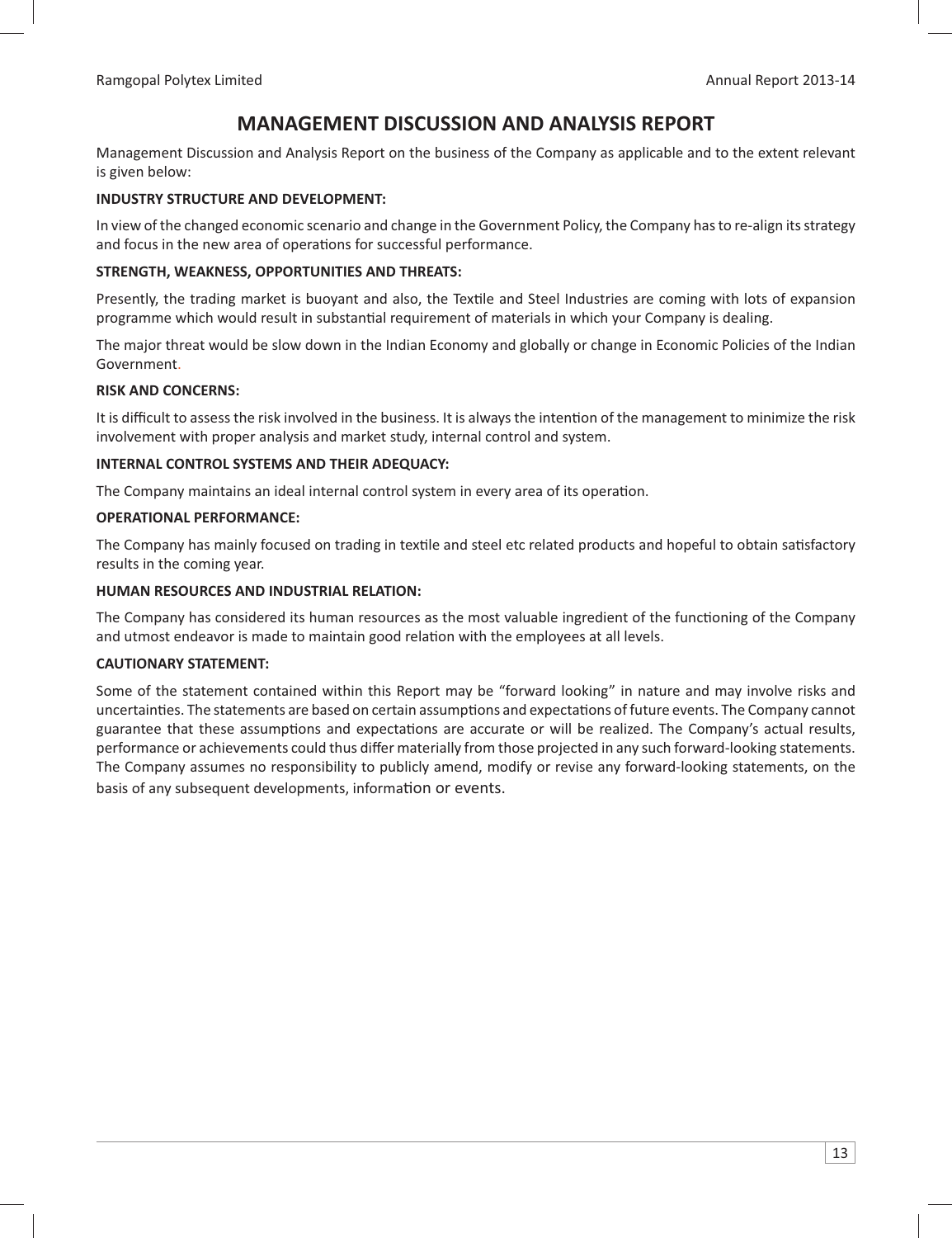# **REPORT ON CORPORATE GOVERNANCE FOR THE YEAR 2013-2014**

(As required under Clause 49 of the Listing Agreement)

### **I. COMPANY'S PHILOSOPHY ON CORPORATE GOVERNANCE:**

 The Company believes in transparency, professionalism and accountability, the guiding principles of corporate governance as the good corporate governance generates goodwill amongst all its stakeholders including business partners, customers, employees and investors, earns respect from society and brings about a consistent sustainable growth for the Company and its investors.

 Your Company is focused to operate within the well accepted parameters of ethics and integrity and constantly endeavors to adopt best practices of Corporate Governance. The Company is in compliance with the requirements of the guidelines on Corporate Governance stipulated under Clause 49 of the Listing Agreement with Stock Exchanges.

### **II. BOARD OF DIRECTORS:**

### a) Composition of the Board of Directors is as follows:

The composition of the Board of Directors at present comprises of 4 (Four) Directors and all the Directors on the Board are Non-Executive Directors (NEDs)\*\*\*. These Directors bring in a wide range of skills and experience to the Board. None of the Directors on the Board is a member on more than 10 (Ten) Committees and Chairman of more than 5 (five) committees as specified under clause 49 of the Listing Agreement, across all the Companies in which he is a Director. The necessary disclosures regarding Committee positions have been made by the Directors.

 Details of the Directorship, Membership and Chairmanship in other companies for each Director of the Company and their shareholdings and Attendance at the meetings for the period ended on March 31, 2014 are as follows:

| Name of the Director    | No. of<br>shares held<br>as on March<br>31, 2014 | Category           |           | <b>Attendance</b><br><b>Particulars</b> | <b>Directorship</b><br>in other public<br><b>Companies</b> | <b>Committee positions</b><br>in other Public<br><b>Companies</b> |               |
|-------------------------|--------------------------------------------------|--------------------|-----------|-----------------------------------------|------------------------------------------------------------|-------------------------------------------------------------------|---------------|
|                         |                                                  |                    | <b>BM</b> | Last AGM                                |                                                            | Chairman                                                          | <b>Member</b> |
| Mr. Mohanlal Jatia      | 77,100                                           | C & NED            | 6         | Yes                                     | 2                                                          |                                                                   | N.A.          |
| Mr. Sanjay Jatia        | 16,800                                           | $***FD$            | 6         | Yes                                     | 4                                                          |                                                                   |               |
| Mr. Sarwan Kumar Lihala | <b>NIL</b>                                       | <b>NE &amp; ID</b> | 6         | Yes                                     |                                                            | N.A.                                                              |               |
| *Mr. Abhay Mutha        | <b>NIL</b>                                       | <b>NE &amp; ID</b> | 1         | <b>NA</b>                               | N.A.                                                       | N.A.                                                              | N.A.          |
| **Mr. Harinarayan Attal | <b>NIL</b>                                       | <b>NE &amp; ID</b> | 3         | No                                      | N.A.                                                       | N.A.                                                              | N.A.          |

C - Chairman, NED - Non Executive Director, NE & ID - Non Executive & Independent Director.

\*Appointed on February 1, 2014

\*\* Resigned w.e.f January 15, 2014

\*\*\* Appointed as Managing Director (Executive Director) w.e.f. August 11, 2014

# excludes Alternate Directorships and directorships in private companies, foreign companies and section 25 companies.

^ Represents Memberships / Chairmanships of Audit Committee and Shareholders'/Investors' Grievance Committee of other public Companies

No payment has been made to any director during the year.

### **b)** Board procedure and Access to information

 The Board of Directors is responsible for the management of the business of the Company and meets regularly for discharging its role and functions. The Board meets at least once in a quarter to review the quarterly results and other items on the agenda. Additional meetings are held, when necessary. The Board periodically reviews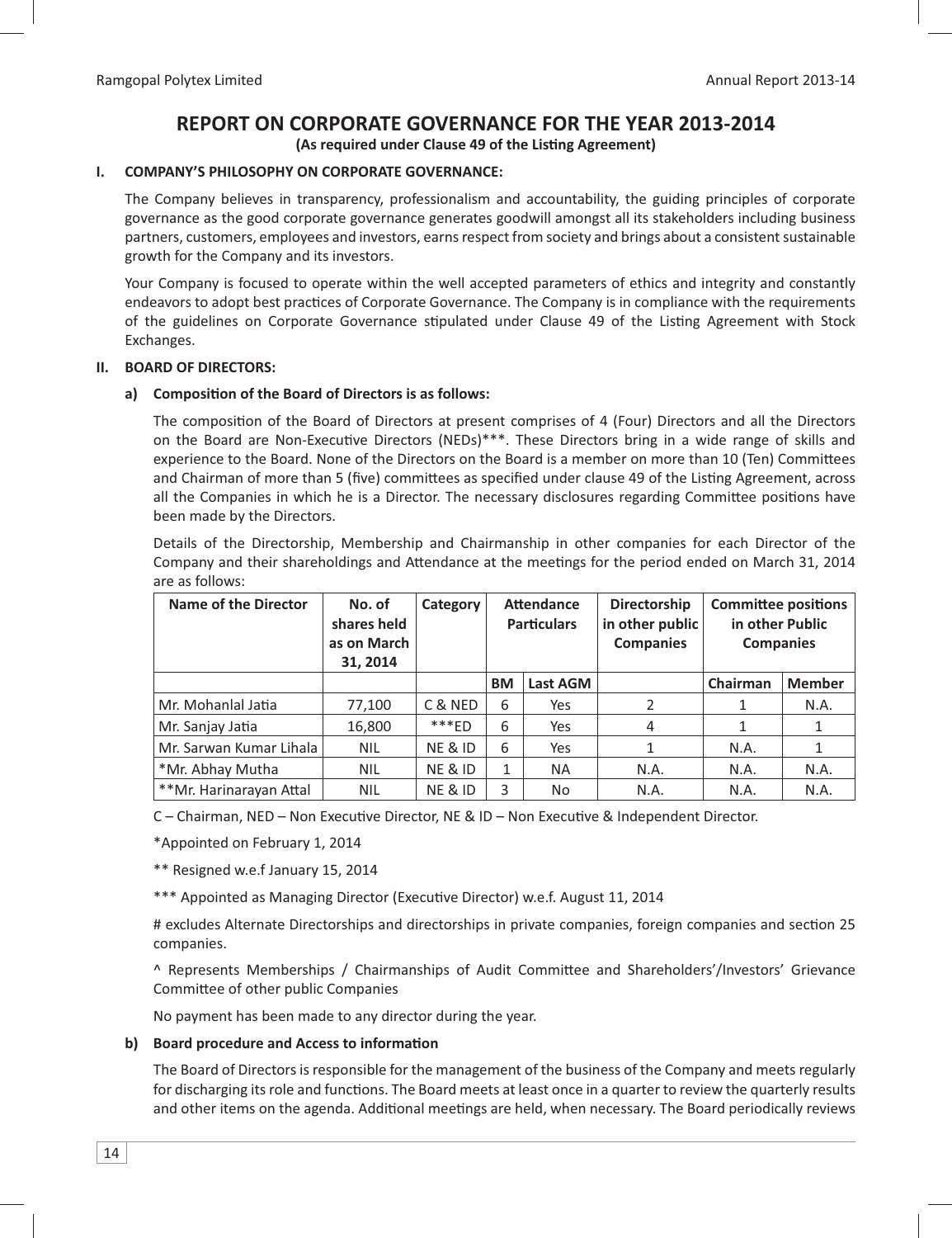the Compliance Reports on various Laws applicable to your Company. The minutes of the Board Meetings are circulated in advance to all Directors and confirmed at subsequent Meeting.

### c) Meetings of the Board of Directors:

During the Financial year 2013-2014, 6 (six) Board Meetings were held on the following dates:

- (1) May 30, 2013
- (2) July 25, 2013
- (3) August 13, 2013
- (4) November 12, 2013
- (5) November 22, 2013
- (6) February 1, 2014

#### **d) Code of Business Conduct and Ethics for Board of Directors and Senior Management**

 The Company has its Code of Business Conduct and Ethics for Board of Directors and Senior Management (the Code) as approved by the Board of Directors. The Code has been communicated to Directors and the members of the senior management.

The Code has been displayed on the Company's website www.ramgopalpolytex.com.

All the Board members and senior management have confirmed compliance with the Code for the year ended March 31, 2014. A declaration to this effect signed by the Director forms part of this Annual Report.

#### **III. AUDIT COMMITTEE:**

Presently, the Committee consists of Chairman Mr. Sarwan Kumar Lihala, Mr. Abhay Mutha and Mr. Sanjay Jatia, and all of them have knowledge of finance, accounts, etc. Mr. Harinarayan Attal resigned from the board w.e.f. January 15, 2014 and was replaced by Mr. Abhay Mutha who was appointed on February 1, 2014. The quorum for Audit Committee meeting is of minimum two members.

The broad terms of reference of Audit Committee are in accordance with the prescribed guidelines as set out in the Listing Agreement with the Stock Exchanges that inter alia, include overseeing financial reporting processes, reviewing the financial statements, quarterly, half yearly/ annual financial results and adequacy of internal control systems, discussion with the Auditors on any significant findings etc.

During the year under review, 4 (four) meetings of the Audit Committee were held, the dates being May 30, 2013, August 13, 2013, November 12, 2013 and February 1, 2014. Attendance of Members at the Meetings of the Audit Committee is given below:

| <b>Members</b>          | Category                  | <b>No. of Meetings attended</b> |
|-------------------------|---------------------------|---------------------------------|
| Mr. Sarwan Kumar Lihala | Non Executive Independent |                                 |
| Mr. Abhay Mutha         | Non Executive Independent |                                 |
| Mr. Sanjay Jatia        | <b>Executive Director</b> |                                 |
| Mr. Harinarayan Attal   | Non Executive Independent |                                 |

#### **IV. REMUNERATION COMMITTEE:**

None of the Directors are drawing any remuneration; hence, the Company has not formed Remuneration Committee.

#### **V. SHAREHOLDERS'/INVESTORS' GRIEVANCE & SHARE TRANSFER COMMITTEE:**

Presently, the Committee consists of Mr. Mohanlal Jatia, Chairman, Mr. Sanjay Jatia and Mr. Sarwan Kumar Lihala.

The Committee would specifically look into the redressal of the shareholders' complaints in respect of all matters including transfer of shares, non-receipt of Annual Report, non-receipt of declared dividends, dematerialization of shares and investor's complaints etc.

 The Company has received 4 (Four) complaints during the year and all the complaints were redressed. There were no outstanding complaints as on March 31, 2014.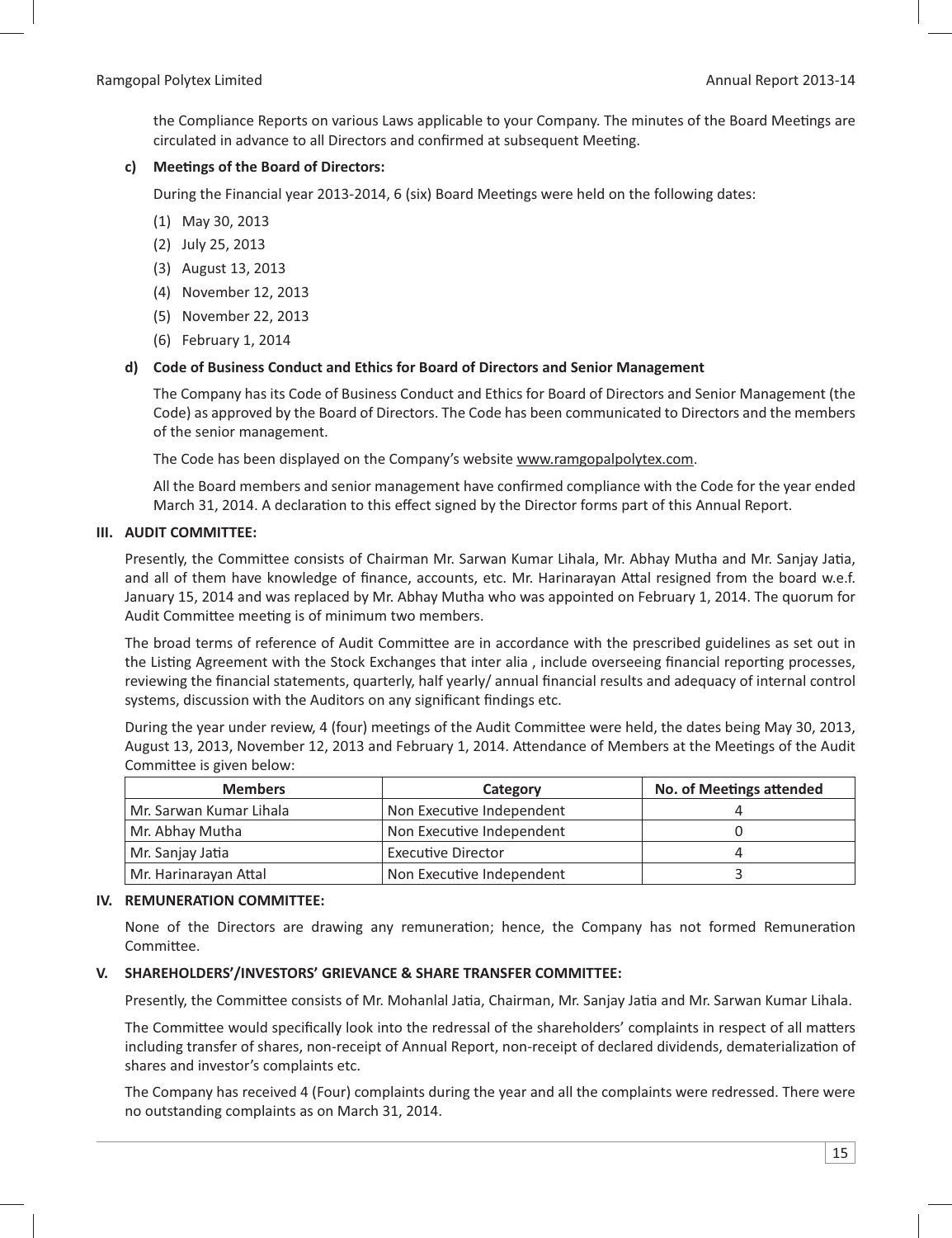During the year under review, 4 (four) meetings of the Shareholder's/Investors' Grievance & Share Transfer Committee were held, the dates being May 30, 2013, August 13, 2013, November 12, 2013 and February 1, 2014. All the Committees members were present at all the meetings.

### **VI. GENERAL BODY MEETINGS :**

#### (a) Location and time where the AGM were held in last 3 years:

| <b>Financial Year</b> | <b>AGM</b> | Day, Date & Time                             | <b>Venue</b>                                                                                                           |
|-----------------------|------------|----------------------------------------------|------------------------------------------------------------------------------------------------------------------------|
| 2010-2011             | AGM        | Friday, September 30, 2011<br>at 11.30 A.M   | Plot No. 2, Amgaon Industrial Estate,<br>Taluka Talasari, Dist: Thane,<br>Maharashtra, India                           |
| 2011-2012             | AGM        | Saturday, September 29, 2012<br>at 11.00 A.M | House No. 1249, Bhandari Chowk,<br>Bhandari Compound, Narpoli Village,<br>Bhiwandi, Dist: Thane,<br>Maharashtra, India |
| 2012-2013             | AGM        | Monday, September 30, 2013<br>at 11.00 A.M   | House No. 1249, Bhandari Chowk,<br>Bhandari Compound, Narpoli Village,<br>Bhiwandi, Dist: Thane,<br>Maharashtra, India |

### (b) Special Resolutions passed in the previous three Annual General Meetings (AGM):

No special resolution was passed in the previous three Annual General Meetings (AGM).

#### (c) special resolution passed last year through postal ballot - details of voting pattern

No special resolution was passed through postal ballot

#### **VII. DISCLOSURES:**

### a) Related Party Transactions

There are no materially significant related party transactions made by the Company with its Promoters, Directors or Management, their relatives, etc. that may have potential conflict with the interests of the Company at large. Transactions with related parties during the period are disclosed in the Annual Report, in accordance with the requirements of Accounting Standard AS-18.

### **b) Compliances by the Company**

The Company has complied with all the requirements of the Stock Exchange(s) or Securities and Exchange Board of India on matters related to capital markets, as applicable from time to time.

- 1. During the last three years/period, there were no strictures or penalties imposed by either SEBI or the Stock Exchanges or any statutory authority for non-compliance of any matter related to the capital markets.
- 2. The Company has complied with applicable mandatory requirements in terms of Clause 49 of the Listing Agreement.

### **VIII. MEANS OF COMMUNICATION:**

 The Financial results (Quarterly/ Yearly) were communicated to all the Stock Exchanges whereby the Company's shares are listed, as soon as the same are approved and taken on record by the Board of Directors of the Company. The same is also published in English and Marathi Newspaper and are displayed on the website of the Company (www.ramgopalpolytex.com)

 The Annual Report containing, inter alia, Audited Annual Accounts, Directors' Report, Auditors' Report is circulated to Members and others entitled thereto. The Management Discussion and Analysis Report forms part of the Directors' Report. The Annual Report is also displayed on the website of the Company (www.ramgopalpolytex.com)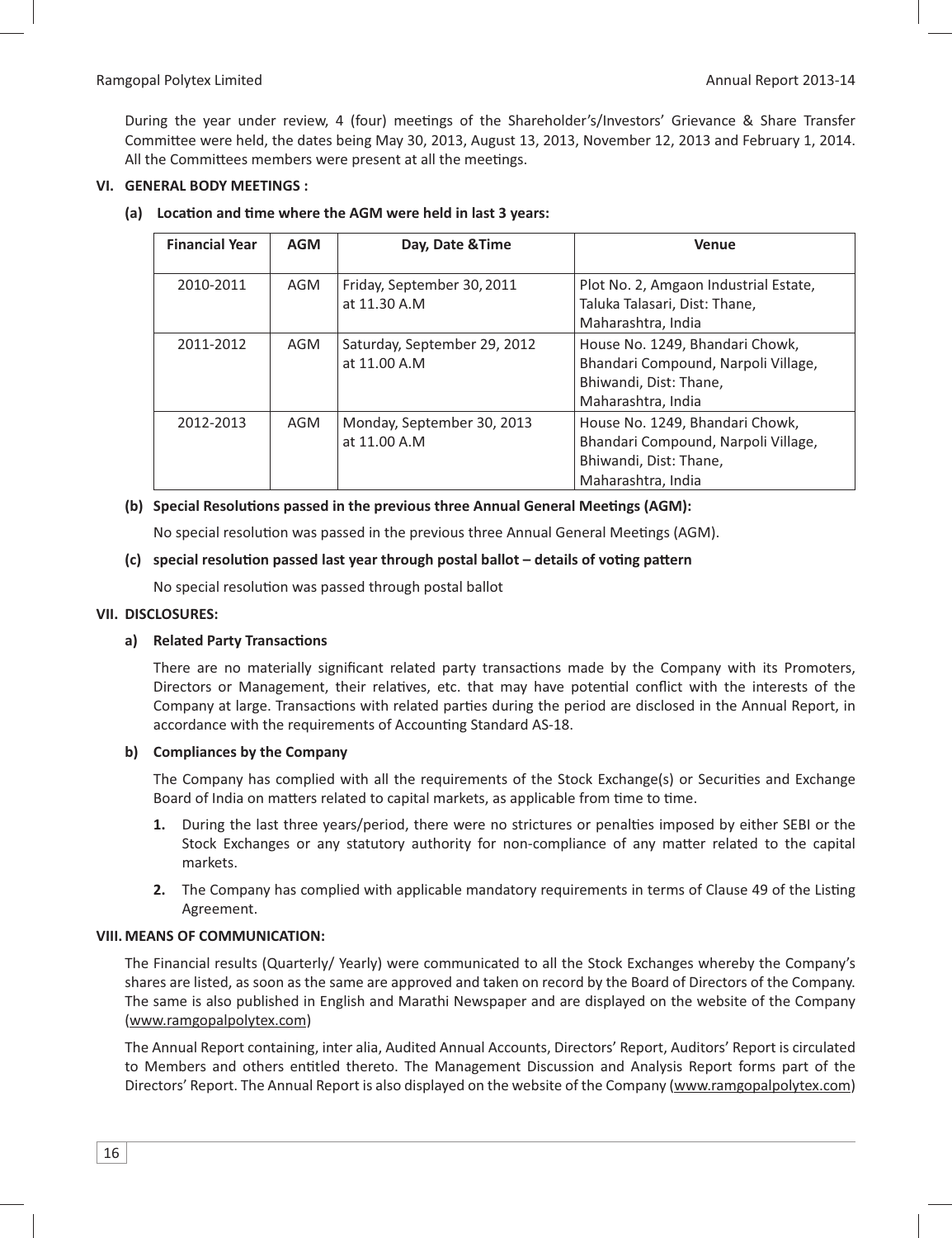## **IX. GENERAL SHAREHOLDERS INFORMATION :**

| <b>Annual General Meeting:</b>                            |                                                                                               |
|-----------------------------------------------------------|-----------------------------------------------------------------------------------------------|
| Day, Date and Time                                        | Tuesday, 30 <sup>th</sup> September, 2014 at 11.00 A.M.                                       |
| Venue                                                     | House No. 1249, Bhandari Chowk,                                                               |
|                                                           | Bhandari Compound, Narpoli Village, Bhiwandi,                                                 |
|                                                           | Dist: Thane, Maharashtra, India                                                               |
| Tentative Financial Calendar (2014-2015):                 | Financial Year April 1, 2014 to March 31, 2015                                                |
| - Result for First Quarter ending June 30, 2014           | Second week of August, 2014                                                                   |
| - Result for Second Quarter ending September 30, 2014     | Second week of November, 2014                                                                 |
| - Result for Third Quarter ending December 31, 2014       | Second week of February, 2015                                                                 |
| - Audited Result for the year ending March 31, 2015       | On or before 30th May, 2015                                                                   |
| Date of Book Closure                                      | 22.09.2014 to 30.09.2014 (both days inclusive)                                                |
| Dividend Payment Date                                     | Not Applicable                                                                                |
| Listing on Stock Exchange                                 | BSE Limited (BSE),                                                                            |
|                                                           | National Stock Exchange of India Limited (NSE),<br>Delhi Stock Exchange Ltd.,                 |
|                                                           | The Calcutta Stock Exchange Association Ltd., The<br>Stock Exchange, Ahmedabad                |
| <b>Stock Code:</b>                                        |                                                                                               |
| <b>Bombay Stock Exchange</b>                              | 514223                                                                                        |
| National Stock Exchange                                   | RAMGOPOLY                                                                                     |
| Demat ISIN Numbers in NSDL & CDSL for Equity Shares       | INE410D01017                                                                                  |
| Market price Data: High, Low during each month in the     | As the Company shares were suspended from                                                     |
| financial year 2012-13                                    | trading, there was no trading in the shares of the                                            |
|                                                           | Company.                                                                                      |
| Registrar and Share Transfer Agents                       | <b>Bigshare Services Ltd</b>                                                                  |
|                                                           | E-2/3, Ansa Industrial Estate, Sakivihar Road, Saki<br>Naka, Andheri (East), Mumbai - 400 072 |
| Share Transfer System                                     | Share Transfers are registered and return within a                                            |
|                                                           | period of 30 days from the date of receipt, if the                                            |
|                                                           | documents are clear in all respects.                                                          |
| Distribution of shareholding & Category-wise distribution | See table no. 1 & 2                                                                           |
| De-materialization of shares and liquidity                | 63.51 % of the Total Shares have been<br>dematerialized.                                      |
| Outstanding GDRS/ADRS/Warrants or any convertible         | There were no such outstanding instruments as on                                              |
| instruments, conversion date and likely impact on equity  | March 31, 2014                                                                                |
| Plant Location                                            | Not Applicable                                                                                |
| Address for correspondence                                | Greentex Clearing House, Godown no B1/2/3,                                                    |
|                                                           | Gosrani Compound, Rehnal village, Bhiwandi<br>Thane-421302                                    |
|                                                           | Or                                                                                            |
|                                                           |                                                                                               |
|                                                           | <b>Bigshare Services Pvt Ltd</b>                                                              |
|                                                           | E-2/3, Ansa Industrial Estate, Sakivihar Road,<br>Saki Naka, Andheri (East), Mumbai-400 072   |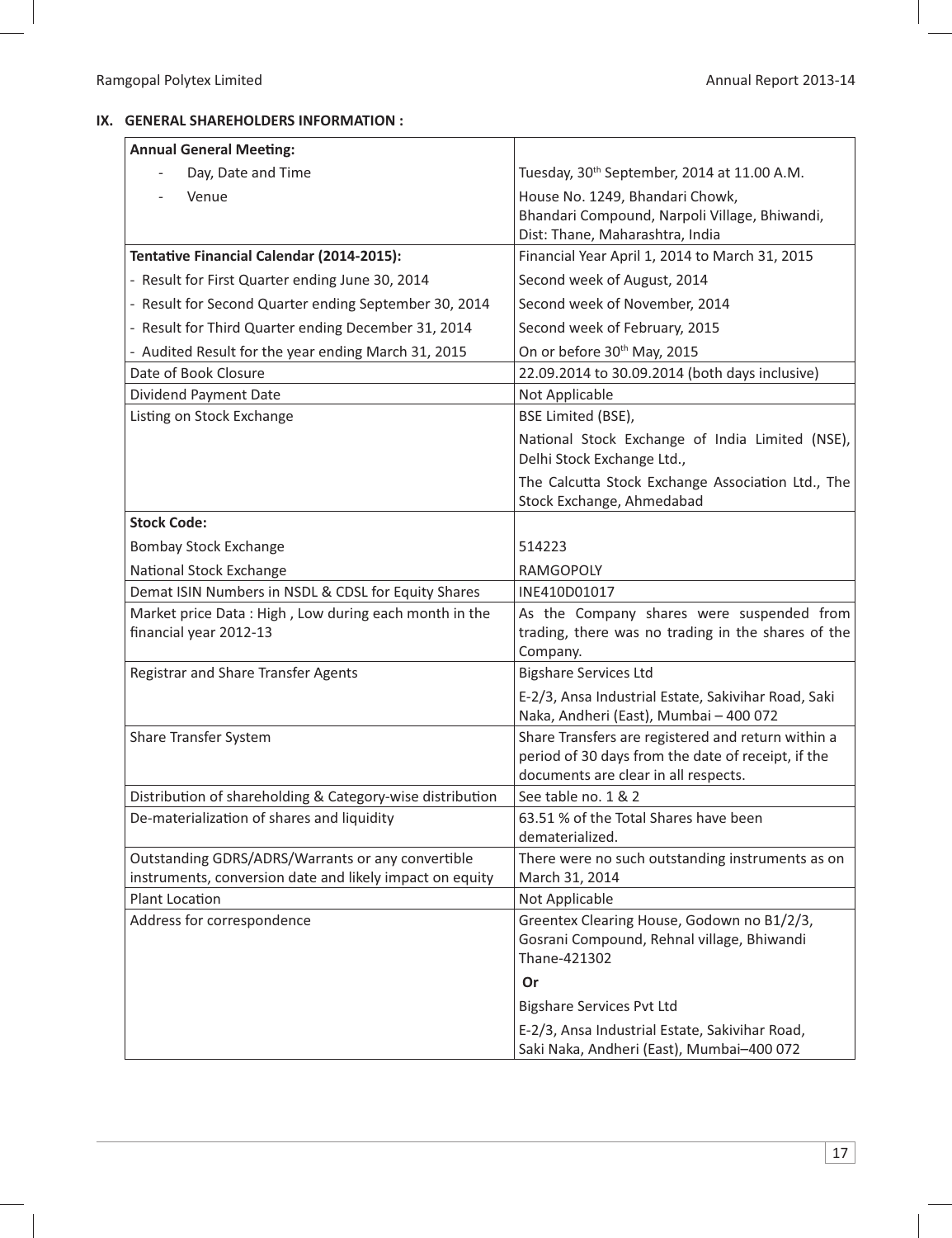### Table 1 - Distribution of Shareholding as on March 31, 2014

| No. of Equity    | No. of Share | % of Shareholders | <b>No. of Shares</b> | % of shareholding |
|------------------|--------------|-------------------|----------------------|-------------------|
| <b>Shares</b>    | holders      |                   |                      |                   |
| Up to $500$      | 21,852       | 94.6179           | 41,13,154            | 28.3666           |
| 501 to 1,000     | 717          | 3.1046            | 5,89,850             | 4.0679            |
| 1,001 to 2,000   | 227          | 0.9829            | 3,44,300             | 2.3745            |
| 2,001 to 3,000   | 88           | 0.3810            | 2,21,000             | 1.5241            |
| 3,001 to 4,000   | 23           | 0.0996            | 82,600               | 0.5697            |
| 4,001 to 5,000   | 57           | 0.2468            | 2,72,900             | 1.8821            |
| 5,001 to 10,000  | 63           | 0.2728            | 4,93,300             | 3.4021            |
| 10,001 and Above | 68           | 0.2944            | 83,82,896            | 57.8131           |
| <b>TOTAL</b>     | 23,095       | 100.000           | 1,45,00,000          | 100.000           |

### Table 2 - Distribution of Shareholding Pattern as on March 31, 2014

| <b>CATEGORY</b>                          | <b>No. of Shares held</b> | % of total shares |
|------------------------------------------|---------------------------|-------------------|
| Promoters                                | 19,47,500                 | 13.431            |
| Companies Under the Same management      | 45,84,296                 | 31.616            |
| Person acting in concert                 |                           | 0                 |
| Institutional Investors                  |                           | 0                 |
| <b>Mutual Funds</b>                      |                           | 0                 |
| <b>Bank &amp; Financial Institutions</b> | 80,400                    | 0.554             |
| Private Corporate Bodies                 | 4,16,200                  | 2.870             |
| <b>Indian Public</b>                     | 59,76,838                 | 41.220            |
| NRIs / OCBs                              | 14,94,766                 | 10.309            |
| <b>TOTAL</b>                             | 1,45,00,000               | 100.000           |

# **CERTIFICATE ON COMPLIANCE WITH CODE OF CONDUCT**

I hereby confirm that the Company has obtained from all the members of the Board and Management Personnel, affirmation that they have complied with the Code of Business Conduct and Ethics for Directors/ Management Personnel for the financial year 2013-14.

**Sd/-**

Sanjay Jatia **Managing Director** 

**Place: Mumbai Date: August 11, 2014**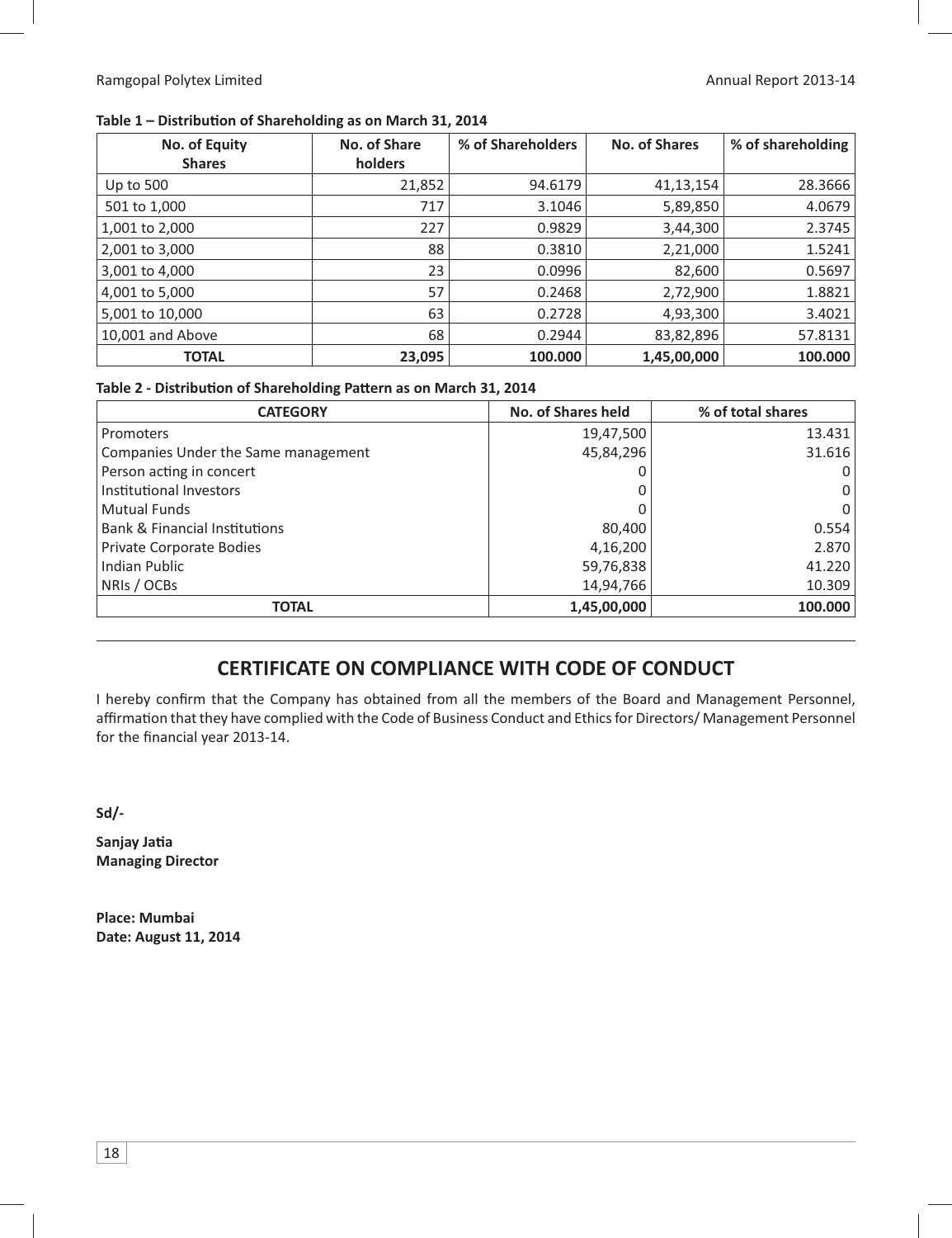# **AUDITORS' CERTIFICATE ON CORPORATE GOVERNANCE**

#### **To the Members,**

### **Ramgopal Polytex Limited**

We have examined the compliance of conditions of Corporate Governance by Ramgopal Polytex Limited for the year ended on March 31, 2014, as stipulated in Clause 49 of the Listing Agreement of the said Company with Stock Exchanges.

The Compliance of conditions of Corporate Governance is the responsibility of the management. Our examination was limited to the procedures and implementation thereof, adopted by the Company for ensuring compliance with the conditions of Corporate Governance as stipulated in the said Clause. It is neither an audit nor an expression of opinion on the financial statements of the Company.

In our opinion and to the best of our information and according to the explanations given to us and based on the representations made by the Directors and the management, we certify that the Company has complied with the conditions of Corporate Governance as stipulated in Clause 49 of the Listing Agreement.

We state that such compliance is neither an assurance as to the future viability of the Company nor the efficiency or effectiveness with which the management has conducted the affairs of the Company.

> For **RUNGTA & ASSOCIATES Chartered Accountants**

**(PAWANKUMAR RUNGTA)**

**Firm Registration No. 108888W** 

**Sd/-**

**Proprietor**

Place: Mumbai **Membership No. 42902 Date: August 11, 2014** 

To, The Board of Directors, **Ramgopal Polytex Limited**

## **CEO/ CFO CERTIFICATE UNDER CLAUSE 49 (V)**

- (a) We have reviewed financial statements and the cash flow statement for the year ended March 31, 2014 and to the best of their knowledge and belief:
	- i. these statements do not contain any materially untrue statement or omit any material fact or contain statements that might be misleading;
	- ii. these statements together present a true and fair view of the company's affairs and are in compliance with existing accounting standards, applicable laws and regulations.
- (b) There are, to the best of their knowledge and belief, no transactions entered into by the company during the year which are fraudulent, illegal or violative of the company's code of conduct.
- (c) We accept responsibility for establishing and maintaining internal controls for financial reporting and we have evaluated the effectiveness of internal control systems of the company pertaining to financial reporting. We have not come across any deficiency that need to be rectified or disclosed to the Auditors and the Audit Committee.
- (d) We have indicated to the auditors and the Audit committee:
	- i. that there are no significant changes in internal control over financial reporting during the year;
	- ii. no significant changes in accounting policies were made during the year that require disclosure in the notes to the financial statements; and
	- iii. that there are no instance of significant fraud or involvement therein which we have become aware.

**Sanjay Jatia Managing Director Chief Financial Officer** Chief Financial Officer

**Place: Mumbai Date: August 11, 2014**

**Sd/- Sd/-**

**Naval Gadia**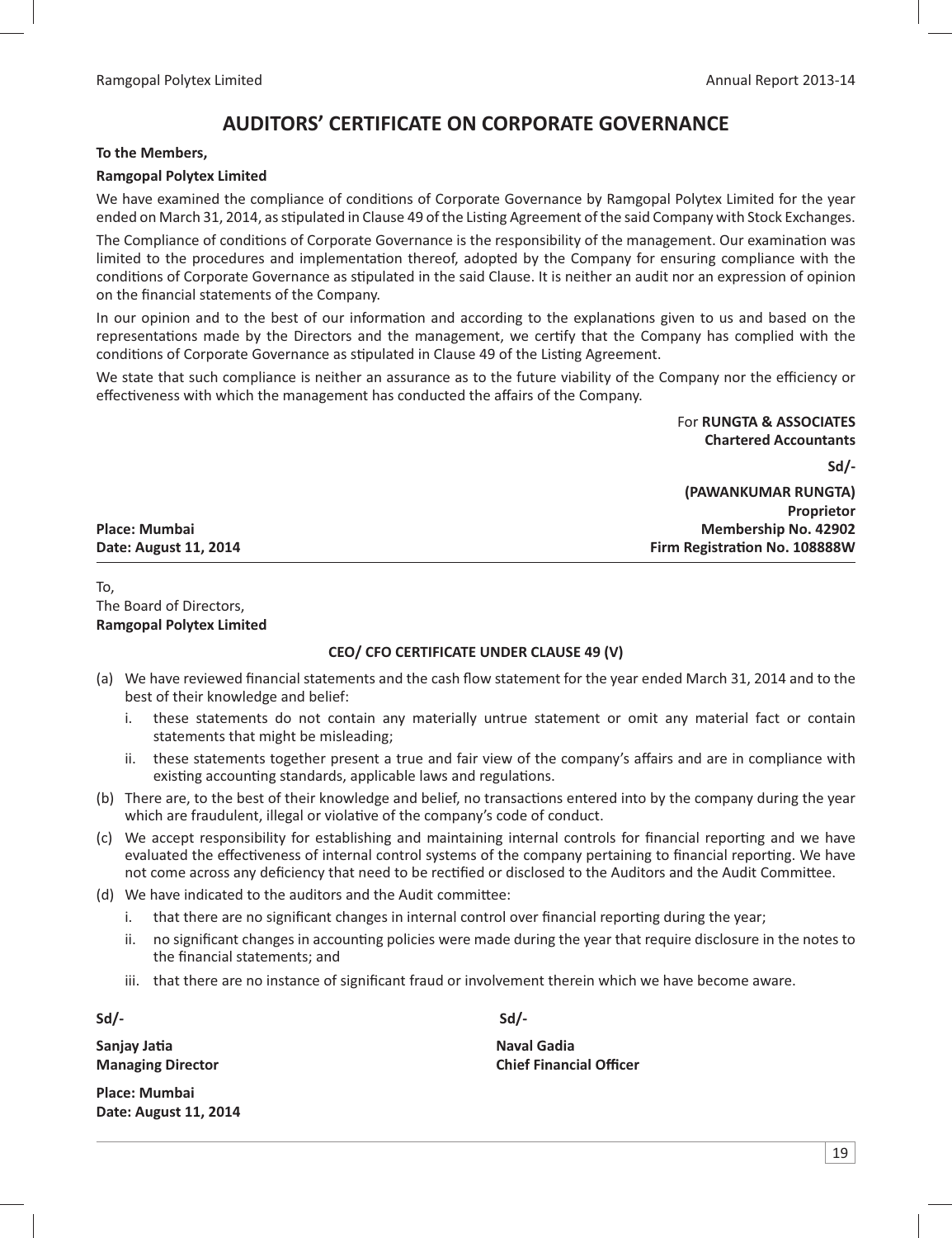# **INDEPENDENT AUDITORS' REPORT**

#### **TO THE MEMBERS OF**

#### **RAMGOPAL POLYTEX LIMITED**

We have audited the accompanying financial statements of M/s **RAMGOPAL POLYTEX LIMITED** ("the Company"), which comprise the Balance Sheet as at March 31, 2014, and the Statement of Profit and Loss and Cash Flow Statement for the year then ended, and a summary of significant accounting policies and other explanatory information.

#### **Management Responsibility for the financial statements:**

Management is responsible for the preparation of these financial statements that give a true and fair view of the financial position, financial performance and cash flows of the Company in accordance with the Accounting Standards referred to in sub-section (3C) of Section 211 of the Companies Act, 1956 ("the Act"). (which continued to be applicable in respect of Section 133 of Companies Act, 2013 in terms of general circular 15/2013 of the Ministry of Corporate Affairs) and in accordance with the accounting principles generally accepted in India. This responsibility includes the design, implementation and maintenance of internal control relevant to the preparation and presentation of the financial statements that give a true and fair view and are free from material misstatement, whether due to fraud or error.

#### **Auditor's Responsibility**:

Our responsibility is to express an opinion on these financial statements based on our audit. We conducted our audit in accordance with the Standards on Auditing issued by the Institute of Chartered Accountants of India. Those Standards require that we comply with ethical requirements and plan and perform the audit to obtain reasonable assurance about whether the financial statements are free from material misstatement.

An audit involves performing procedures to obtain audit evidence about the amounts and disclosures in the financial statements. The procedures selected depend on the auditor's judgment, including the assessment of the risks of material misstatement of the financial statements, whether due to fraud or error. In making those risk assessments, the auditor considers internal control relevant to the Company's preparation and fair presentation of the financial statements in order to design audit procedures that are appropriate in the circumstances, but not for the purpose of expressing an opinion on the effectiveness of the Company's internal control. An audit also includes evaluating the appropriateness of accounting policies used and the reasonableness of the accounting estimates made by management, as well as evaluating the overall presentation of the financial statements.

We believe that the audit evidence we have obtained is sufficient and appropriate to provide a basis for our audit opinion.

#### **Opinion**:

In our opinion and to the best of our information and according to the explanations given to us, the financial statements give the information required by the Act in the manner so required and give a true and fair view in conformity with the accounting principles generally accepted in India:

- a) in the case of the Balance Sheet, of the state of affairs of the Company as at March 31, 2014;
- b) in the case of the Statement of Profit and Loss, of the profit for the year ended on that date; and
- c) in the case of the Cash Flow Statement, of the cash flows for the year ended on that date.

#### **Report on Other Legal and Regulatory Requirements**:

- 1. As required by the Companies (Auditor's Report) Order, 2003 ("the Order") issued by the Central Government of India in terms of sub-section (4A) of Section 227 of the Act, we give in the Annexure a statement on the matters specified in paragraphs 4 and 5 of the said Order.
- 2. As required by Section 227(3) of the Act, we report that:
	- a) we have obtained all the information and explanations which to the best of our knowledge and belief were necessary for the purposes of our audit;
	- b) in our opinion, proper books of account as required by law have been kept by the Company so far as appears from our examination of those books;
	- c) the Balance Sheet, Statement of Profit and Loss and Cash Flow Statement dealt with by this Report are in agreement with the books of account;
	- d) in our opinion, the Balance Sheet, Statement of Profit and Loss and Cash Flow Statement comply with the Accounting Standards referred to in sub-section (3C) of Section 211 of the Act;
	- e) on the basis of written representations received from the Directors as on March 31, 2014, and taken on record by the Board of Directors, none of the Directors is disqualified as on March 31, 2014, from being appointed as a Director in terms of clause (g) of sub-section  $(1)$  of Section 274 of the Act.

 For **RUNGTA & ASSOCIATES Chartered Accountants (Registra- on No. 108888W**) **Sd/- (PAWANKUMAR RUNGTA) Place: Mumbai Membership No. 42902 Dated: 30th May, 2014 Proprietor**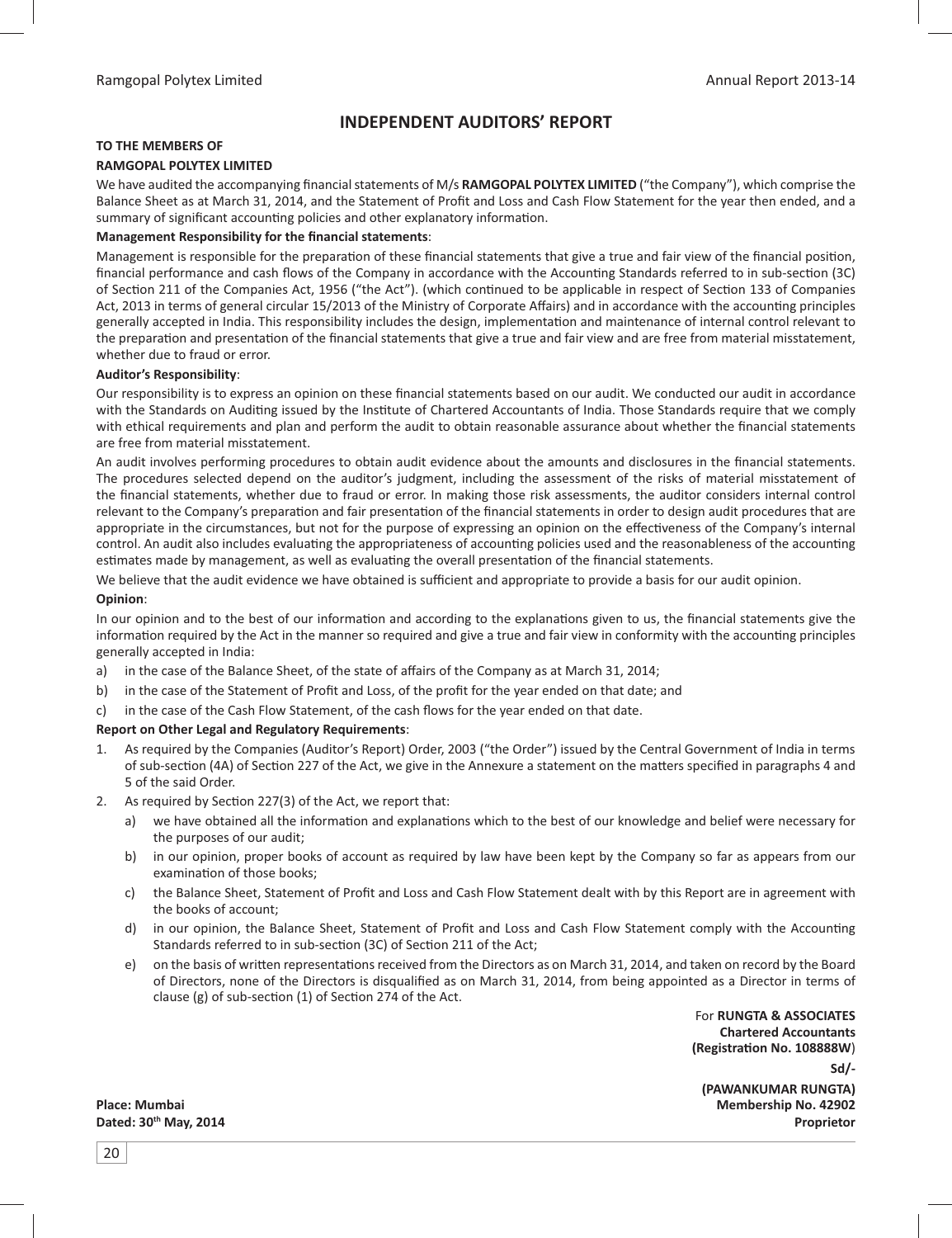# **ANNEXURE TO THE INDEPENDENT AUDITORS' REPORT**

REFERRED TO IN PARAGRAPH 1 UNDER THE HEADING OF 'REPORT ON OTHER LEGAL AND REGULATORY REQUIREMENTS' OF OUR REPORT OF EVEN DATE FOR THE YEAR ENDED MARCH 31, 2014.

- 1. a) The Company has maintained proper records showing full particulars including quantitative details and situation of fixed assets.
- b) In our opinion and according to information and explanations given to us, physical verification of fixed assets has been conducted by the management at reasonable intervals and no material discrepancies were noticed on such verification.
	- c) During the year, none of the fixed assets have been disposed off by the Company.
- 2. a) The inventory has been physically verified during the year by the management. In our opinion, the frequency of verification is reasonable.
- b) In our opinion and according to information and explanations given to us, the procedures of physical verification of inventory followed by the management are reasonable and adequate in relation to the size of the Company and the nature of its business.
- c) The Company is maintaining proper records of inventory. According to information and explanations given to us, the discrepancies noticed on physical verification of inventory as compared to book records were not material and the same have been properly dealt with by the Company in the books of account.
- 3. a) The Company has granted unsecured loans to a company covered in the register maintained under Section 301 of the Act. The maximum amount involved during the year was Rs. 14,98,86,181 and year end balance of the said loan was Rs. 12,82,36,159. The terms and conditions of the same are prima facie, not prejudicial to the interest of the Company. The party is repaying the principal amount, as stipulated, and is also regular in payment of interest, as applicable. There is no overdue amount as per the terms of loan granted.
- b) The Company has taken unsecured loans from a company covered in the register maintained under Section 301 of the Act. The maximum amount involved during the year was Rs.11,06,27,174 and year end balance of the said loan was Rs. 6,61,19,335. The terms and conditions of the same are prima facie, not prejudicial to the interest of the Company. The Company is regular in repayment of the principal amount and interest thereon as stipulated.
- c) The Company has not taken / granted any loans, secured or unsecured, loans from / to firms or other parties listed in the said register.
- 4. There is an adequate internal control system commensurate with the size of the Company and the nature of its business for purchase of inventory, fixed assets and with regard to sale of goods. During the course of our audit, we have not observed any continuing failure to correct major weaknesses in the internal controls.
- 5. During the year, the Company has not entered into any contract or arrangement that was required to be entered in the register required to be maintained under Section 301 of the Act.
- 6. The Company has not accepted any deposits from the public as per the directives issued by the Reserve Bank of India and the provisions of Sections 58A & 58AA or any other relevant provisions of the Act, and the rules framed there under.
- 7. The Company does not have any formal internal audit system. However, as explained effective internal control is being exercised *departmentally.*
- 8. The Central Government of India has not prescribed the maintenance of cost records under Section 209(1)(d) of the Act for the business activities carried out by the Company.
- 9. a) According to the records of the Company, the Company is generally regular in depositing undisputed statutory dues including Provident Fund, Investors Education and Protection Fund, Employees' State Insurance, Income Tax, Wealth Tax, Sales Tax, Service Tax, Custom Duty, Excise Duty, Cess and other material statutory dues with the appropriate authorities to the extent applicable. According to the information and explanations given to us, there are no undisputed amounts outstanding as at the year end for a period of more than six months from the date they became payable, *except in case of Investors Education and Protection Fund of Rs.4,21,377(Since Paid) and Sales Tax of Rs. 8,29,807.*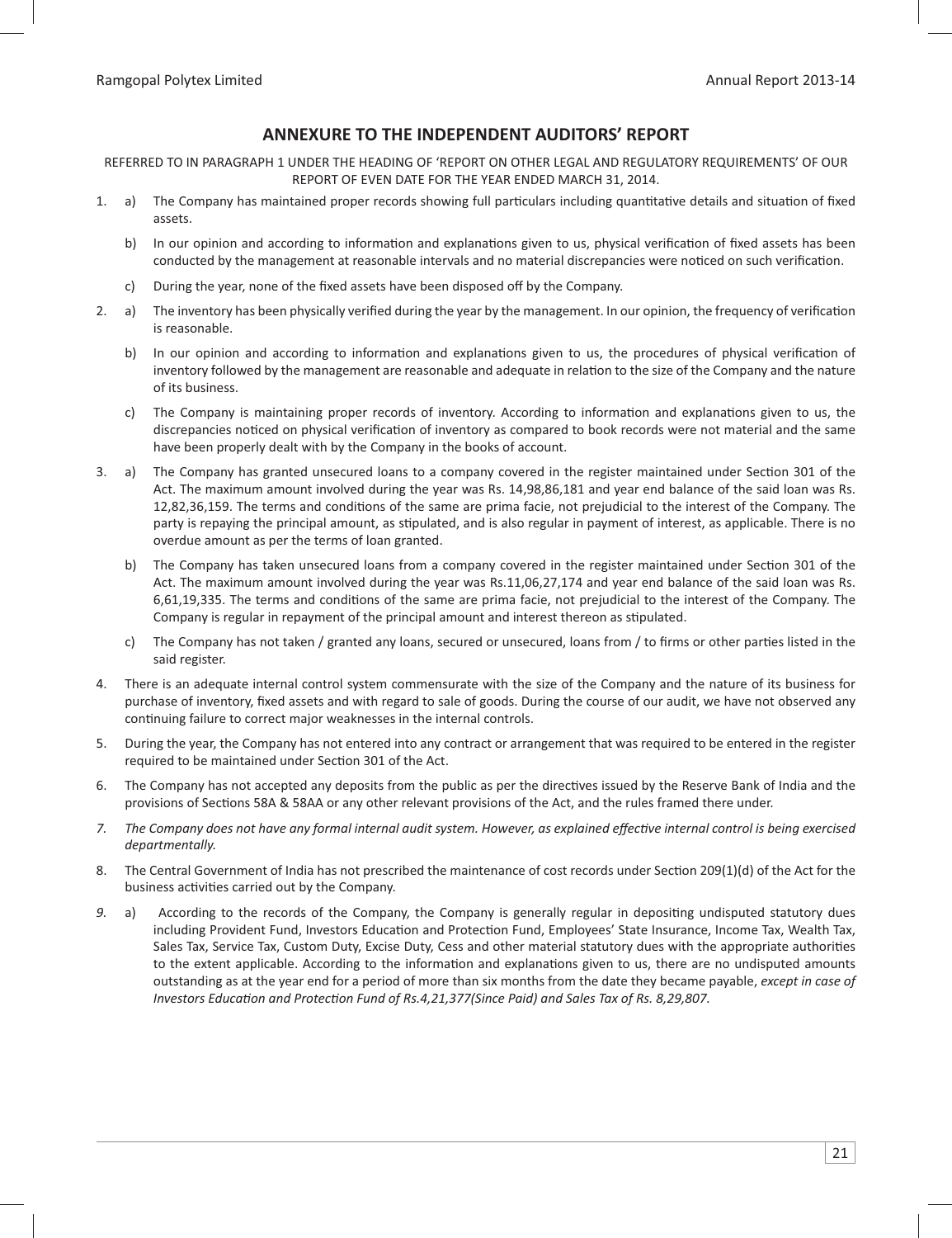b) According to the information and explanations given to us, there are no dues of Income Tax, Wealth Tax, Sales Tax, Service Tax, Customs Duty, Excise Duty and Cess which have not been deposited on account of any dispute except for the following:

| Name of statute | Nature of                          | Amount    | Period to which | Forum where dispute is |
|-----------------|------------------------------------|-----------|-----------------|------------------------|
|                 | dues                               | Rs.       | amount pertains | pending                |
| Customs Duty    | <b>Customs Duty</b><br>and Penalty | 10,22,337 | 1993-1994       | High Court, Mumbai     |

- 10. The Company's accumulated losses as at the end of the financial year are less than 50% of its net worth. The Company has not incurred any cash losses in the current as well as in the immediately preceding financial year.
- 11. The Company does not have any borrowings from bank and financial institution and has not issued any debentures.
- 12. According to the information and explanations given to us the Company has not granted any loans or advances on the basis of security by way of pledge of shares, debentures and other securities.
- 13. According to the information and explanations given to us, the Company is not a chit fund or a nidhi / mutual benefit fund / society.
- 14. The Company is not dealing in or trading in shares, securities, debentures and other investments.
- 15. According to the information and explanations given to us, the Company has not given any guarantee for loans taken by others from banks or financial institutions.
- 16. No term loans have been obtained during the year.
- 17. According to the information and explanations given to us and on an overall examination of the Cash Flows of the Company, we report that funds raised on short-term basis have not been used for longterm investments.
- 18. The Company has not made any preferential allotment of shares during the year.
- 19. The Company has not issued any debentures during the year.
- 20. The Company has not raised any money through public issue during the year.
- 21. To the best of our knowledge and belief and according to the information and explanations given to us, during the year, no fraud on or by the Company has been noticed or reported to/by us during the course of our audit.

 For **RUNGTA & ASSOCIATES Chartered Accountants (Registra- on No. 108888W**)

**Sd/- (PAWANKUMAR RUNGTA)** Place: Mumbai **Membership No. 42902 Dated: 30th May, 2014 Proprietor**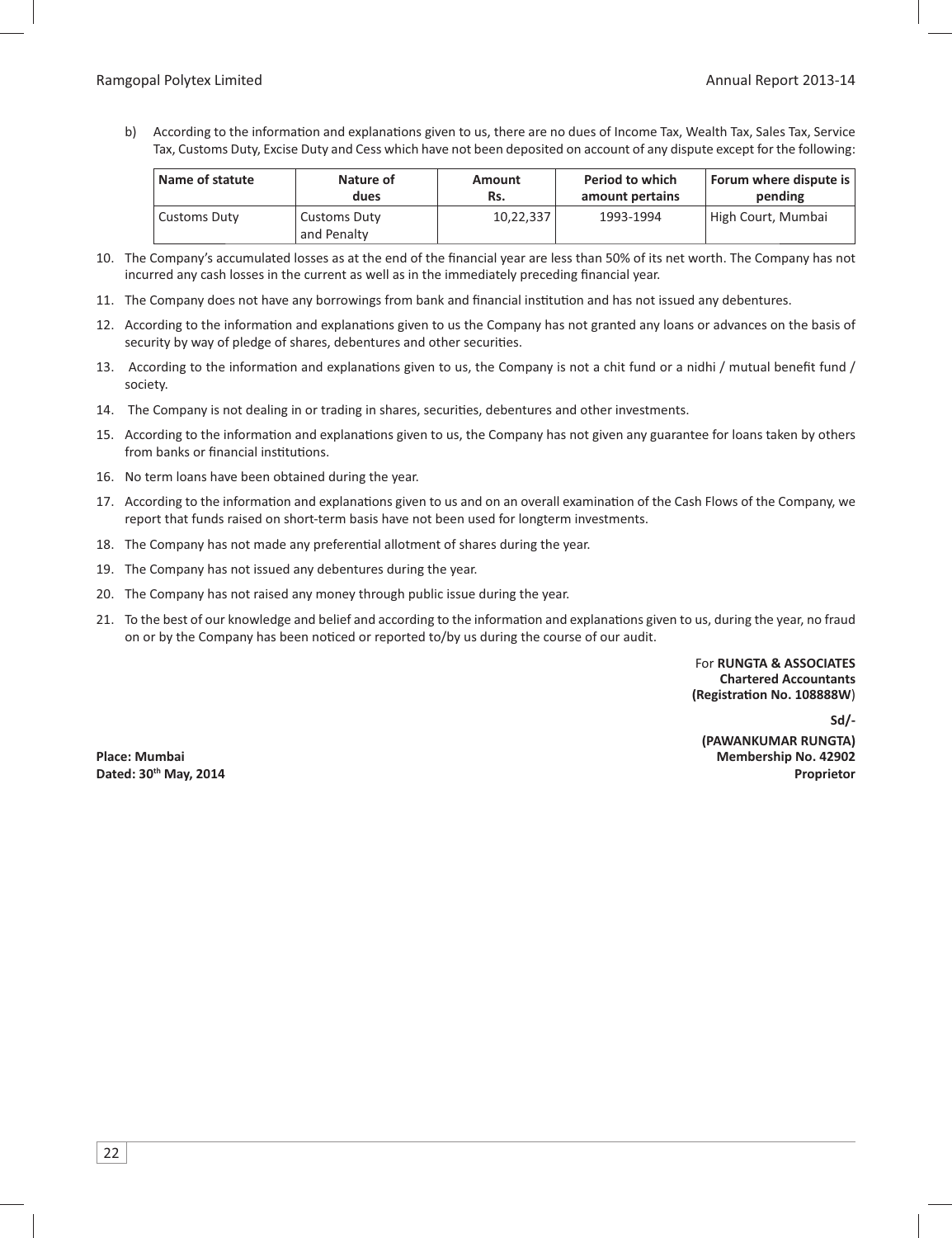# **BALANCE SHEET AS AT 31ST MARCH, 2014**

|                                                | <b>NOTES</b> | <b>AS AT</b> | AS AT       |
|------------------------------------------------|--------------|--------------|-------------|
|                                                |              | 31.03.2014   | 31.03.2013  |
|                                                |              | (Rupees)     | (Rupees)    |
| <b>EQUITY AND LIABILITIES</b>                  |              |              |             |
| <b>SHAREHOLDERS' FUNDS</b>                     |              |              |             |
| <b>Share Capital</b>                           | 2            | 143,963,500  | 143,963,500 |
| Reserves and Surplus                           | 3            | 63,913,201   | 58,210,245  |
| <b>NON CURRENT LIABILITIES</b>                 |              |              |             |
| Long Term Borrowings                           | 4            | 352,572      | 1,009,473   |
| Long Term Provisions                           | 5            | 680,386      | 632,200     |
| <b>CURRENT LIABILITIES</b>                     |              |              |             |
| <b>Short Term Borrowings</b>                   | 6            | 66,119,335   | 92,127,174  |
| <b>Trade Payables</b>                          | 7            | 1,909,684    | 164,114,522 |
| <b>Other Current Liabilities</b>               | 8            | 4,185,690    | 22,210,928  |
| <b>Short Term Provisions</b>                   | 9            | 138,019      | 1,338,682   |
| <b>TOTAL</b>                                   |              | 281,262,387  | 483,606,724 |
| <b>ASSETS</b>                                  |              |              |             |
| <b>NON CURRENT ASSETS</b>                      |              |              |             |
| <b>Fixed Assets</b>                            |              |              |             |
| Tangible Assets (Net)                          | 10           | 3,046,064    | 3,290,477   |
| Non Current Investments                        | 11           | 2,000,000    | 2,000,000   |
| <b>Deferred Tax Assets</b>                     | 12           | 1,025,868    | 1,126,117   |
| Long Term Loans and Advances                   | 13           | 8,160,803    | 3,332,300   |
| <b>CURRENT ASSETS</b>                          |              |              |             |
| Inventories                                    | 14           | 8,850,319    | 108,737,630 |
| <b>Trade Receivables</b>                       | 15           | 21,901,253   | 149,502,079 |
| <b>Cash and Bank Balances</b>                  | 16           | 2,481,777    | 5,244,623   |
| <b>Short Term Loans and Advances</b>           | 17           | 216,439,503  | 195,553,790 |
| <b>Other Current Assets</b>                    | 18           | 17,356,800   | 14,819,708  |
| <b>TOTAL</b>                                   |              | 281,262,387  | 483,606,724 |
| Notes forming part of the Financial Statements | 1 to 25      |              |             |
| As per our attached report of even date        |              |              |             |

 **For RUNGTA & ASSOCIATES Chartered Accountants (PAWAN KUMAR RUNGTA) Proprietor**

**Place : Mumbai Dated: 30th May, 2014** On Behalf of the Board of Directors

Sd/- Sd/- Sd/- **SANJAY JATIA MOHANLAL JATIA Director Director**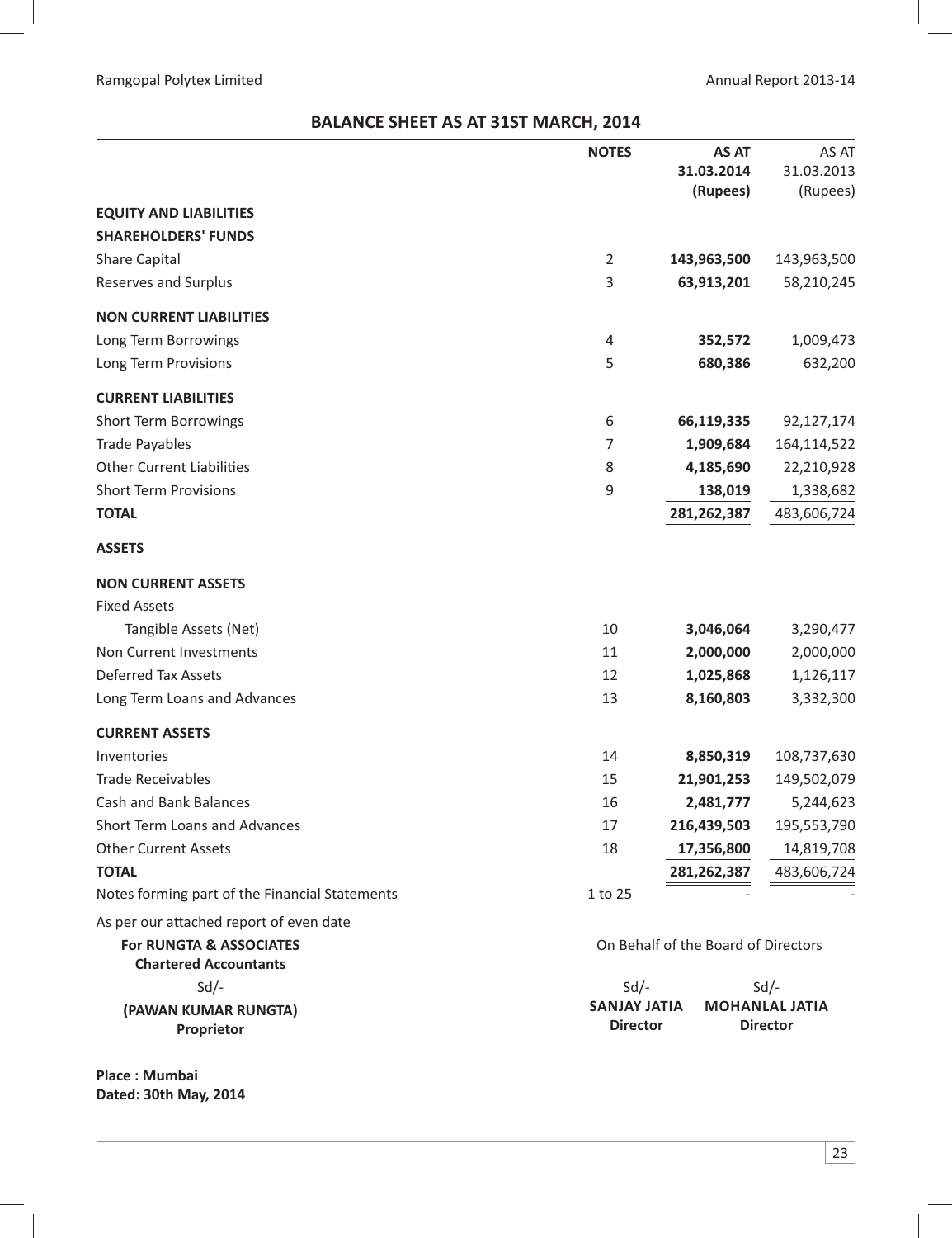# **STATEMENT OF PROFIT AND LOSS FOR THE YEAR ENDED 31ST MARCH, 2014**

|                                                           | <b>NOTES</b> | <b>Current</b><br>Year<br>(Rupees) | Previous<br>Year<br>(Rupees) |
|-----------------------------------------------------------|--------------|------------------------------------|------------------------------|
| <b>REVENUE</b>                                            |              |                                    |                              |
| <b>Revenue from Operations</b>                            | 19           | 164,849,143                        | 208,888,252                  |
| Other Income                                              | 20           | 28,944,161                         | 26,697,450                   |
|                                                           |              | 193,793,304                        | 235,585,702                  |
| <b>EXPENSES</b>                                           |              |                                    |                              |
| Purchase of Stock in Trade                                |              | 58,523,208                         | 306,936,661                  |
| Changes in Inventories of Traded Goods                    | 21           | 99,887,311                         | (108, 737, 630)              |
| <b>Employee Benefits Expense</b>                          | 22           | 3,632,541                          | 1,878,538                    |
| <b>Finance Costs</b>                                      | 23           | 7,441,350                          | 1,458,050                    |
| Depreciation and Amortisation Expense                     | 10           | 284,088                            | 338,739                      |
| <b>Other Expenses</b>                                     | 24           | 16,827,338                         | 7,031,102                    |
|                                                           |              | 186,595,836                        | 208,905,460                  |
| Profit before tax                                         |              | 7,197,468                          | 26,680,242                   |
| Tax Expense:                                              |              |                                    |                              |
| Current (MAT)                                             |              | (2, 183, 236)                      | (5,375,000)                  |
| <b>Deferred Tax</b>                                       |              | (100, 249)                         | (8, 242, 883)                |
| <b>Profit after tax</b>                                   |              | 4,913,983                          | 13,062,359                   |
| Mat Credit relating to earlier years eligible for Set-Off |              | 782,804                            |                              |
| Taxation adjustment related to earlier year               |              | 6,169                              | 2,855,934                    |
| <b>Profit for the Year</b>                                |              | 5,702,956                          | 15,918,293                   |
| <b>Basic and Diluted Earnings per Equity Share</b>        | 25.4         | 0.39                               | 1.10                         |
| (Face Value of Rs.10 per Equity Share)                    |              |                                    |                              |
| Notes forming part of the Financial Statements            | 1 to 25      |                                    |                              |
| As per our attached report of even date                   |              |                                    |                              |
|                                                           |              |                                    |                              |

 **For RUNGTA & ASSOCIATES Chartered Accountants** On Behalf of the Board of Directors Sd/- Sd/- Sd/- **SANJAY JATIA MOHANLAL JATIA Director Director (PAWAN KUMAR RUNGTA) Proprietor**

**Place : Mumbai Dated: 30th May, 2014**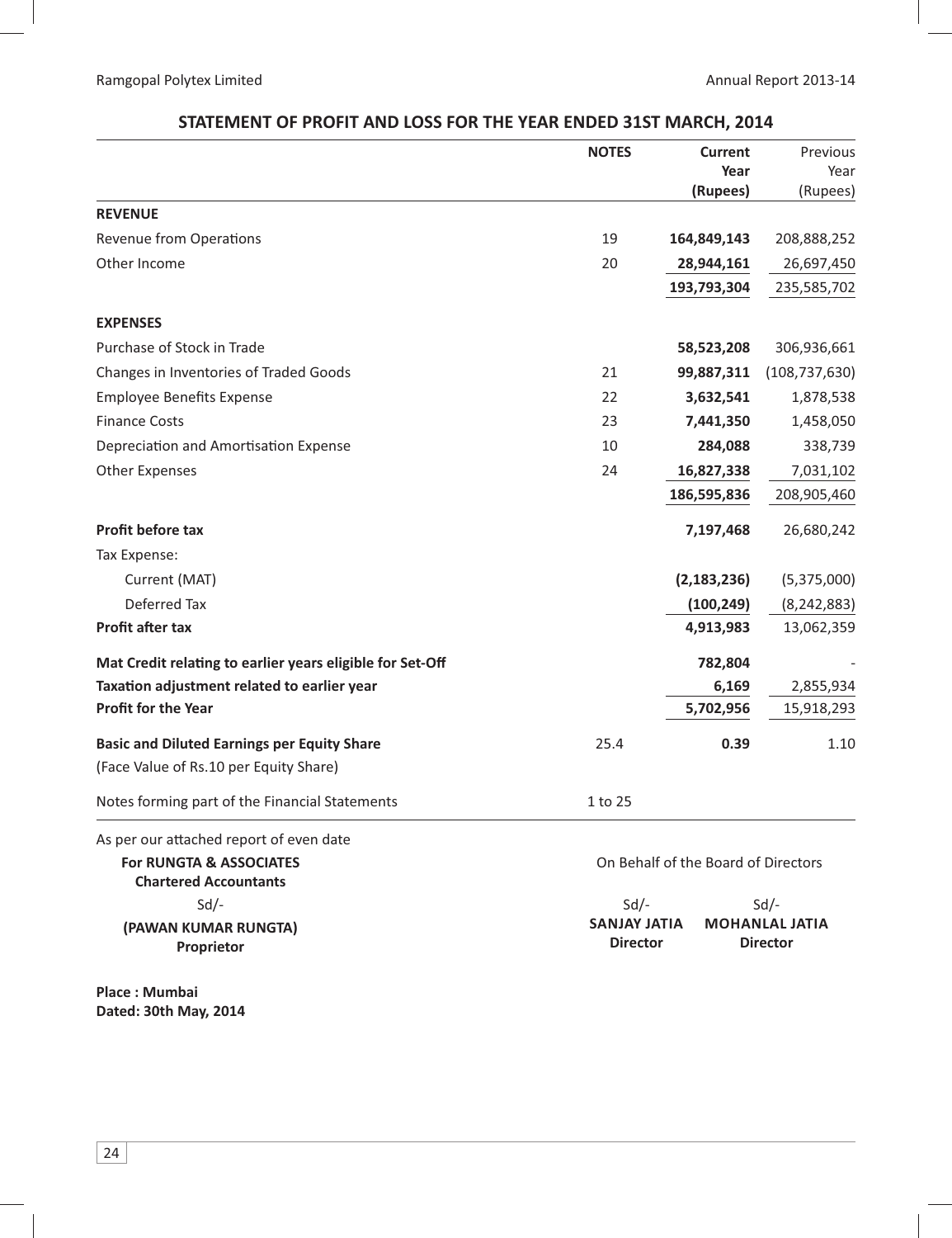# **CASH FLOW STATEMENT FOR THE YEAR ENDED 31ST MARCH, 2014**

|    |                                                                                                           |                      | <b>Current Year</b>                 | Previous Year         |
|----|-----------------------------------------------------------------------------------------------------------|----------------------|-------------------------------------|-----------------------|
|    |                                                                                                           |                      | (Rupees)                            | (Rupees)              |
| А. | <b>CASH FLOW FROM OPERATING ACTIVITIES</b>                                                                |                      |                                     |                       |
|    | Profit before Tax                                                                                         |                      | 7,197,468                           | 26,680,242            |
|    | Adjustments for:                                                                                          |                      |                                     |                       |
|    | Depreciation and Amortisation Expense                                                                     |                      | 284,088                             | 338,739               |
|    | Irrecoverable Balances and Bad Debts Written off                                                          |                      | 2,319                               | 460,900               |
|    | <b>Excess Provision and Sundry Balances Written Back</b>                                                  |                      | (478, 715)                          | (636, 523)            |
|    | Unrealised Exchange Loss / (Gain)                                                                         |                      | 560,600                             | (663, 955)            |
|    | Loss on Sale of Fixed Assets                                                                              |                      |                                     | 874,713               |
|    | Interest Income                                                                                           |                      | (28, 105, 032)                      | (23,657,047)          |
|    | <b>Finance Costs</b>                                                                                      |                      | 7,441,350                           | 1,458,050             |
|    | <b>Operating Profit/(Loss) before Working Capital Changes</b>                                             |                      | (13,097,922)                        | 4,855,119             |
|    | Movements in Working Capital :                                                                            |                      |                                     |                       |
|    | Inventories                                                                                               |                      | 99,887,311                          | (108, 737, 630)       |
|    | Trade and Other Receivables                                                                               |                      | 97,500,608                          | (164, 293, 863)       |
|    | Trade, Other Payables and Provisions                                                                      |                      | (181, 367, 224)                     | 184,724,488           |
|    | Cash Flow from / (used in) Operations                                                                     |                      | 2,922,773                           | (83, 451, 886)        |
|    | Direct Taxes Paid (Net)                                                                                   |                      | (4,712,266)                         | (1, 289, 421)         |
|    | Net Cash Flow used in Operating Activities                                                                | (A)                  | (1,789,493)                         | (84, 741, 307)        |
|    | <b>B. CASH FLOW FROM INVESTING ACTIVITIES</b>                                                             |                      |                                     |                       |
|    | <b>Purchase of Fixed Assets</b>                                                                           |                      | (39, 675)                           | (2, 253, 434)         |
|    | Sale of Fixed Assets                                                                                      |                      |                                     | 582,222               |
|    | Loans to Companies and Others / (Received back) [Net]                                                     |                      | 8,627,305                           | (21, 308, 717)        |
|    | <b>Interest Received</b>                                                                                  |                      | 25,567,940                          | 18,763,070            |
|    | Net Cash Flow from/(used in) Investing Activities                                                         | (B)                  | 34,155,570                          | (4, 216, 859)         |
| C. | <b>CASH FLOW FROM FINANCING ACTIVITIES</b>                                                                |                      |                                     |                       |
|    | Proceed from Borrowings                                                                                   |                      | 101,007,957                         | 107,289,383           |
|    | <b>Repayment of Borrowings</b>                                                                            |                      | (127, 613, 236)                     | (13, 555, 296)        |
|    | <b>Finance Costs Paid</b>                                                                                 |                      | (7,598,025)                         | (1, 296, 033)         |
|    | Net Cash Flow from/(used in) Financing Activities<br>Net Increase / (Decrease) in Cash & Cash Equivalents | (C)<br>$(A + B + C)$ | (34, 203, 304)<br>(1,837,227)       | 92,438,054            |
|    | <b>Cash &amp; Cash Equivalents (Opening Balance)</b>                                                      |                      | 3,889,905                           | 3,479,888<br>410,017  |
|    | <b>Cash &amp; Cash Equivalents (Closing Balance)</b>                                                      |                      | 2,052,678                           | 3,889,905             |
|    | Notes:                                                                                                    |                      |                                     |                       |
|    | 1) Figures in brackets represent outflows.                                                                |                      |                                     |                       |
|    | 2) Previous year's figures have been regrouped to conform with those of                                   |                      |                                     |                       |
|    | the current year.                                                                                         |                      |                                     |                       |
|    | 3) Cash & Cash equivalents include :                                                                      |                      |                                     |                       |
|    | a) Cash in Hand                                                                                           |                      | 517,743                             | 79,367                |
|    | b) Balance with Scheduled Banks in Current Accounts                                                       |                      | 1,534,935                           | 3,810,538             |
|    | (Excluding Balance in Unpaid Dividend and Margin Money Accounts)                                          |                      |                                     |                       |
|    | As per our attached report of even date                                                                   |                      |                                     |                       |
|    | <b>For RUNGTA &amp; ASSOCIATES</b>                                                                        |                      | On Behalf of the Board of Directors |                       |
|    | <b>Chartered Accountants</b>                                                                              |                      |                                     |                       |
|    | $Sd$ -                                                                                                    | Sd                   |                                     | $Sd$ /-               |
|    | (PAWAN KUMAR RUNGTA)                                                                                      | <b>SANJAY JATIA</b>  |                                     | <b>MOHANLAL JATIA</b> |
|    | Proprietor                                                                                                | <b>Director</b>      |                                     | <b>Director</b>       |
|    |                                                                                                           |                      |                                     |                       |

**Place : Mumbai Dated: 30th May, 2014**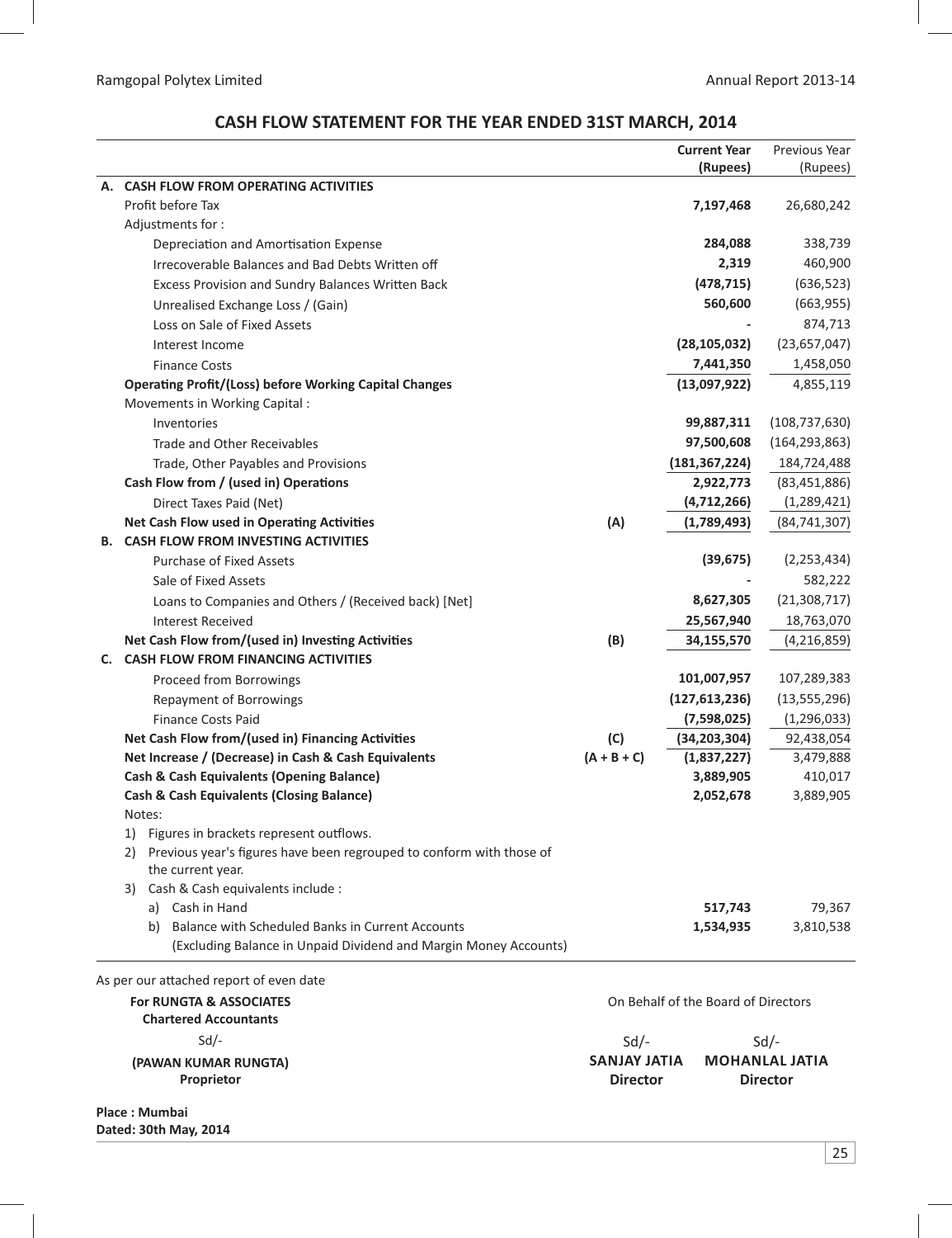# **NOTES FORMING PART OF THE FINANCIAL STATEMENTS FOR THE**  YEAR ENDED 31<sup>ST</sup> MARCH, 2014

### **NOTE '1'**

#### **Summary of Significant Accounting Policies**

#### **A. General :**

- i) The financial statements are prepared under the historical cost convention, in accordance with the mandatory Accounting Standards and on the accounting principle of a going concern. All expenses and income to the extent considered payable and receivable, respectively, unless specifically stated to be otherwise, are accounted for on an accrual basis.
- ii) Interest receivable on customers' overdues is consistently accounted for on cash basis, as the quantum of income thereof cannot be determined with reasonable certainty.
- iii) Sales are net of credit notes issued for claims and damages relating to earlier years but crystalised during the year and exclusive of sales tax (VAT).

#### **B.** Use of Estimates:

The presentation of financial statements in conformity with generally accepted accounting principles (GAAP) requires management to make estimates and assumptions that affects the reported amounts of assets and liabilities and the disclosures of contingent liabilities on the date of financial statements and reported amounts of revenue and expenses for that year. Actual results could differ from those estimates. Any revision to accounting estimates is recognised prospectively.

#### **C. Fixed Assets:**

Fixed assets are valued at cost less depreciation. Cost comprises of purchase price and any attributable cost of bringing the assets to the working conditions for its intended use.

#### **D.** Depreciation:

Depreciation is provided on Straight Line Method at the rates and in the manner specified in Schedule XIV to the Companies Act, 1956.

#### **E. Investments:**

Long term investments are stated at cost. No adjustment is made in the carrying cost for the temporary decline in the market value of investments.

#### **F. Inventories:**

Inventories are valued at lower of cost and net realisable value. Cost is assigned on FIFO basis. Obsolete, defective and unserviceable items are provided for.

Inventory of traded goods includes costs incurred in bringing the inventories to their present location and condition.

### **G.** Foreign Currency Transactions:

Transactions in foreign currency are recorded at the rate of exchange in force at the date of the transaction. Assets and Liabilities in foreign currency outstanding at the year end, if any, are stated at the rate of exchange prevailing at the close of the year and the resultant gain / loss is recognised in the Statement of Profit and Loss, except in cases covered by forward exchange contracts in which case they are translated at the contracted rates and the resultant gains / losses are recognised over the life of the contracts.

#### **H. Leases:**

Assets acquired under leases where the Company has substantially all the rights and rewards of ownership are classified as finance leases. Such assets are capitalised at the inception of the lease at the lower of the fair value and the present value of minimum lease payments and a liability is created for an equivalent amount. Each lease rental paid is allocated between the liability and the interest cost, so as to obtain a constant periodic rate of interest on the outstanding liability for each period.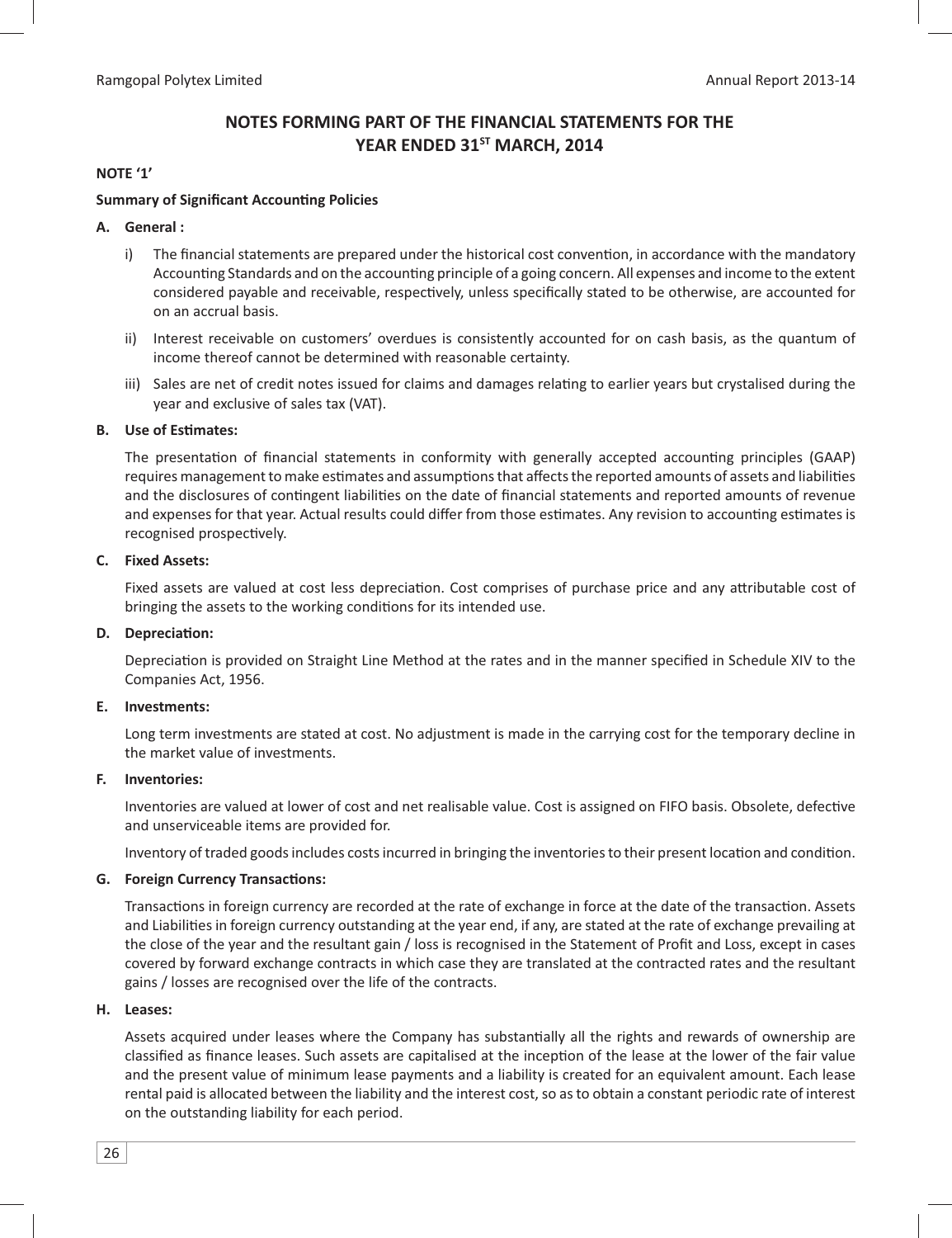Assets acquired as leases wherein significant portion of the risks and rewards of ownership are retained by the lessor are classified as operating lease. Lease rentals are charged to Statement of Profit and Loss on accrual basis.

#### **I.** Retirement benefits:

Liability in respect of retirement benefits as at the year end is provided for and / or funded and charged to Statement of Profit & Loss as follows:

- a) Provident / Family Pension fund as a percentage of salary/wages to eligible employees.
- b) Gratuity is provided in accordance with the provisions of Accounting Standard (AS) -15 "Employee Benefits" on the basis of actuarial valuation carried out as at the year end by an independent actuary.
- c) Liability in respect of leave is provided for on the basis of accumulated leave as at the year end.

#### **J. Borrowing Costs:**

Borrowing costs attributable to the acquisition and construction of assets are capitalised as part of the cost of respective assets up to the date when such asset is ready for its intended use. Other borrowing costs are charged to the revenue.

#### **K.** Taxation:

Provision for current tax is made on the basis of estimated taxable income for the current accounting year in accordance with the Income Tax Act, 1961.

 MAT credit asset is recognized and carried forward only if there is a reasonable certainty of it being set off against regular tax payable within the stipulated statutory period.

The deferred tax for timing differences between the book and tax profits for the year is accounted for, using the tax rates and laws that have been substantively enacted as of the Balance Sheet date. Deferred tax assets arising from timing differences are recognized to the extent there is a virtual / reasonable certainty that these would be realised in future.

### **L. Impairment of Assets**:

The Company assesses at each balance sheet date whether there is any indication that an asset may be impaired. If any such indication exists, the management estimates the recoverable amount of the asset. If such recoverable amount of the asset or the recoverable amount of the cash generating unit to which the asset belongs is less than its carrying amount, the carrying amount is reduced to its recoverable amount. The reduction is treated as an impairment loss and recognised in the profit and loss account. If at the balance sheet date, there is an indication that if a previously assessed impairment loss no longer exists, the recoverable amount is reassessed and the asset is reflected at the recoverable amount subject to a maximum of depreciated historical cost.

#### **M. Provisions, Contingent Liabilities and Contingent Assets:**

Provision is made based on the reliable estimate, when it is probable that an outflow of resources embodying economic benefit will be required to settle an obligation. Contingent liabilities, if material, are disclosed by way of notes to accounts. Contingent Assets are not recognised or disclosed in the financial statements.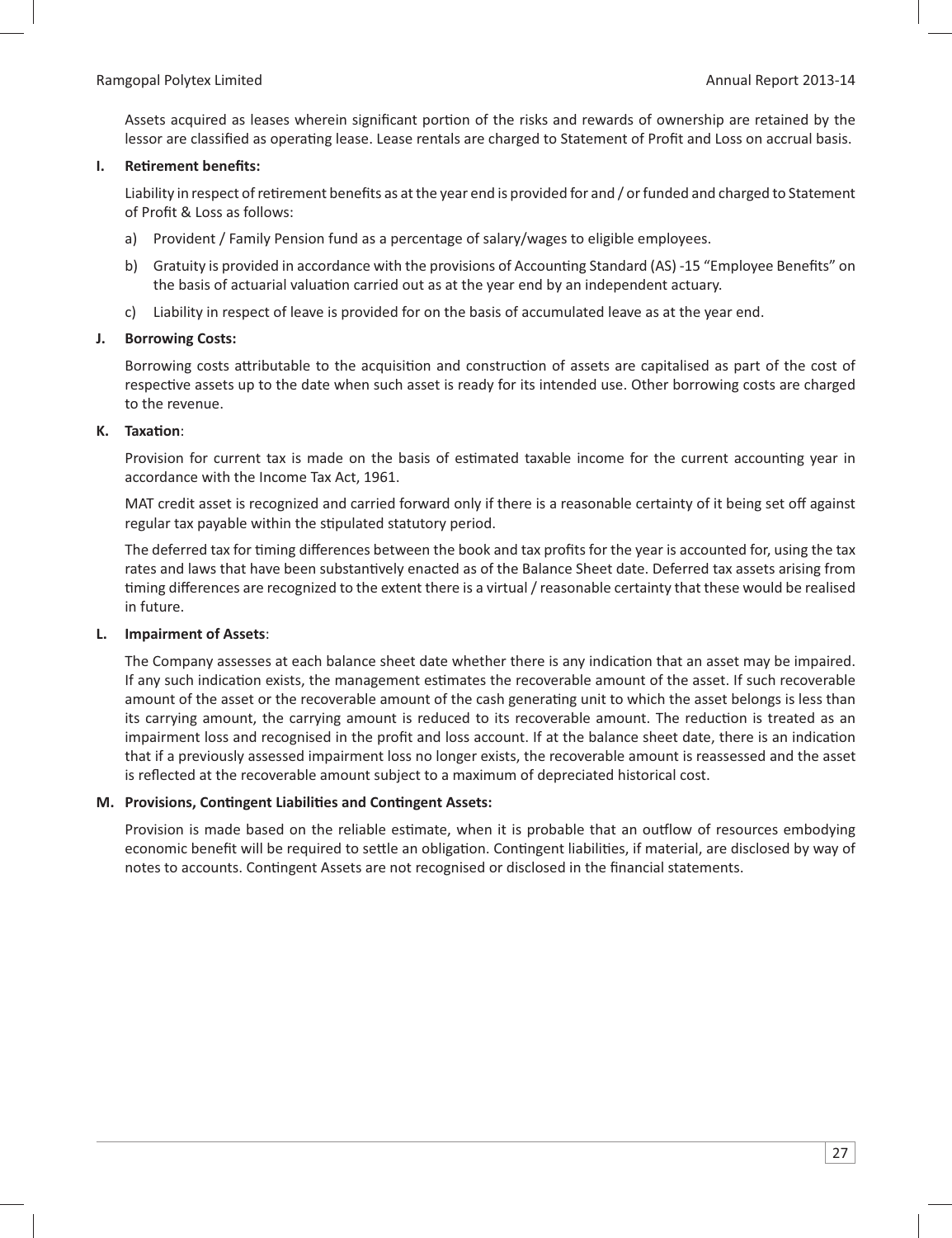## NOTES FORMING PART OF THE FINANCIAL STATEMENTS FOR THE YEAR ENDED 31<sup>5T</sup> MARCH, 2014

|                                                              | <b>AS AT</b> | AS AT       |
|--------------------------------------------------------------|--------------|-------------|
|                                                              | 31.03.2014   | 31.03.2013  |
|                                                              | (Rupees)     | (Rupees)    |
| NOTE '2'                                                     |              |             |
| <b>SHARE CAPITAL</b>                                         |              |             |
| Authorised :                                                 |              |             |
| 1,50,00,000 Equity Shares of Rs.10 each                      | 150,000,000  | 150,000,000 |
| Issued, Subscribed and Paid-up:                              |              |             |
| 1,45,00,000 Equity Shares of Rs.10 each                      | 145,000,000  | 145,000,000 |
| Less: Calls in Arrears- by Other than Directors and Officers | 1,036,500    | 1,036,500   |
|                                                              | 143,963,500  | 143,963,500 |

#### **Reconciliation of the Number of Shares and Amount**

|                                             | As at 31 March, 2014                         |             | As at 31 March, 2013 |             |
|---------------------------------------------|----------------------------------------------|-------------|----------------------|-------------|
| <b>Particulars</b>                          | <b>Equity Shares</b><br><b>Number</b><br>Rs. |             | <b>Equity Shares</b> |             |
|                                             |                                              |             | <b>Number</b>        | Rs.         |
| Outstanding as at the beginning of the year | 14,500,000                                   | 145,000,000 | 14,500,000           | 145,000,000 |
| Issued during the year                      |                                              |             |                      |             |
| Bought back during the year                 | -                                            |             |                      |             |
| Outstanding as at the end of the year       | 14,500,000                                   | 145,000,000 | 14,500,000           | 145,000,000 |

### **Rights attached to Equity Shares**

The Company has only one class of Equity Shares having par value of Rs.10. Each holder of equity shares is entitled to one vote per share. In the event of liquidation of the Company, the holder of equity shares will be entitled to receive any of the remaining assets of the Company, after distribution of all preferential amounts.

### **The Details of Shareholders Holding More than 5% Shares**

| <b>Name of Shareholder</b>            | As at 31 March, 2014 |                  | As at 31 March, 2013 |              |  |
|---------------------------------------|----------------------|------------------|----------------------|--------------|--|
|                                       | No. of Shares held   | % of Holding $ $ | No. of Shares held   | % of Holding |  |
| Ramgopal Textiles Limited             | 1,822,500            | 12.57%           | 1,822,500            | 12.57%       |  |
| Sanjay Jatia (Jointly With Pushpadevi | 1,723,300            | 11.88%           | 1,723,300            | 11.88%       |  |
| Agarwal & Sudhir Jatia)               |                      |                  |                      |              |  |
| Ramgopal Synthetics Limited           | 883,000              | 6.09%            | 883,000              | 6.09%        |  |
| Ramgopal Investment & Trading Company | 822.196              | 5.67%            | 822.196              | 5.67%        |  |
| <b>Private Limited</b>                |                      |                  |                      |              |  |

#### **NOTE '3' RESERVES AND SURPLUS**

a) Capital Reserve (Special Capital Incentive  **From the Maharastra State Government)**

| 1,731,037      | 1,731,037      |
|----------------|----------------|
| 1,731,037      | 1,731,037      |
|                |                |
| 105,006,960    | 105,006,960    |
| 1,036,500      | 1,036,500      |
| 103,970,460    | 103,970,460    |
|                |                |
| (47, 491, 252) | (63, 409, 545) |
| 5,702,956      | 15,918,293     |
| (41,788,296)   | (47, 491, 252) |
| 63,913,201     | 58,210,245     |
|                |                |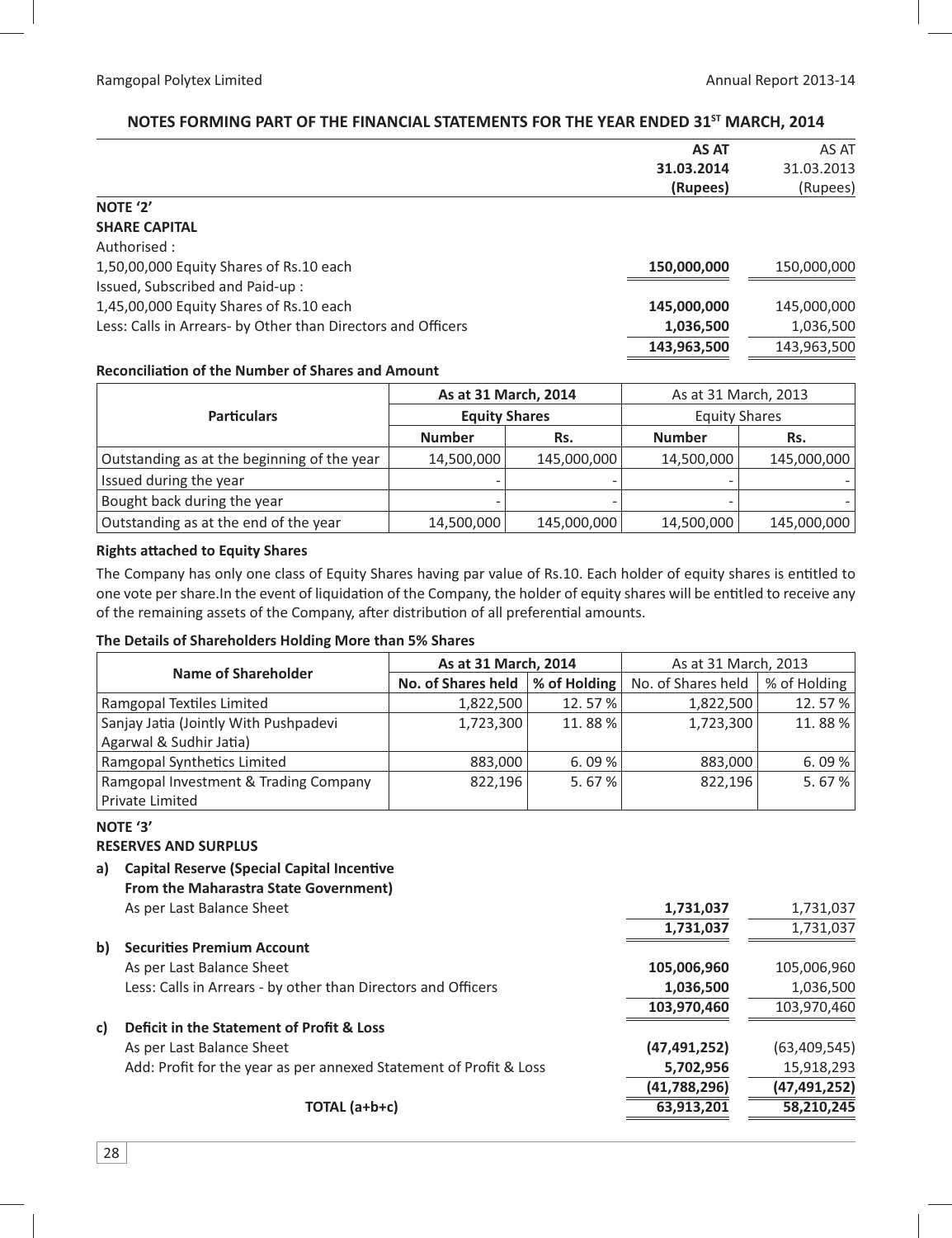# **AS AT 31.03.2014 (Rupees)** AS AT 31.03.2013 (Rupees) **NOTE '4' LONG TERM BORROWINGS** SECURED Vehicle Loans \* Non Banking Finance Company Kotak Mahindra Prime Limited **352,572** 1,009,473  **352,572** 1,009,473 \* Secured by vehicles purchased there - against. (Interest @ 8.50% Per Annum. Balance repayable in 35 equal monthly installments till September, 2015 Also, refer Note No.8 below) **NOTE '5' LONG TERM PROVISIONS**  Employee Benefits : Gratuity **680,386** 632,200  **680,386** 632,200 **NOTE '6' SHORT TERM BORROWINGS**  Unsecured, Repayable on Demand Related Party **66,119,335 92,127,174**  (Rate of Interest 12 % P. A. ; Previous Year 12 % P.A.)  **66,119,335** 92,127,174 **NOTE '7' TRADE PAYABLES Micro, Small and Medium Enterprises** Others **1,909,684 164,114,522 1,909,684** 164,114,522 **NOTE '8' OTHER CURRENT LIABILITIES** Current Maturities of Long Term Borrowings **656,901 656,901** 597,440 (For Details of Securities - Refer Note No.4 here in above) Interest Accrued But Not Due on Secured Borrowings **5,342** 8,504 Duties & Taxes es & Taxes **3,057,213** 21,156,544 Due to Employees **44,857** 27,063 Unclaimed Dividend \*\* **421,377** 421,377  **4,185,690** 22,210,928

# NOTES FORMING PART OF THE FINANCIAL STATEMENTS FOR THE YEAR ENDED 31<sup>st</sup> MARCH, 2014

\*\* Due and payable to the Investors Education & Protection Fund as at the Balance Sheet date(Since Paid).

#### **NOTE '9' SHORT TERM PROVISIONS**

| 138.019 | 208.163   |
|---------|-----------|
|         | 1,130,519 |
|         |           |
| 138.019 | 1,338,682 |
|         |           |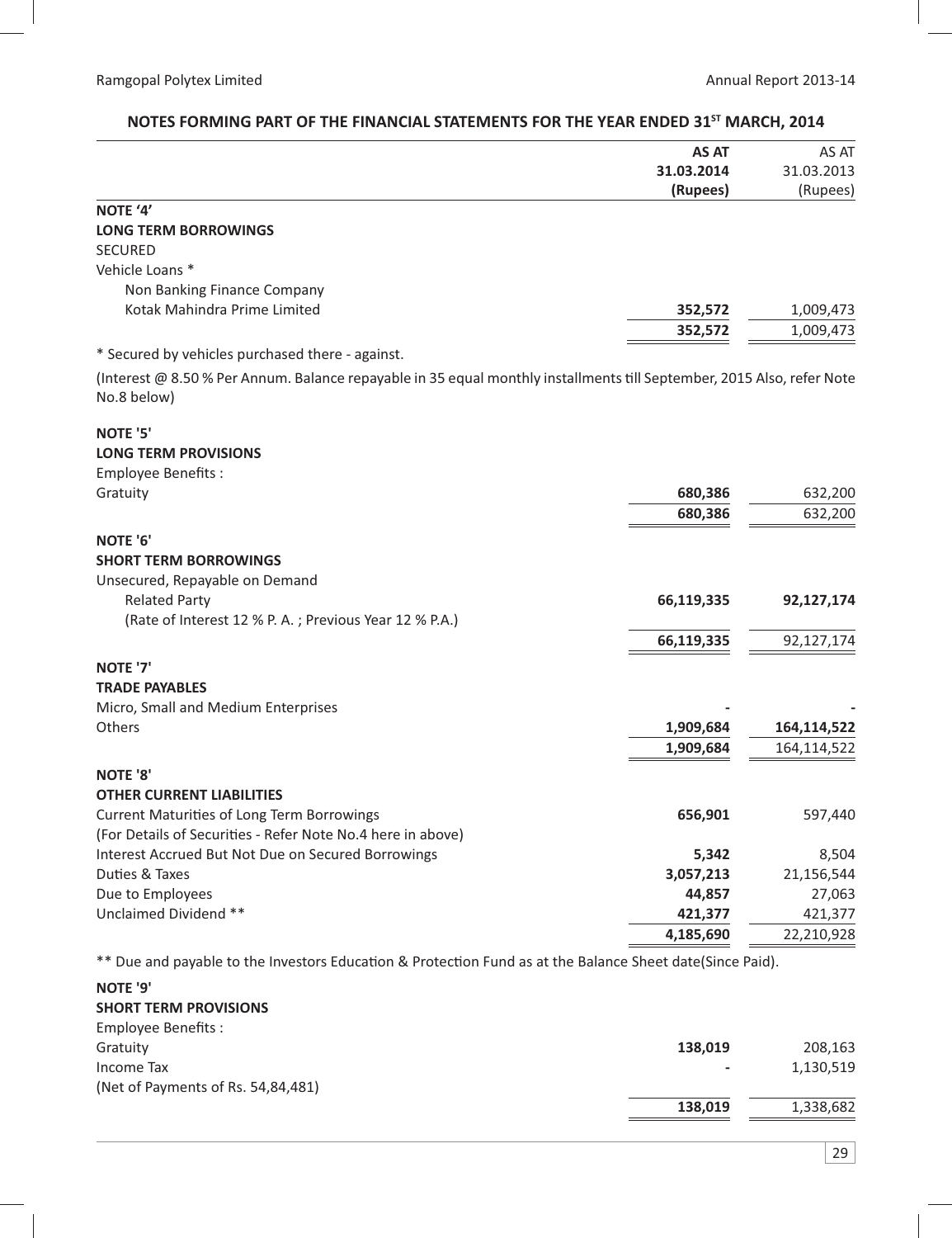NOTES FORMING PART OF THE FINANCIAL STATEMENTS FOR THE YEAR ENDED 31<sup>ST</sup> MARCH, 2014 30**NOTES FORMING PART OF THE FINANCIAL STATEMENTS FOR THE YEAR ENDED 31ST MARCH, 2014**

NOTE '10'<br>FIXED ASSETS **FIXED ASSETS NOTE '10'** 

 $\overline{30}$ 

|                        |                     |                                 |                                       |                     |                    |                 |                                       |                    |                     | (Amount in Rupees)  |
|------------------------|---------------------|---------------------------------|---------------------------------------|---------------------|--------------------|-----------------|---------------------------------------|--------------------|---------------------|---------------------|
|                        |                     | GROSS BLOCK (AT COST)           |                                       |                     |                    |                 | DEPRECIATION/ AMORTISATION            |                    |                     | <b>NET BLOCK</b>    |
| <b>DESCRIPTION</b>     | 01.04.2013<br>As At | during the<br>Additions<br>Year | during the<br><b>Disposal</b><br>Year | 31.03.2014<br>As At | 31.03.2013<br>Upto | For the<br>Year | during the<br><b>Disposal</b><br>Year | 31.03.2014<br>Upto | 31.03.2014<br>As At | 31.03.2013<br>As At |
| <b>TANGIBLE ASSETS</b> |                     |                                 |                                       |                     |                    |                 |                                       |                    |                     |                     |
| BUILDING (FLAT)        | 868,520             |                                 | $\mathbf{I}$                          | 868,520             | 250,133            | 14,157          | ı                                     | 264,290            | 604,230             | 618,387             |
| FURNITURE & FIXTURES   | 62,016              |                                 | ı                                     | 62,016              | 55,446             | 1,074           |                                       | 56,520             | 5,496               | 6,570               |
| VEHICLES <sup>*</sup>  | 2,253,434           |                                 | ı                                     | 2,253,434           | 87,977             | 214,076         |                                       | 302,053            | 1,951,381           | 2,165,457           |
| OFFICE EQUIPMENT       | 514,635             | ï                               | ı                                     | 514,635             | 75,632             | 24,445          |                                       | 100,077            | 414,558             | 439,003             |
| COMPUTERS              | 437,052             | 39,675                          | ı                                     | 476,727             | 375,992            | 30,336          |                                       | 406,328            | 70,399              | 61,060              |
| TOTAL                  | 4,135,657           | 39,675                          |                                       | 4,175,332           | 845,180            | 284,088         |                                       | 1,129,268          | 3,046,064           | 3,290,477           |
| Previous Year          | 4,626,198           | 2,253,434                       | 2,743,975                             | 4,135,657           | 1,793,481          | 338,739         | 1,287,040                             | 845,180            | 3,290,477           |                     |
|                        |                     |                                 |                                       |                     |                    |                 |                                       |                    |                     |                     |

\* Note: Registered in the name of Directors on behalf of the Company. **\* Note:** Registered in the name of Directors on behalf of the Company.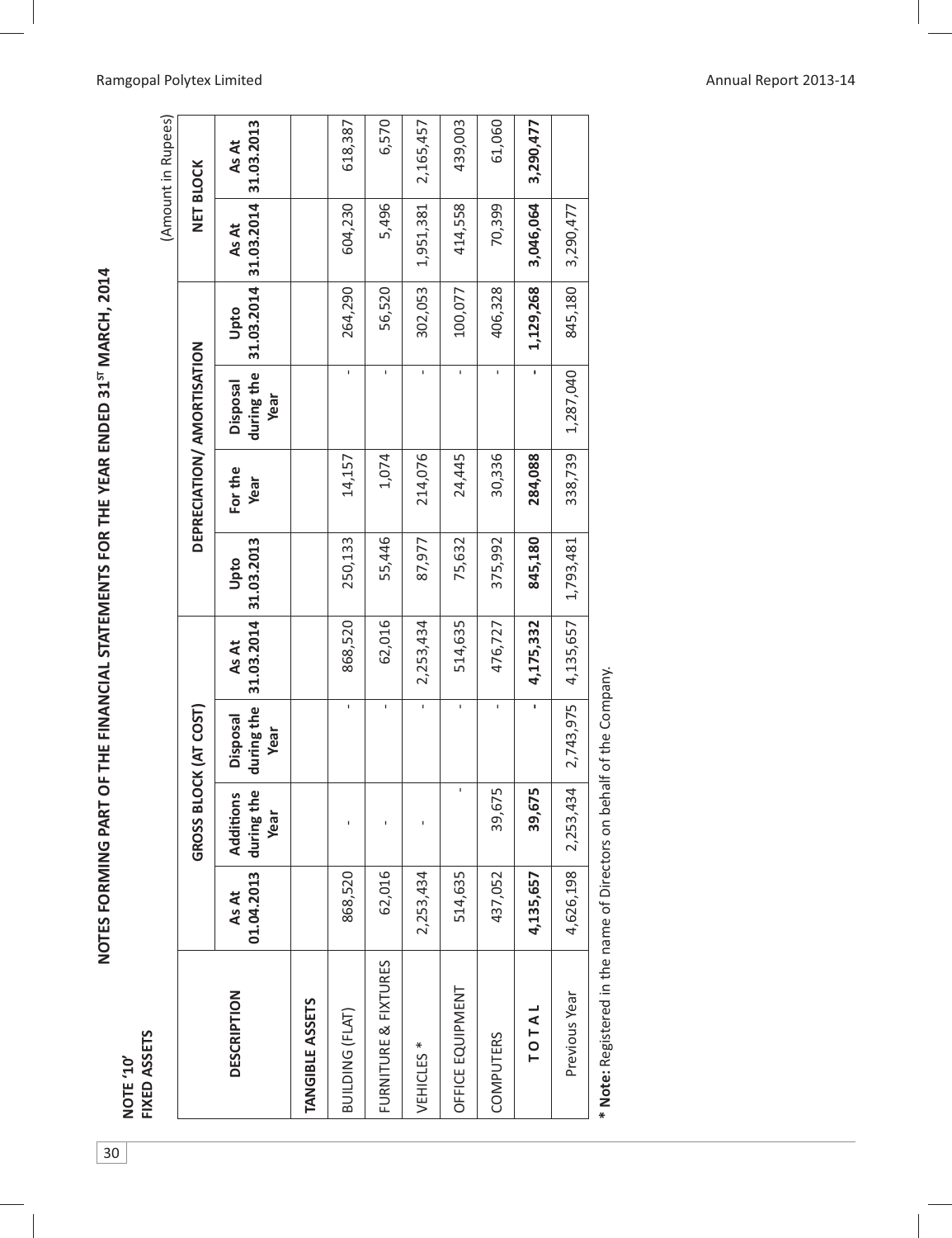| 31.03.2013<br>31.03.2014<br>(Rupees)<br>(Rupees)<br><b>NOTE '11'</b><br><b>NON CURRENT INVESTMENTS</b><br>(Long Term, Non Trade, Fully Paid up and At Cost)<br>In Equity Shares<br>Unquoted<br>2,00,000 Equity Shares of Ramgopal Synthetics Limited of Rs.10 each *<br>2,000,000<br>2,000,000<br>2,000,000<br>2,000,000<br>2,000,000<br>2,000,000<br>Aggregate amount of Unquoted Investments<br>* Enterprise where significant influence exercised.<br><b>NOTE '12'</b><br><b>DEFERRED TAX ASSETS</b><br>Deferred Tax Assets *<br>1,025,868<br>1,126,117<br>1,025,868<br>1,126,117<br>* Refer Note No. 25.3<br><b>NOTE '13'</b><br><b>LONG TERM LOANS AND ADVANCES</b><br>(Unsecured, Considered Good)<br>Loans and Advances in the nature of loans<br><b>Other than Related Parties</b><br>1,000,000<br>1,000,000<br>3,717,000<br>2,199,500<br>Loans to Employees<br>Deposits<br>Related party *<br>50,000<br>50,000<br>Others<br>75,800<br>82,800<br>Tax Deducted at Source and Payments<br>3,318,003<br>(Net of Tax Provision of Rs. 26,40,432)<br>8,160,803<br>3,332,300<br><b>NOTE '14'</b><br><b>INVENTORIES</b><br>(Valued at lower of cost or net realisable value)<br><b>Traded Goods for Resale</b><br>8,850,319<br>108,737,630<br>(Including Goods in Transit Rs. Nil; Previous Year Rs. 8,04,98,935)<br>8,850,319<br>108,737,630<br><b>NOTE '15'</b><br><b>TRADE RECEIVABLES</b><br>(Unsecured, considered good)<br>Outstanding for a period exceeding six months<br>from the date they were due for payment<br>3,016,757<br><b>Others</b><br>18,884,496<br>149,502,079<br>21,901,253<br>149,502,079<br><b>NOTE '16'</b><br><b>CASH AND BANK BALANCES</b><br>Cash and Cash Equivalents<br>Balances with Banks in Current Accounts<br>3,810,538<br>1,534,935<br>Cash in Hand<br>517,743<br>79,367<br>Other Bank Balances in:<br><b>Unpaid Dividend Account</b><br>429,099<br>354,718<br>Fixed Deposit of Maturity of less than 12 Months<br>1,000,000<br>(Endorsed in favour of bankers against limit for forward exchange cover)<br>2,481,777<br>5,244,623 | AS AT | AS AT |
|--------------------------------------------------------------------------------------------------------------------------------------------------------------------------------------------------------------------------------------------------------------------------------------------------------------------------------------------------------------------------------------------------------------------------------------------------------------------------------------------------------------------------------------------------------------------------------------------------------------------------------------------------------------------------------------------------------------------------------------------------------------------------------------------------------------------------------------------------------------------------------------------------------------------------------------------------------------------------------------------------------------------------------------------------------------------------------------------------------------------------------------------------------------------------------------------------------------------------------------------------------------------------------------------------------------------------------------------------------------------------------------------------------------------------------------------------------------------------------------------------------------------------------------------------------------------------------------------------------------------------------------------------------------------------------------------------------------------------------------------------------------------------------------------------------------------------------------------------------------------------------------------------------------------------------------------------------------------------------------------------------------------------------------------------------------------------|-------|-------|
|                                                                                                                                                                                                                                                                                                                                                                                                                                                                                                                                                                                                                                                                                                                                                                                                                                                                                                                                                                                                                                                                                                                                                                                                                                                                                                                                                                                                                                                                                                                                                                                                                                                                                                                                                                                                                                                                                                                                                                                                                                                                          |       |       |
|                                                                                                                                                                                                                                                                                                                                                                                                                                                                                                                                                                                                                                                                                                                                                                                                                                                                                                                                                                                                                                                                                                                                                                                                                                                                                                                                                                                                                                                                                                                                                                                                                                                                                                                                                                                                                                                                                                                                                                                                                                                                          |       |       |
|                                                                                                                                                                                                                                                                                                                                                                                                                                                                                                                                                                                                                                                                                                                                                                                                                                                                                                                                                                                                                                                                                                                                                                                                                                                                                                                                                                                                                                                                                                                                                                                                                                                                                                                                                                                                                                                                                                                                                                                                                                                                          |       |       |
|                                                                                                                                                                                                                                                                                                                                                                                                                                                                                                                                                                                                                                                                                                                                                                                                                                                                                                                                                                                                                                                                                                                                                                                                                                                                                                                                                                                                                                                                                                                                                                                                                                                                                                                                                                                                                                                                                                                                                                                                                                                                          |       |       |
|                                                                                                                                                                                                                                                                                                                                                                                                                                                                                                                                                                                                                                                                                                                                                                                                                                                                                                                                                                                                                                                                                                                                                                                                                                                                                                                                                                                                                                                                                                                                                                                                                                                                                                                                                                                                                                                                                                                                                                                                                                                                          |       |       |
|                                                                                                                                                                                                                                                                                                                                                                                                                                                                                                                                                                                                                                                                                                                                                                                                                                                                                                                                                                                                                                                                                                                                                                                                                                                                                                                                                                                                                                                                                                                                                                                                                                                                                                                                                                                                                                                                                                                                                                                                                                                                          |       |       |
|                                                                                                                                                                                                                                                                                                                                                                                                                                                                                                                                                                                                                                                                                                                                                                                                                                                                                                                                                                                                                                                                                                                                                                                                                                                                                                                                                                                                                                                                                                                                                                                                                                                                                                                                                                                                                                                                                                                                                                                                                                                                          |       |       |
|                                                                                                                                                                                                                                                                                                                                                                                                                                                                                                                                                                                                                                                                                                                                                                                                                                                                                                                                                                                                                                                                                                                                                                                                                                                                                                                                                                                                                                                                                                                                                                                                                                                                                                                                                                                                                                                                                                                                                                                                                                                                          |       |       |
|                                                                                                                                                                                                                                                                                                                                                                                                                                                                                                                                                                                                                                                                                                                                                                                                                                                                                                                                                                                                                                                                                                                                                                                                                                                                                                                                                                                                                                                                                                                                                                                                                                                                                                                                                                                                                                                                                                                                                                                                                                                                          |       |       |
|                                                                                                                                                                                                                                                                                                                                                                                                                                                                                                                                                                                                                                                                                                                                                                                                                                                                                                                                                                                                                                                                                                                                                                                                                                                                                                                                                                                                                                                                                                                                                                                                                                                                                                                                                                                                                                                                                                                                                                                                                                                                          |       |       |
|                                                                                                                                                                                                                                                                                                                                                                                                                                                                                                                                                                                                                                                                                                                                                                                                                                                                                                                                                                                                                                                                                                                                                                                                                                                                                                                                                                                                                                                                                                                                                                                                                                                                                                                                                                                                                                                                                                                                                                                                                                                                          |       |       |
|                                                                                                                                                                                                                                                                                                                                                                                                                                                                                                                                                                                                                                                                                                                                                                                                                                                                                                                                                                                                                                                                                                                                                                                                                                                                                                                                                                                                                                                                                                                                                                                                                                                                                                                                                                                                                                                                                                                                                                                                                                                                          |       |       |
|                                                                                                                                                                                                                                                                                                                                                                                                                                                                                                                                                                                                                                                                                                                                                                                                                                                                                                                                                                                                                                                                                                                                                                                                                                                                                                                                                                                                                                                                                                                                                                                                                                                                                                                                                                                                                                                                                                                                                                                                                                                                          |       |       |
|                                                                                                                                                                                                                                                                                                                                                                                                                                                                                                                                                                                                                                                                                                                                                                                                                                                                                                                                                                                                                                                                                                                                                                                                                                                                                                                                                                                                                                                                                                                                                                                                                                                                                                                                                                                                                                                                                                                                                                                                                                                                          |       |       |
|                                                                                                                                                                                                                                                                                                                                                                                                                                                                                                                                                                                                                                                                                                                                                                                                                                                                                                                                                                                                                                                                                                                                                                                                                                                                                                                                                                                                                                                                                                                                                                                                                                                                                                                                                                                                                                                                                                                                                                                                                                                                          |       |       |
|                                                                                                                                                                                                                                                                                                                                                                                                                                                                                                                                                                                                                                                                                                                                                                                                                                                                                                                                                                                                                                                                                                                                                                                                                                                                                                                                                                                                                                                                                                                                                                                                                                                                                                                                                                                                                                                                                                                                                                                                                                                                          |       |       |
|                                                                                                                                                                                                                                                                                                                                                                                                                                                                                                                                                                                                                                                                                                                                                                                                                                                                                                                                                                                                                                                                                                                                                                                                                                                                                                                                                                                                                                                                                                                                                                                                                                                                                                                                                                                                                                                                                                                                                                                                                                                                          |       |       |
|                                                                                                                                                                                                                                                                                                                                                                                                                                                                                                                                                                                                                                                                                                                                                                                                                                                                                                                                                                                                                                                                                                                                                                                                                                                                                                                                                                                                                                                                                                                                                                                                                                                                                                                                                                                                                                                                                                                                                                                                                                                                          |       |       |
|                                                                                                                                                                                                                                                                                                                                                                                                                                                                                                                                                                                                                                                                                                                                                                                                                                                                                                                                                                                                                                                                                                                                                                                                                                                                                                                                                                                                                                                                                                                                                                                                                                                                                                                                                                                                                                                                                                                                                                                                                                                                          |       |       |
|                                                                                                                                                                                                                                                                                                                                                                                                                                                                                                                                                                                                                                                                                                                                                                                                                                                                                                                                                                                                                                                                                                                                                                                                                                                                                                                                                                                                                                                                                                                                                                                                                                                                                                                                                                                                                                                                                                                                                                                                                                                                          |       |       |
|                                                                                                                                                                                                                                                                                                                                                                                                                                                                                                                                                                                                                                                                                                                                                                                                                                                                                                                                                                                                                                                                                                                                                                                                                                                                                                                                                                                                                                                                                                                                                                                                                                                                                                                                                                                                                                                                                                                                                                                                                                                                          |       |       |
|                                                                                                                                                                                                                                                                                                                                                                                                                                                                                                                                                                                                                                                                                                                                                                                                                                                                                                                                                                                                                                                                                                                                                                                                                                                                                                                                                                                                                                                                                                                                                                                                                                                                                                                                                                                                                                                                                                                                                                                                                                                                          |       |       |
|                                                                                                                                                                                                                                                                                                                                                                                                                                                                                                                                                                                                                                                                                                                                                                                                                                                                                                                                                                                                                                                                                                                                                                                                                                                                                                                                                                                                                                                                                                                                                                                                                                                                                                                                                                                                                                                                                                                                                                                                                                                                          |       |       |
|                                                                                                                                                                                                                                                                                                                                                                                                                                                                                                                                                                                                                                                                                                                                                                                                                                                                                                                                                                                                                                                                                                                                                                                                                                                                                                                                                                                                                                                                                                                                                                                                                                                                                                                                                                                                                                                                                                                                                                                                                                                                          |       |       |
|                                                                                                                                                                                                                                                                                                                                                                                                                                                                                                                                                                                                                                                                                                                                                                                                                                                                                                                                                                                                                                                                                                                                                                                                                                                                                                                                                                                                                                                                                                                                                                                                                                                                                                                                                                                                                                                                                                                                                                                                                                                                          |       |       |
|                                                                                                                                                                                                                                                                                                                                                                                                                                                                                                                                                                                                                                                                                                                                                                                                                                                                                                                                                                                                                                                                                                                                                                                                                                                                                                                                                                                                                                                                                                                                                                                                                                                                                                                                                                                                                                                                                                                                                                                                                                                                          |       |       |
|                                                                                                                                                                                                                                                                                                                                                                                                                                                                                                                                                                                                                                                                                                                                                                                                                                                                                                                                                                                                                                                                                                                                                                                                                                                                                                                                                                                                                                                                                                                                                                                                                                                                                                                                                                                                                                                                                                                                                                                                                                                                          |       |       |
|                                                                                                                                                                                                                                                                                                                                                                                                                                                                                                                                                                                                                                                                                                                                                                                                                                                                                                                                                                                                                                                                                                                                                                                                                                                                                                                                                                                                                                                                                                                                                                                                                                                                                                                                                                                                                                                                                                                                                                                                                                                                          |       |       |
|                                                                                                                                                                                                                                                                                                                                                                                                                                                                                                                                                                                                                                                                                                                                                                                                                                                                                                                                                                                                                                                                                                                                                                                                                                                                                                                                                                                                                                                                                                                                                                                                                                                                                                                                                                                                                                                                                                                                                                                                                                                                          |       |       |
|                                                                                                                                                                                                                                                                                                                                                                                                                                                                                                                                                                                                                                                                                                                                                                                                                                                                                                                                                                                                                                                                                                                                                                                                                                                                                                                                                                                                                                                                                                                                                                                                                                                                                                                                                                                                                                                                                                                                                                                                                                                                          |       |       |
|                                                                                                                                                                                                                                                                                                                                                                                                                                                                                                                                                                                                                                                                                                                                                                                                                                                                                                                                                                                                                                                                                                                                                                                                                                                                                                                                                                                                                                                                                                                                                                                                                                                                                                                                                                                                                                                                                                                                                                                                                                                                          |       |       |
|                                                                                                                                                                                                                                                                                                                                                                                                                                                                                                                                                                                                                                                                                                                                                                                                                                                                                                                                                                                                                                                                                                                                                                                                                                                                                                                                                                                                                                                                                                                                                                                                                                                                                                                                                                                                                                                                                                                                                                                                                                                                          |       |       |
|                                                                                                                                                                                                                                                                                                                                                                                                                                                                                                                                                                                                                                                                                                                                                                                                                                                                                                                                                                                                                                                                                                                                                                                                                                                                                                                                                                                                                                                                                                                                                                                                                                                                                                                                                                                                                                                                                                                                                                                                                                                                          |       |       |
|                                                                                                                                                                                                                                                                                                                                                                                                                                                                                                                                                                                                                                                                                                                                                                                                                                                                                                                                                                                                                                                                                                                                                                                                                                                                                                                                                                                                                                                                                                                                                                                                                                                                                                                                                                                                                                                                                                                                                                                                                                                                          |       |       |
|                                                                                                                                                                                                                                                                                                                                                                                                                                                                                                                                                                                                                                                                                                                                                                                                                                                                                                                                                                                                                                                                                                                                                                                                                                                                                                                                                                                                                                                                                                                                                                                                                                                                                                                                                                                                                                                                                                                                                                                                                                                                          |       |       |
|                                                                                                                                                                                                                                                                                                                                                                                                                                                                                                                                                                                                                                                                                                                                                                                                                                                                                                                                                                                                                                                                                                                                                                                                                                                                                                                                                                                                                                                                                                                                                                                                                                                                                                                                                                                                                                                                                                                                                                                                                                                                          |       |       |
|                                                                                                                                                                                                                                                                                                                                                                                                                                                                                                                                                                                                                                                                                                                                                                                                                                                                                                                                                                                                                                                                                                                                                                                                                                                                                                                                                                                                                                                                                                                                                                                                                                                                                                                                                                                                                                                                                                                                                                                                                                                                          |       |       |
|                                                                                                                                                                                                                                                                                                                                                                                                                                                                                                                                                                                                                                                                                                                                                                                                                                                                                                                                                                                                                                                                                                                                                                                                                                                                                                                                                                                                                                                                                                                                                                                                                                                                                                                                                                                                                                                                                                                                                                                                                                                                          |       |       |
|                                                                                                                                                                                                                                                                                                                                                                                                                                                                                                                                                                                                                                                                                                                                                                                                                                                                                                                                                                                                                                                                                                                                                                                                                                                                                                                                                                                                                                                                                                                                                                                                                                                                                                                                                                                                                                                                                                                                                                                                                                                                          |       |       |
|                                                                                                                                                                                                                                                                                                                                                                                                                                                                                                                                                                                                                                                                                                                                                                                                                                                                                                                                                                                                                                                                                                                                                                                                                                                                                                                                                                                                                                                                                                                                                                                                                                                                                                                                                                                                                                                                                                                                                                                                                                                                          |       |       |
|                                                                                                                                                                                                                                                                                                                                                                                                                                                                                                                                                                                                                                                                                                                                                                                                                                                                                                                                                                                                                                                                                                                                                                                                                                                                                                                                                                                                                                                                                                                                                                                                                                                                                                                                                                                                                                                                                                                                                                                                                                                                          |       |       |
|                                                                                                                                                                                                                                                                                                                                                                                                                                                                                                                                                                                                                                                                                                                                                                                                                                                                                                                                                                                                                                                                                                                                                                                                                                                                                                                                                                                                                                                                                                                                                                                                                                                                                                                                                                                                                                                                                                                                                                                                                                                                          |       |       |
|                                                                                                                                                                                                                                                                                                                                                                                                                                                                                                                                                                                                                                                                                                                                                                                                                                                                                                                                                                                                                                                                                                                                                                                                                                                                                                                                                                                                                                                                                                                                                                                                                                                                                                                                                                                                                                                                                                                                                                                                                                                                          |       |       |
|                                                                                                                                                                                                                                                                                                                                                                                                                                                                                                                                                                                                                                                                                                                                                                                                                                                                                                                                                                                                                                                                                                                                                                                                                                                                                                                                                                                                                                                                                                                                                                                                                                                                                                                                                                                                                                                                                                                                                                                                                                                                          |       |       |
|                                                                                                                                                                                                                                                                                                                                                                                                                                                                                                                                                                                                                                                                                                                                                                                                                                                                                                                                                                                                                                                                                                                                                                                                                                                                                                                                                                                                                                                                                                                                                                                                                                                                                                                                                                                                                                                                                                                                                                                                                                                                          |       |       |
|                                                                                                                                                                                                                                                                                                                                                                                                                                                                                                                                                                                                                                                                                                                                                                                                                                                                                                                                                                                                                                                                                                                                                                                                                                                                                                                                                                                                                                                                                                                                                                                                                                                                                                                                                                                                                                                                                                                                                                                                                                                                          |       |       |
|                                                                                                                                                                                                                                                                                                                                                                                                                                                                                                                                                                                                                                                                                                                                                                                                                                                                                                                                                                                                                                                                                                                                                                                                                                                                                                                                                                                                                                                                                                                                                                                                                                                                                                                                                                                                                                                                                                                                                                                                                                                                          |       |       |

# NOTES FORMING PART OF THE FINANCIAL STATEMENTS FOR THE YEAR ENDED 31<sup>ST</sup> MARCH, 2014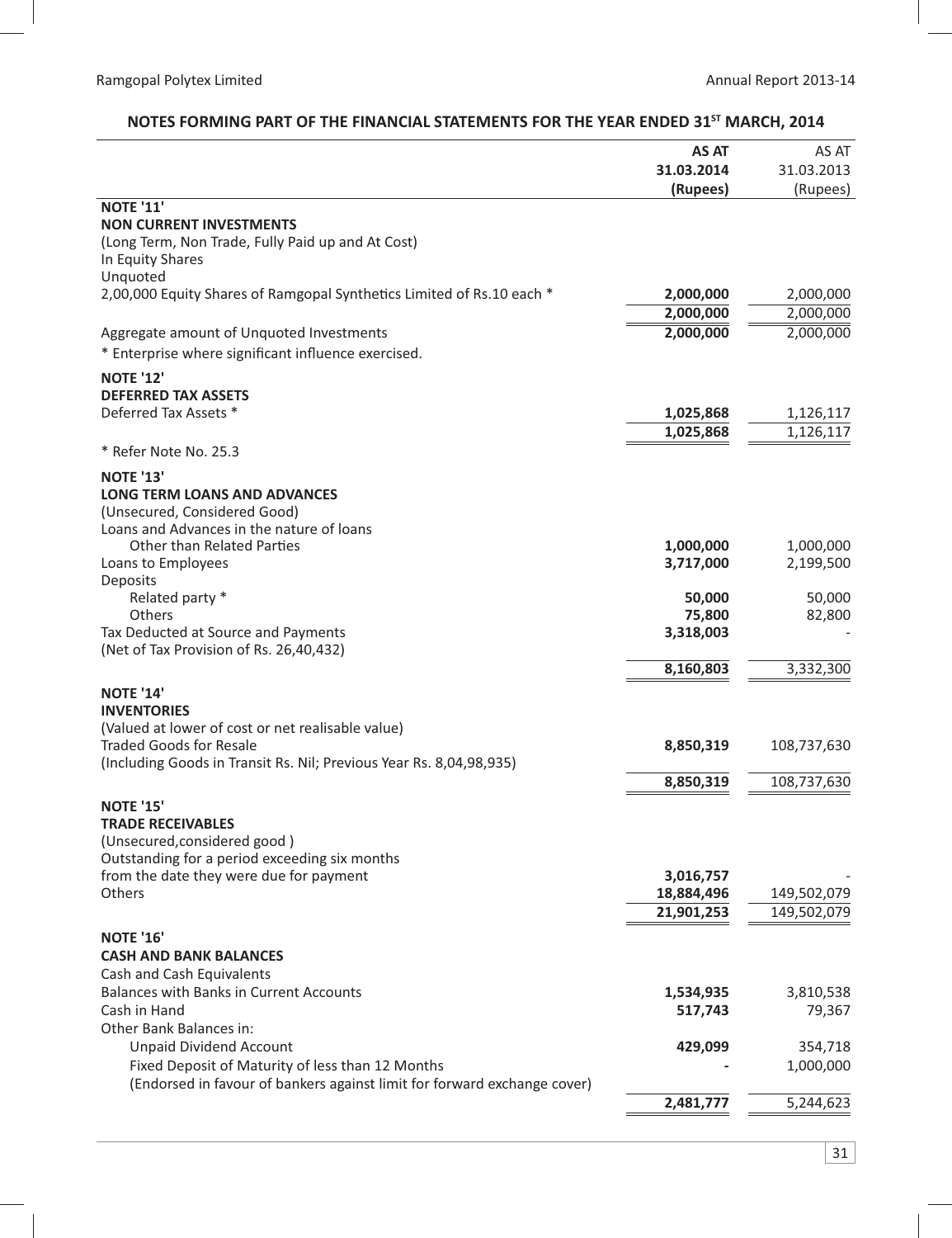### **AS AT 31.03.2014 (Rupees)** AS AT 31.03.2013 (Rupees) **NOTE '17' SHORT TERM LOANS AND ADVANCES** (Unsecured,considered good) Loans and Advances in the nature of loans Related party \* **115,086,181** 103,713,486 Others **60,000,000** 80,000,000 Loans to Employees **72,000** 12,000 Advances to Suppliers **33,956,500** - Additional Customs Duty Refund Receivable **7,303,447** 11,819,159 Prepaid Expenses **21,375** 9,145  **216,439,503** 195,553,790 \* Refer Note No. 25.6 **NOTE '18' OTHER CURRENT ASSETS** (Unsecured,considered good) Interest Receivable on Loans and Advances From : Related party \* **13,149,978** 11,172,695 Others **4,206,822** 3,647,013  **17,356,800** 14,819,708 \* Refer Note No. 25.6 **NOTE '19' REVENUE FROM OPERATIONS** Sale of Traded Goods **164,849,143** 208,888,252  **164,849,143** 208,888,252 **NOTE '20' OTHER INCOME** Interest Income On : Loans Given **28,105,032** 23,657,047 FDR (Margin Money) **48,712** 1,479 Income Tax Refund **-** 349,081 Customer's Overdues **311,702** - Excess Provision and Sundry Balances Written Back **1998 478,715** 636,523 Gain on Exchange Fluctuations (Net) **and Server Constructions** (Net) **-** 2,053,320  **28,944,161** 26,697,450 **NOTE '21' CHANGES IN INVENTORIES OF TRADED GOODS** Closing Stocks Inventory at the end of the year **8,850,319** 108,737,630  **8,850,319** 108,737,630 LESS: Opening Stocks Inventory at the beginning of the year **108,737,630 108,737,630 108,737,630** - Net Increase / (Decrease) **(99,887,311)** 108,737,630

## NOTES FORMING PART OF THE FINANCIAL STATEMENTS FOR THE YEAR ENDED 31<sup>st</sup> MARCH, 2014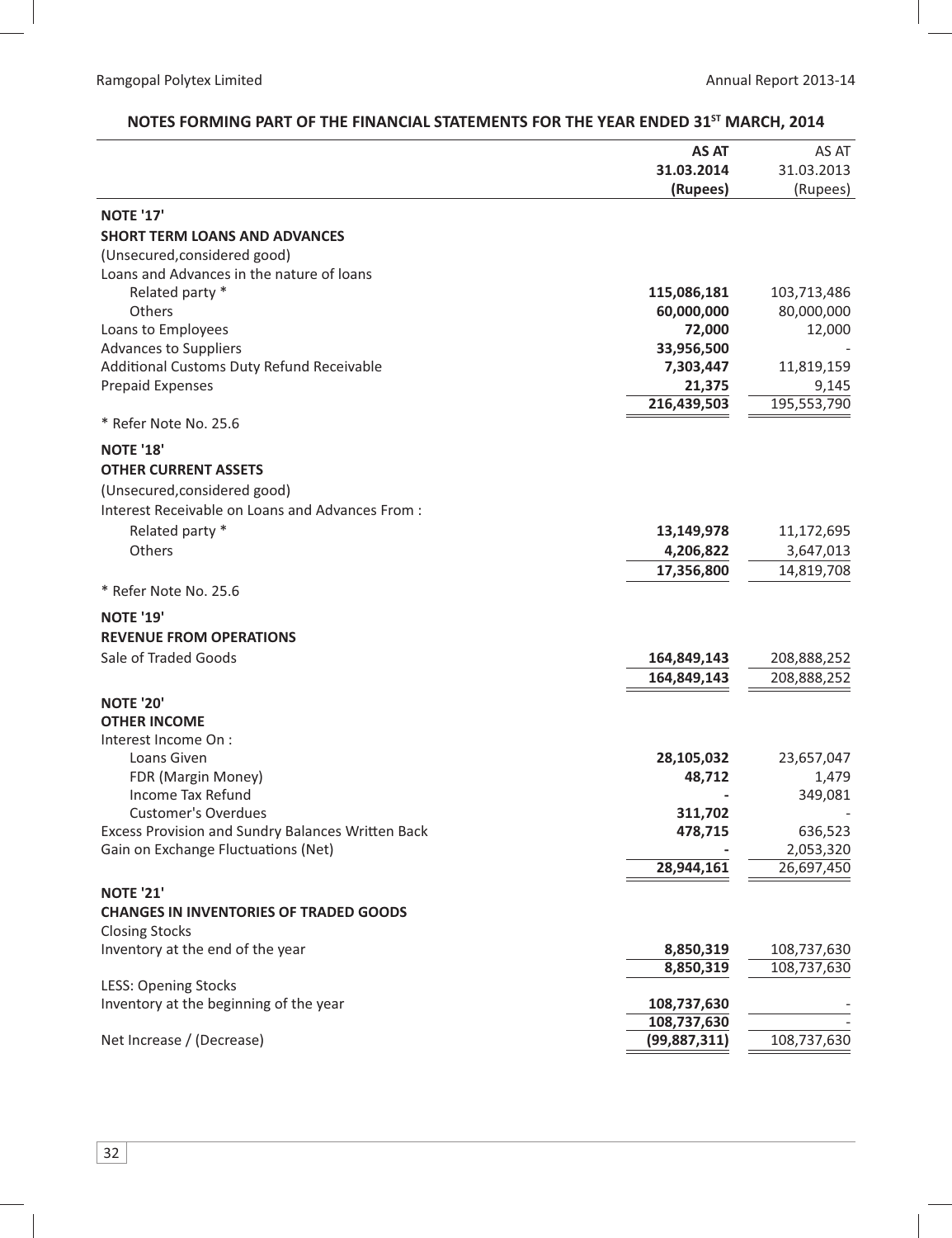|                                                      |         | <b>Current</b>       | Previous           |
|------------------------------------------------------|---------|----------------------|--------------------|
|                                                      |         | Year                 | Year               |
| <b>NOTE '22'</b>                                     |         | (Rupees)             | (Rupees)           |
| <b>EMPLOYEE BENEFITS EXPENSE</b>                     |         |                      |                    |
| Salaries, Wages and Bonus                            |         | 3,398,988            | 1,677,980          |
| Contribution to Provident and other funds            |         | 148,624              | 116,447            |
| <b>Staff Welfare</b>                                 |         | 84,929               | 84,111             |
|                                                      |         | 3,632,541            | 1,878,538          |
| <b>NOTE '23'</b>                                     |         |                      |                    |
| <b>FINANCE COSTS</b>                                 |         |                      |                    |
| Interest Expense On:                                 |         |                      |                    |
| <b>Borrowings and Others</b>                         |         | 7,289,397            | 1,304,537          |
| <b>Income Tax</b>                                    |         | 151,953              | 153,513            |
|                                                      |         | 7,441,350            | 1,458,050          |
|                                                      |         |                      |                    |
| <b>NOTE '24'</b>                                     |         |                      |                    |
| <b>OTHER EXPENSES</b>                                |         |                      |                    |
| Rent and Compensation                                |         | 72,000               | 72,000             |
| Rates and Taxes                                      |         | 157,371              | 146,182            |
| Insurance                                            |         | 14,595               | 5,453              |
| Sales Tax for earlier years                          |         | 924,185              | 148,497            |
| <b>Repairs and Maintenance:</b>                      |         |                      |                    |
| Plant & Machinery                                    | 109,798 |                      | 95,518             |
| <b>Building</b>                                      | 58,035  |                      |                    |
| Others                                               | 31,803  | 199,636              | 28,264             |
| Auditors' Remuneration :                             |         |                      |                    |
| <b>Audit Fees</b>                                    | 40,000  |                      | 30,000             |
| <b>Tax Audit Fees</b>                                | 10,000  |                      | 10,000             |
| Certification                                        | 37,250  |                      | 38,000             |
| Re-imbursement of Service Tax                        | 10,783  | 98,033               | 9,640              |
| <b>Brokerage and Commission</b>                      |         | 558,666              | 1,583,780          |
| Freight and Transport                                |         | 63,130               |                    |
| Legal and Professional                               |         | 775,047              | 1,686,578          |
| Vehicle Expenses<br><b>Travelling and Conveyance</b> |         | 252,038<br>1,485,560 | 165,025            |
| Telephone and Telex                                  |         | 530,246              | 278,277<br>478,009 |
| Printing and Stationery                              |         | 140,519              | 144,690            |
| Postage and Telegram                                 |         | 136,469              | 105,070            |
| <b>Sales Promotion</b>                               |         | 189,996              | 23,027             |
| <b>Bank Charges</b>                                  |         | 405,870              | 116,119            |
| Donations                                            |         | 71,000               |                    |
| Loss on Exchange Fluctuations (Net)                  |         | 9,866,301            |                    |
| Irrecoverable Balances and Bad Debts Written off     |         | 2,319                | 460,900            |
| Loss on Sale of Fixed Assets                         |         |                      | 874,713            |
| Miscellaneous Expenses                               |         | 884,357              | 531,360            |
|                                                      |         | 16,827,338           | 7,031,102          |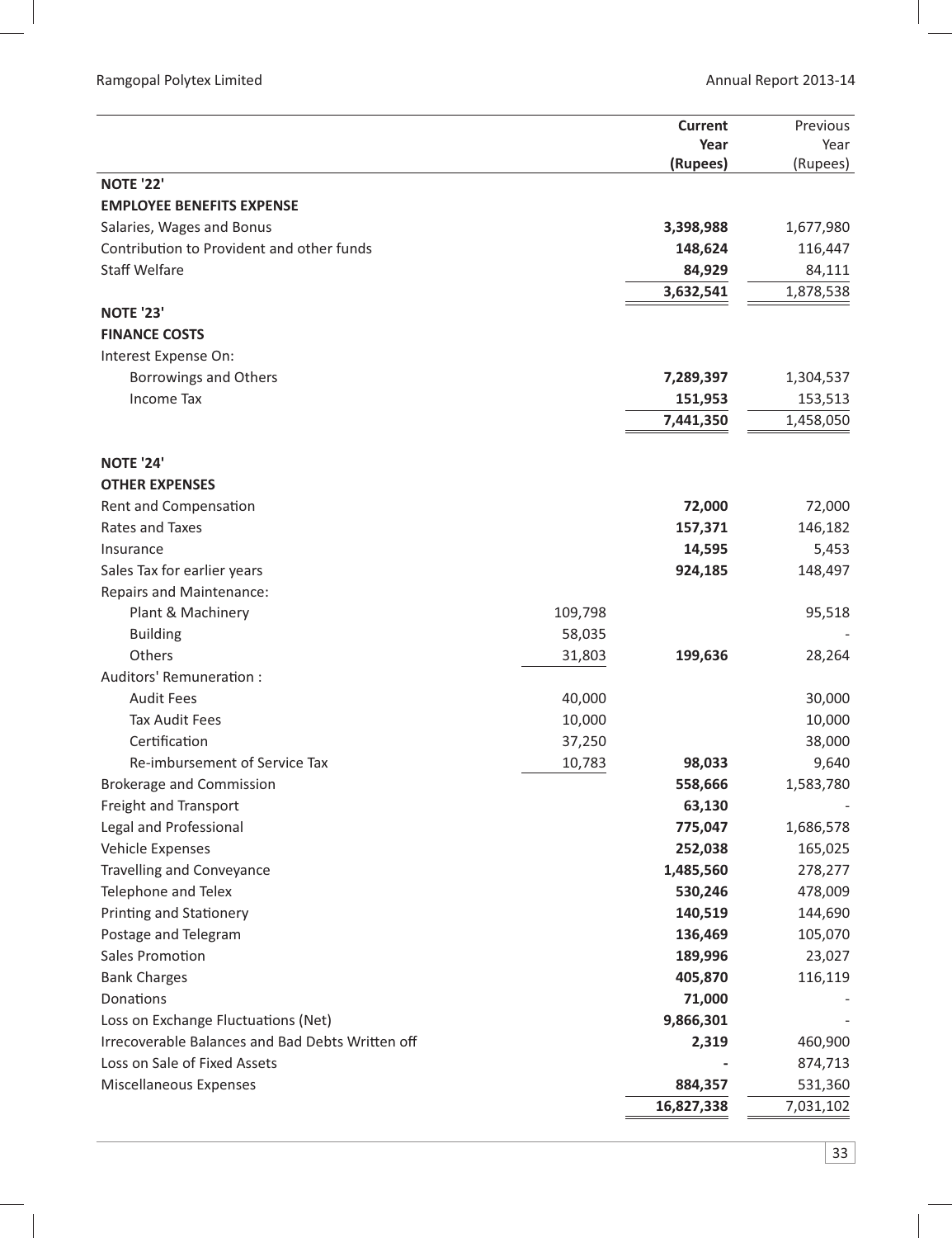# **NOTES FORMING PART OF THE FINANCIAL STATEMENTS FOR THE YEAR ENDED 31ST MARCH, 2014**

25.1 Contingent Liabilities not provided for in respect of:

|                                                                                    | <b>Current Year</b> | Previous Year |
|------------------------------------------------------------------------------------|---------------------|---------------|
|                                                                                    | (Rupees)            | (Rupees)      |
| Claims against the Company not acknowledged as debts.                              | 7.11.832            | 7,11,832      |
| (b)<br>Disputed Customs and Central Excise Duties and Penalty (excluding interest) | 10.22.337           |               |
| Disputed Sales Tax Demands                                                         |                     | 60,08,863     |

25.2 Calls unpaid are subject to reconciliation since quite some time with the Registrar to the Issue.

#### 25.3 Deferred Tax Assets comprises of:

|     |                                              | As on 31.03.2014 | As on 31.03.2013 |
|-----|----------------------------------------------|------------------|------------------|
|     |                                              | Rupees           | Rupees )         |
|     | Difference between book and tax depreciation | 5,07,901         | 6.58.385         |
| ii) | Statutory dues allowable on payment basis    | 5.17.967         | 4.67.732         |
|     | <b>Total Deferred Tax Assets</b>             | 10.25.868        | 11.26.117        |

Note: In the opinion of the Management, there is reasonable and virtual certainty of its realisation in future.

#### 25.4 Calculation in respect of Earnings Per Share:

|              |                                                          | As on 31.03.2014 | As on 31.03.2013 |
|--------------|----------------------------------------------------------|------------------|------------------|
|              | <b>Numerator</b>                                         |                  |                  |
|              | Net Profit as per Statement of Profit and Loss(Rs.)      | 57,02,956        | 1,59,18,293      |
| $\mathbf{b}$ | Denominator                                              |                  |                  |
|              | Weighted Number of Equity Shares (Nos)                   | 1,45,00,000      | 1,45,00,000      |
| C)           | Nominal Value per Equity Share (Rs.)                     | 10               | 10 l             |
|              | <b>Basic and Diluted Earnings per Equity Share (Rs.)</b> | 0.39             | 1.10             |

25.5 The Company's main business is trading of Yarns, Metal, etc. All other activities of the Company are incidental to the main business. As such, there is no other reportable segment as per the Accounting Standard-17 "Segment Reporting" notified under Companies (Accounting Standards) Rules, 2006.

#### 25.6 **Related Party disclosures :**

Related party disclosures as required by AS-18 "Related Party Disclosures", are given below.

#### a) List of Related Parties:

- 1) Parties where control exists Nil
- 2) Enterprises where significant influence exercised with whom the Company has entered into transactions: **Ramgopal Textiles Limited** iles Limited **Exercise Synthetics Limited Ramgopal Synthetics Limited** J.M.Commodities Limited ies Limited **Galacter Contract Contract Contract** J.M.Trading Corporation

#### b) The following transactions were carried out with the related parties in the normal course of the business:

| <b>Particulars</b>                                                | For the Year ended | For the Year ended |
|-------------------------------------------------------------------|--------------------|--------------------|
|                                                                   | 31.3.2014          | 31.3.2013          |
|                                                                   | Rupees)            | (Rupees)           |
| <b>Expenses:</b>                                                  |                    |                    |
| J.M.Trading Corporation -Rent                                     | 72,000             | 72,000             |
| Ramgopal Textiles Limited - Interest                              | 71,57,957          | 12,26,147          |
| Income:                                                           |                    |                    |
| J.M.Commodities Limited -Interest                                 | 1,46,11,087        | 1,24,14,106        |
| <b>Finance:</b>                                                   |                    |                    |
| <b>Loan and Advances Given/Repayment of Unsecured Loan Taken:</b> |                    |                    |
| J.M.Commodities Limited                                           | 34,71,61,087       | 26,46,14,106       |
| Ramgopal Textiles Limited                                         | 12,70,15,796       | 2,06,97,615        |
| Refund of Loan Given / Unsecured Loan Taken:                      |                    |                    |
| J.M.Commodities Limited                                           | 33,38,11,109       | 21,28,16,411       |
| Ramgopal Textiles Limited                                         | 10,10,07,957       | 16,91,66,147       |
| <b>Outstandings:</b>                                              |                    |                    |
| Trade Payables:                                                   |                    |                    |
| J.M.Trading Corporation                                           |                    | 72,000             |
| <b>Unsecured Loans Taken:</b>                                     |                    |                    |
| Ramgopal Textiles Limited (Including interest Payable)            | 6,61,19,335        | 9,21,27,174        |
| <b>Loans and Advances Given:</b>                                  |                    |                    |
| J.M.Commodities Limited (Including interest receivable)           | 12,82,36,159       | 11,48,86,181       |
| Deposits:                                                         |                    |                    |
| J.M.Trading Corporation                                           | 50,000             | 50,000             |
| Investments:                                                      |                    |                    |
| Ramgopal Synthetics Limited                                       | 20,00,000          | 20,00,000          |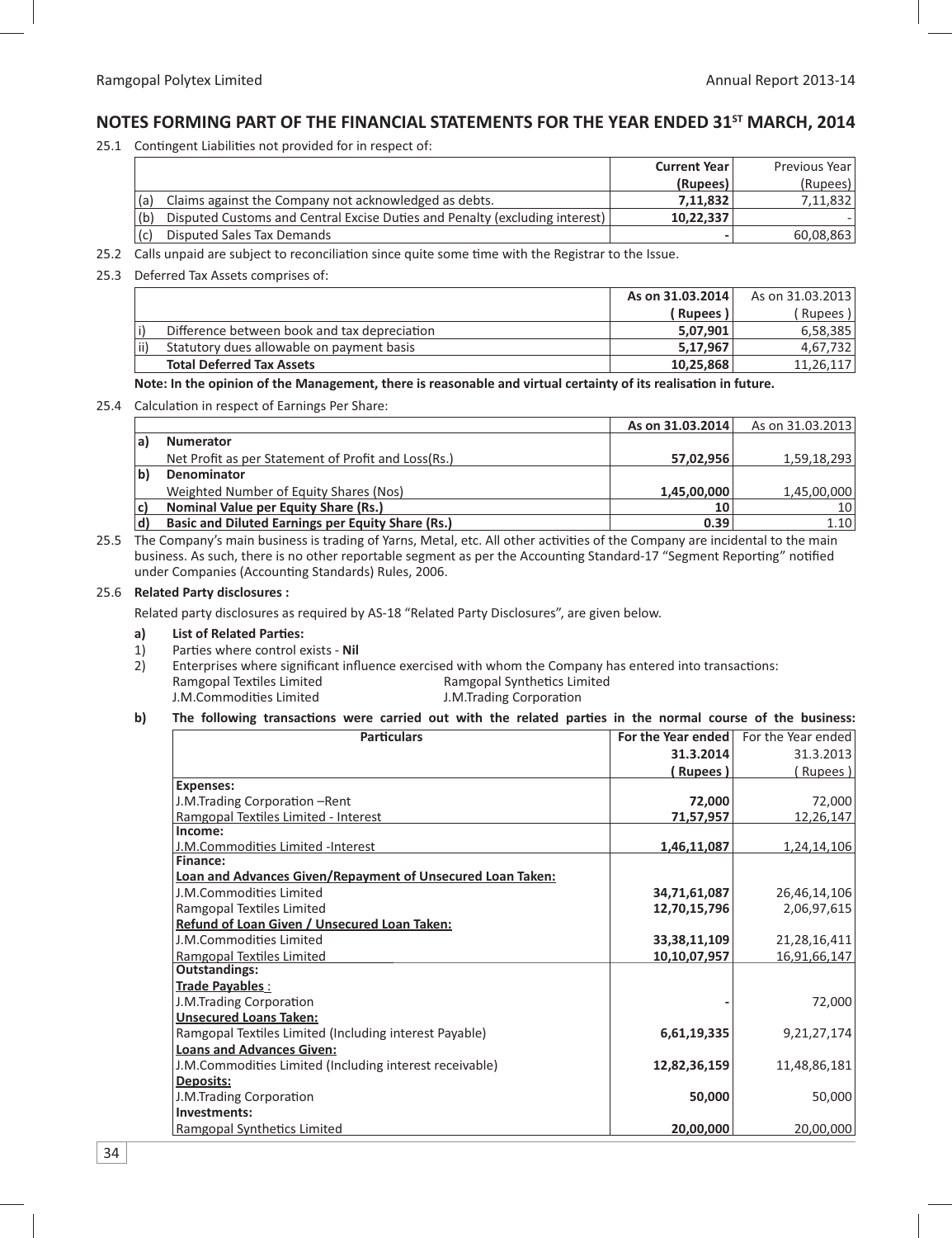#### **Notes:**

- i) No amounts pertaining to related parties have been provided for as doubtful debts. Also, no amount has been written off /back.
- ii) Details relating to investments in the above related parties have been disclosed in the Note No '11' Non Current Investments.
- iii) The related parties are as identified by the Company and relied upon by the auditors.
- 25.7 In the opinion of the management, assets other than fixed assets and non-current investments have a value on realisation in the ordinary course of business atleast at the amount at which they are stated.
- 25.8 Short term loans and advances include Security Deposits to a partnership firm in which a director of the Company is interested as partner Rs.50,000 (previous year Rs.50,000) towards godown taken on hire.
- 25.9 Balances of certain trade receivables, certain loans and advances given and trade payables are subject to confirmation/ reconciliation. In the opinion of the management, the difference as may be noticed on such reconciliation will not be material.
- 25.10 Company is making efforts to appoint Company Secretary under Section 383A of the Companies Act, 1956.
- 25.11 Information in respect of Opening Stock, Purchases, Turnover & Closing Stock:

| <b>Description</b> | <b>Opening Stock</b><br>Value (in Rs.) | <b>Purchases</b><br>Value (in Rs.) | <b>Turnover</b><br>Value (in Rs.) | <b>Closing Stock</b><br>Value (in Rs.) |
|--------------------|----------------------------------------|------------------------------------|-----------------------------------|----------------------------------------|
| <b>Bitumen</b>     | ۰                                      | 2,22,68,330                        | 1,32,60,240                       | 88,50,319                              |
|                    | (-)                                    | (-)                                | ( – )                             | (-)                                    |
| Metals             | 10,87,37,630                           | 3,62,54,878                        | 15,15,88,903                      |                                        |
|                    | (-)                                    | (30,69,36,661)                     | (20, 88, 88, 252)                 | (10, 87, 37, 630)                      |
| Total              | 10,87,37,630                           | 5,85,23,208                        | 16,48,49,143                      | 88,50,319                              |
|                    | (-)                                    | (30,69,36,661)                     | (20, 88, 88, 252)                 | (10, 87, 37, 630)                      |

Note:

Previous year's figures have been given in brackets.

25.12 C.I.F. Value of Imports:

|               | 2013-2014                | 2012-2013    |
|---------------|--------------------------|--------------|
| Traded Goods: | (Rupees)                 | (Rupees)     |
| Bitumen       | 1,77,34,260              |              |
| Metals        | $\overline{\phantom{0}}$ | 25,14,77,951 |

25.13 Expenses incurred in foreign currency:

|           | 2013-2014 | 2012-2013 |
|-----------|-----------|-----------|
|           | (Rupees)  |           |
| rave  ing | 9,08,456  | -         |

25.14 Disclosure as per requirement of Clause 32 of the Listing agreement :

a) Loans to Enterprises where significant influence exercised:

|                   |                   |                    |                       | (Amount In Rupees)                                 |
|-------------------|-------------------|--------------------|-----------------------|----------------------------------------------------|
|                   | Amount            | Maximum Amount     |                       | Number of Equity Shares   Maximum Number of Equity |
|                   | Outstanding as on | Outstanding during |                       | held in the Company Shares held in the Company     |
|                   | 31.3.2014         | the year           | (Quantity in Numbers) | (Quantity in Numbers)                              |
| Ramgopal Textiles |                   |                    | 18,22,500             | 18,22,500                                          |
| Limited           |                   | (5,63,41,358)      | (18, 22, 500)         | (18, 22, 500)                                      |
| J. M. Commodities | 12,82,36,159      | 14,98,86,181       | 6,89,300              | 6,89,300                                           |
| Limited           | (11, 48, 86, 181) | (14, 95, 63, 486)  | (6,89,300)            | (6,89,300)                                         |

b) Investments in Enterprises where significant influence exercised:

#### (Amount In Rupees)

|                     |             | Amount   Maximum Amount                |                       | Number of Equity Shares   Maximum Number of Equity |
|---------------------|-------------|----------------------------------------|-----------------------|----------------------------------------------------|
|                     |             | Outstanding as on   Outstanding during |                       | held in the Company Shares held in the Company     |
|                     | 31.3.2014   | the year                               | (Quantity in Numbers) | (Quantity in Numbers)                              |
| Ramgopal Synthetics | 20,00,000   | 20,00,000                              | 8.83.000              | 8.83.000                                           |
| Ltd.                | (20,00,000) | (20,00,000)                            | (8,83,000)            | (8,83,000)                                         |

Note:

Previous year's figures have been given in brackets.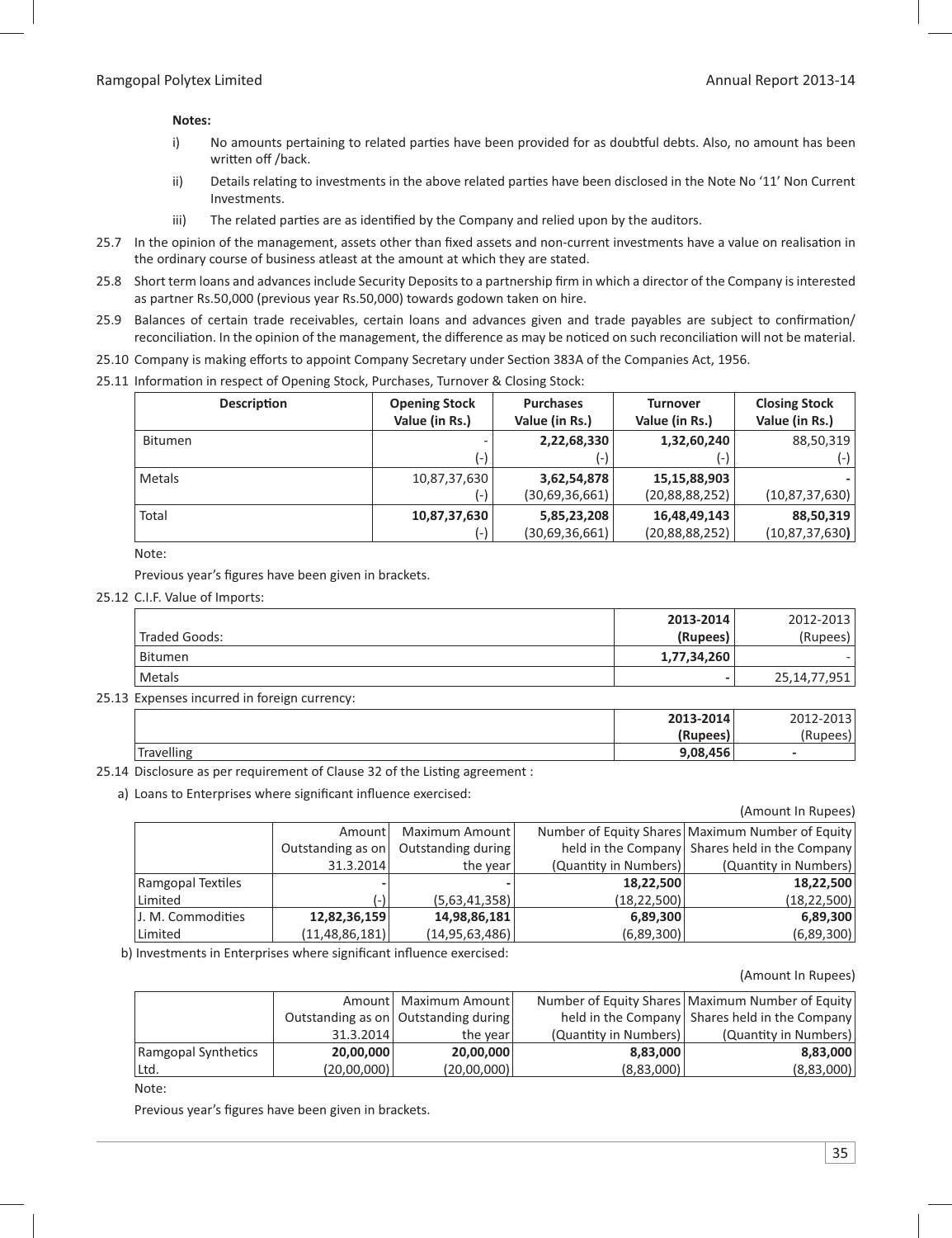25.15 Gratuity payable to employees as per provision of the Payment of Gratuity Act 1972 is a defined benefit plan. As per the Accounting Standard (AS)-15 "Employee Benefits", disclosure in respect of defined benefit plan are as under:

|              |                |                                                                    |                        | (Amount in Rs.) |
|--------------|----------------|--------------------------------------------------------------------|------------------------|-----------------|
|              |                |                                                                    | Gratuity<br>(Unfunded) |                 |
|              |                |                                                                    |                        |                 |
|              |                |                                                                    | 2013-2014              | 2012-2013       |
| L            |                | <b>Components of employer expense</b>                              |                        |                 |
|              | $\mathbf{1}$   | Current service cost                                               | 82,823                 | 52,648          |
|              | $\overline{2}$ | Interest cost                                                      | 58,471                 | 65,637          |
|              | 3              | Actuarial losses/(gains)                                           | 35,689                 | (50, 124)       |
|              | 4              | <b>Prior Year Charges</b>                                          | 20,001                 |                 |
|              | 5              | Total expense recognised in the statement of profit and loss       | 1,96,984               | 68,161          |
| $\mathbf{H}$ |                | Net asset / (liability) recognised in Balance Sheet as at year end |                        |                 |
|              | 1              | Present value of defined benefit obligation                        | 8,18,405               | 8,40,363        |
|              | 2              | Fair value on plan assets                                          |                        |                 |
|              | 3              | Status [surplus/(deficit)]                                         | (8, 18, 405)           | (8,40,363)      |
|              | 4              | Unrecognised past service cost                                     |                        |                 |
|              | 5              | Net asset / (liability) recognized in Balance Sheet                | (8, 18, 405)           | (8, 40, 363)    |
| III          |                | Change in defined benefit obligations (DBO) during the year        |                        |                 |
|              | $\mathbf{1}$   | Present value of DBO at the beginning of period                    | 8,40,363               | 7,72,202        |
|              | 2              | Current service cost                                               | 82,823                 | 52,648          |
|              | 3              | Interest cost                                                      | 58,471                 | 65,637          |
|              | $\overline{4}$ | Actuarial (gains)/ losses                                          | 35,689                 | (50, 124)       |
|              | 5              | <b>Prior Year Charges</b>                                          | 20,001                 |                 |
|              | 6              | <b>Benefits paid</b>                                               | (2, 18, 942)           |                 |
|              | $\overline{7}$ | Present value of DBO at the end of the year                        | 8,18,405               | 8,40,363        |
| IV           |                | <b>Actuarial assumptions</b>                                       |                        |                 |
|              | 1              | Discount rate (%)                                                  | 9.10%                  | 8.00%           |
|              | 2              | Rate of increase in compensation level                             | 6.00%                  | 6.00%           |
|              | 3              | Retirement age                                                     | 58 years               | 58 years        |
|              | 4              | <b>Mortality Table</b>                                             | IALM-2006-08           | LIC 1994-96     |

25.16 There are no dues to Micro, Small and Medium Enterprises as at the close of the year.

#### 25.17 Operating Leases:

The Company has taken certain godowns under cancelable operating leases. The lease agreements are usually renewable by mutual consents on mutually agreeable terms.

#### 25.18 Outstanding Derivative Instruments and Unhedged Foreign Currency Exposure:

Unhedged Foreign Currency Exposure:

|                      | Amount                     | Amount             |
|----------------------|----------------------------|--------------------|
|                      | (in Foreign Currency US\$) | (in Indian Rupees) |
| Trade Payables       |                            |                    |
|                      | (29,70,626.56)             | (16, 17, 50, 615)  |
| Advance to Suppliers | 5,65,000.00                | 3,39,56,500        |
|                      | (-)                        | ( – )              |

Note: Previous year's figures have been given in brackets.

25.19 Previous year's figures have been regrouped / rearranged so as to make them comparable with current year's figures.

 **Signatures to Notes '1' to '25'**

#### **For and on behalf of the Board**

**Place : Mumbai SANJAY JATIA MOHANLAL JATIA Dated: 30th May, 2014 Directors Directors**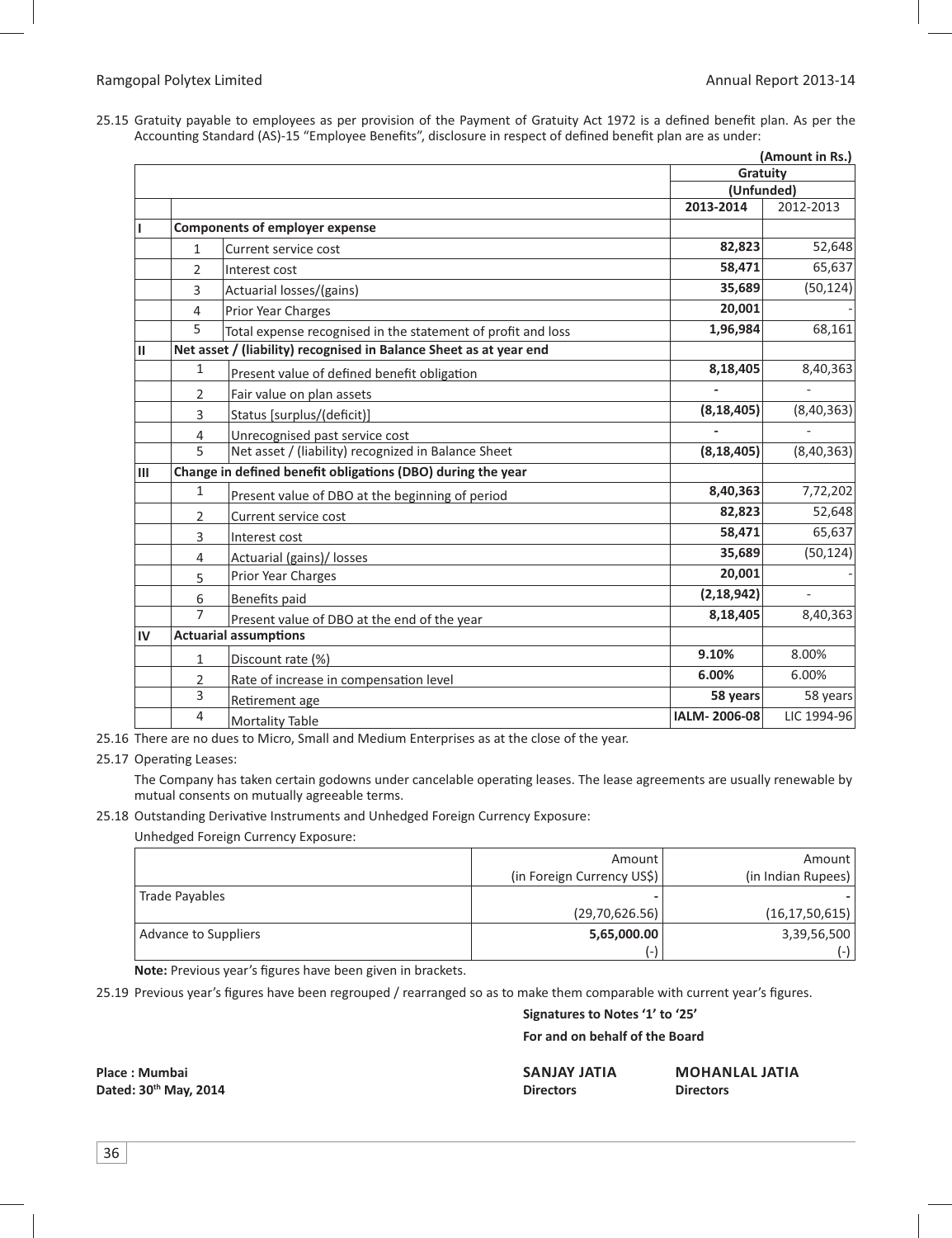# **RAMGOPAL POLYTEX LIMITED**

Regd. Office : Greentex Clearing House, B-1, 2 & 3, Gosrani Compound, Rehnal Village, Bhiwandi, Dist: Thane - 421 302. Maharashtra, India

### **ATTENDANCE SLIP**

#### (TO BE SIGNED AND HANDED OVER AT THE ENTRANCE OF THE MEETING HALL)

I/We hereby record my/our presence at the 33<sup>rd</sup> ANNUAL GENERAL MEETING of the above named company held at 11.00 A.M. on Tuesday, September 30, 2014 at House No. 1249, Bhandari Chowk, Bhandari Compound, Narpoli Village, Bhiwandi, Dist: Thane. Maharashtra, India.

| NAME(S) OF THE MEMBER(S) | Registered Folio No. |
|--------------------------|----------------------|
|                          | Client ID No.        |
| <b>ADDRESS</b>           | DP ID No.            |
|                          | No. of shares held   |

Name of Proxy (in block letters) (To be filled in, if the Proxy attends instead of the Member) Signature Signature

\_\_\_\_\_\_\_\_\_\_\_\_\_\_\_\_\_\_\_\_\_\_\_\_\_\_\_\_\_\_\_\_\_\_\_\_\_\_\_\_\_\_\_\_\_\_\_\_\_\_

# **RAMGOPAL POLYTEX LIMITED**

Regd. Office : Greentex Clearing House, B-1, 2 & 3, Gosrani Compound, Rehnal Village, Bhiwandi, Dist: Thane - 421 302. Maharashtra, India

## **PROXY FORM**

| I/We                                       |  | being a Member(s) |
|--------------------------------------------|--|-------------------|
| of RAMGOPAL POLYTEX LIMITED hereby appoint |  |                   |
| or failing him/her                         |  |                   |
| or failing him/her                         |  |                   |

as my/our Proxy in my/our absence to

attend and vote for me/us and on my/our behalf at the 33<sup>rd</sup> ANNUAL GENERAL MEETING of the Company to be held at 11.00 A.M. on Tuesday, September 30, 2014 at House No. 1249, Bhandari Chowk, Bhandari Compound, Narpoli Village, Bhiwandi, Dist: Thane. Maharashtra, India.

| AS WITNESSED under my/our hand(s) this | day of                       | 2014 |
|----------------------------------------|------------------------------|------|
| Signed by the said<br>DP ID No.        | Affix<br>$Re.1/-$<br>Revenue |      |
| NOTES :                                | Stamp                        |      |

- 1. This Proxy need not be a member.
- 2. This Proxy form must be deposited at the Registered Office of the Company not less than 48 hours before the time fixed for holding the meeting.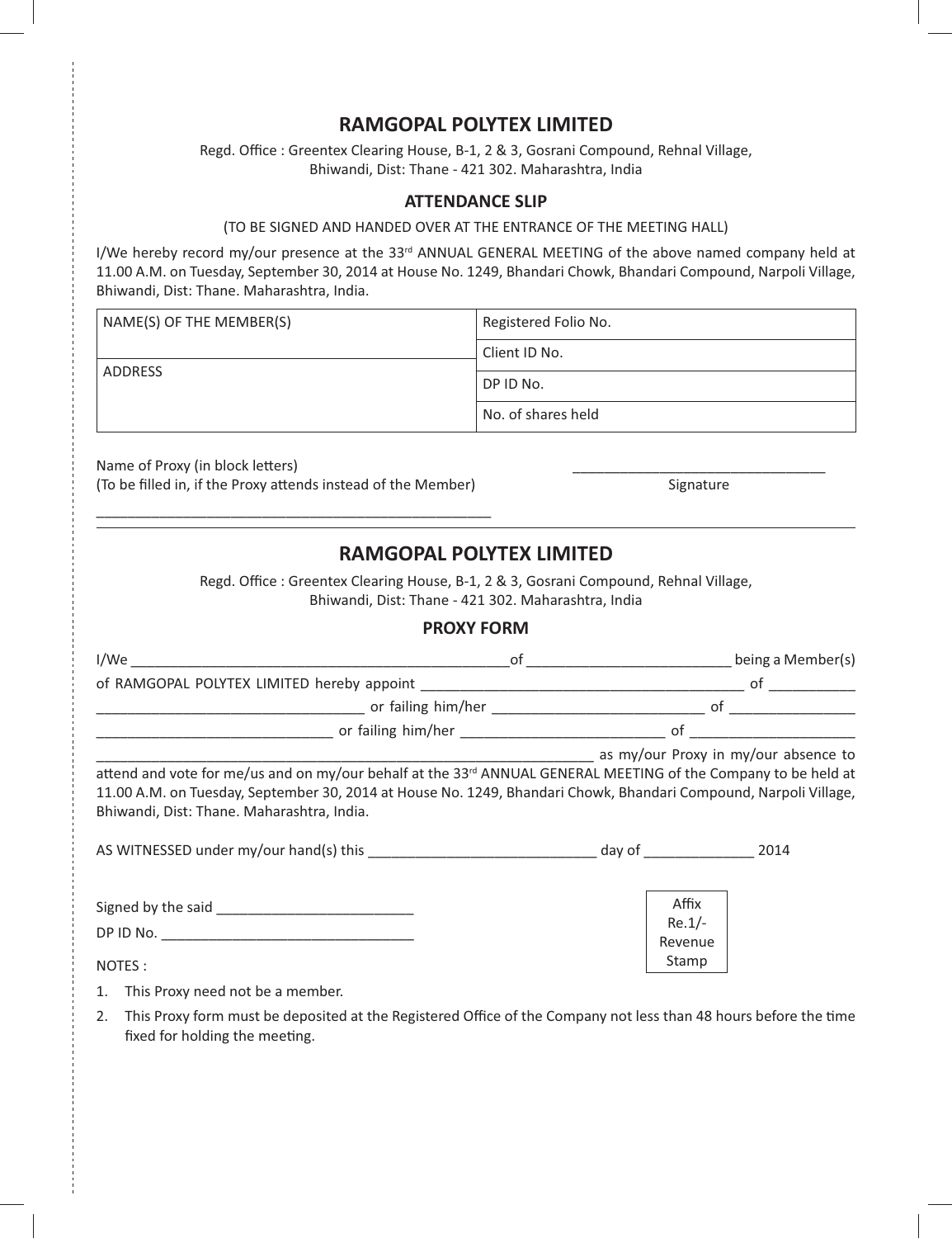**Registered Post / Courier**

*If not delivered, please return to :* **RAMGOPAL POLYTEX LIMITED** 701, Tulsiani Chambers, Free Press Journal Marg, Nariman Point Mumbai-400 021.